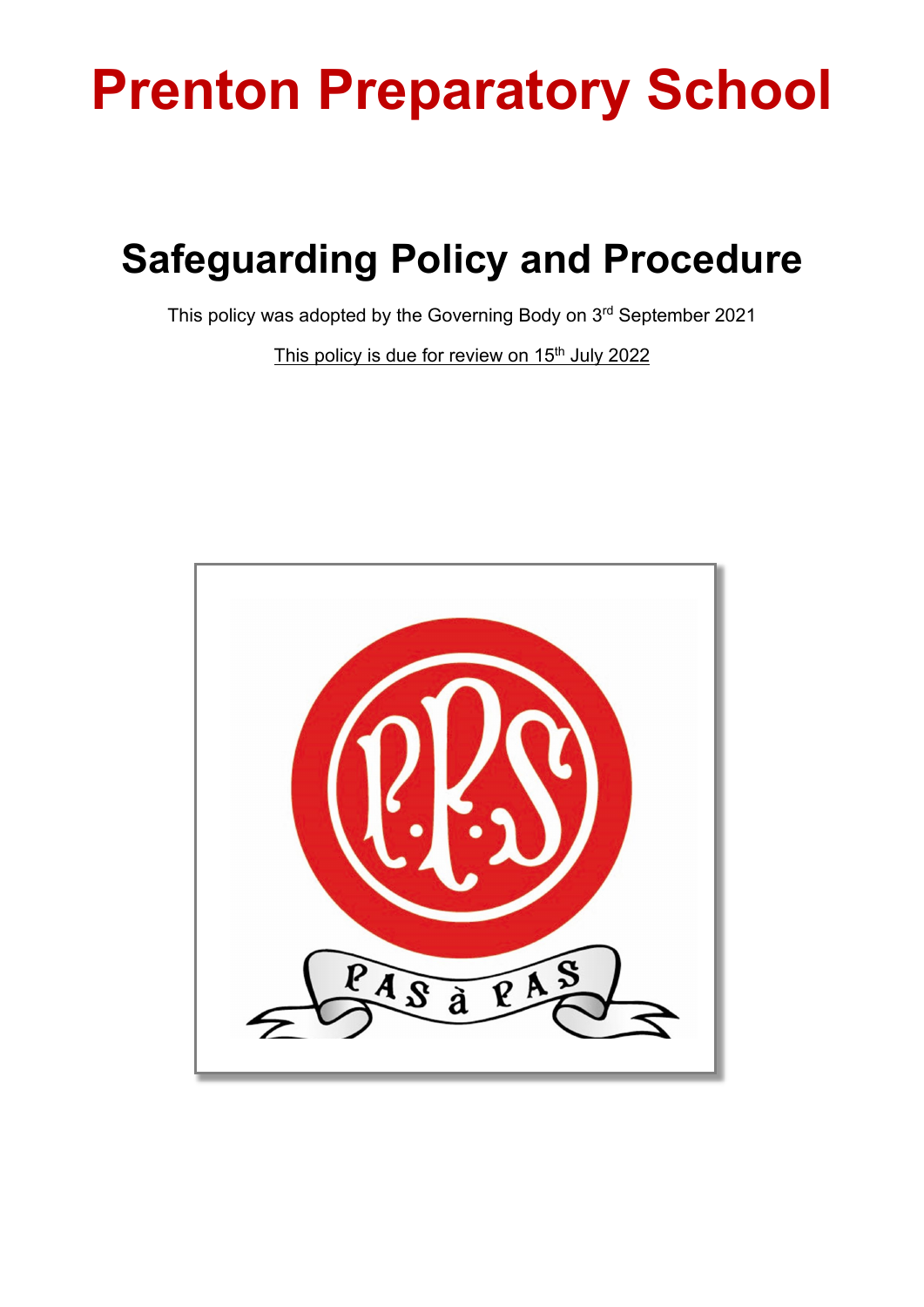# **Key Contacts:**

| Role:                                                       | <b>Name/Details:</b>                                       | <b>Contact:</b>                                                                                      |
|-------------------------------------------------------------|------------------------------------------------------------|------------------------------------------------------------------------------------------------------|
| Designated Safeguarding Lead                                | Mr. M. T. R. Jones                                         | 0151 652 3182 (Mon - Fri: 9am - 5pm)<br>07733 223879 (out of hours)<br>headteacher@prentonprep.co.uk |
| <b>Deputy Designated Safeguarding</b><br>Lead               | Miss J. Orme                                               | 0151 652 3182<br>jorme prentonprep@outlook.com                                                       |
| Nominated Proprietor for<br>Safeguarding / Child Protection | Mrs. N. Aloé                                               | 0151 652 3182<br>enquiry@prentonprep.co.uk                                                           |
| <b>Local Authority Designated Officer</b><br>(LADO)         | Pamela Cope                                                | 07504 738266 / 0151 666 4442<br>pamelacope@wirral.gov.uk<br>or safeguardingunit@wirral.gov.uk        |
| Head of Service Quality &<br>Safeguarding Children          | Joe Banham                                                 | 0151 666 4371                                                                                        |
| <b>Prevent Co-ordinator</b>                                 | <b>Alison Burnett</b>                                      | 07394559106<br>Alison.Burnett@Liverpool.gov.uk                                                       |
| Prevent Team Merseyside Police                              | <b>Prevent Team</b>                                        | 0151 777 8125<br>msoc.prevent@merseysidepolice.uk                                                    |
| Director of Children's Services                             | Simone White                                               | 0151 606 2000                                                                                        |
| <b>Integrated Front Door</b>                                | Mon-Fri, 9am - 5pm<br>out of hours                         | 0151 606 2008<br>ifd@wirral.gov.uk<br>0151 677 6557                                                  |
| Police                                                      | In an emergency<br>For non-emergency<br>but possible crime | 999<br>101                                                                                           |

# **School Record of Safeguarding Training:**

| <b>Type of Training:</b>                                              | Date completed:  | <b>Next due date:</b> |
|-----------------------------------------------------------------------|------------------|-----------------------|
| Senior Designated Safeguarding Lead (DSL)<br>(Due every 2 years)      | November 2019    | November 2021         |
| Deputy Senior DSL (Due every 2 years)                                 | November 2019    | November 2021         |
| Governor Training (equivalent to DSL)                                 | November 2019    | November 2021         |
| <b>Whole School Staff Refresher/updates</b><br>(Annual)               | September 2021   | September 2022        |
| <b>Whole School Safeguarding Training</b><br>(Due every three years)  | September 2019   | September 2022        |
| <b>Safer Recruitment Training</b><br>(Due every 5 years)              | <b>June 2019</b> | <b>June 2024</b>      |
| DSL Prevent Training Update (for DSLs to<br>disseminate to ALL staff) | September 2021   | September 2022        |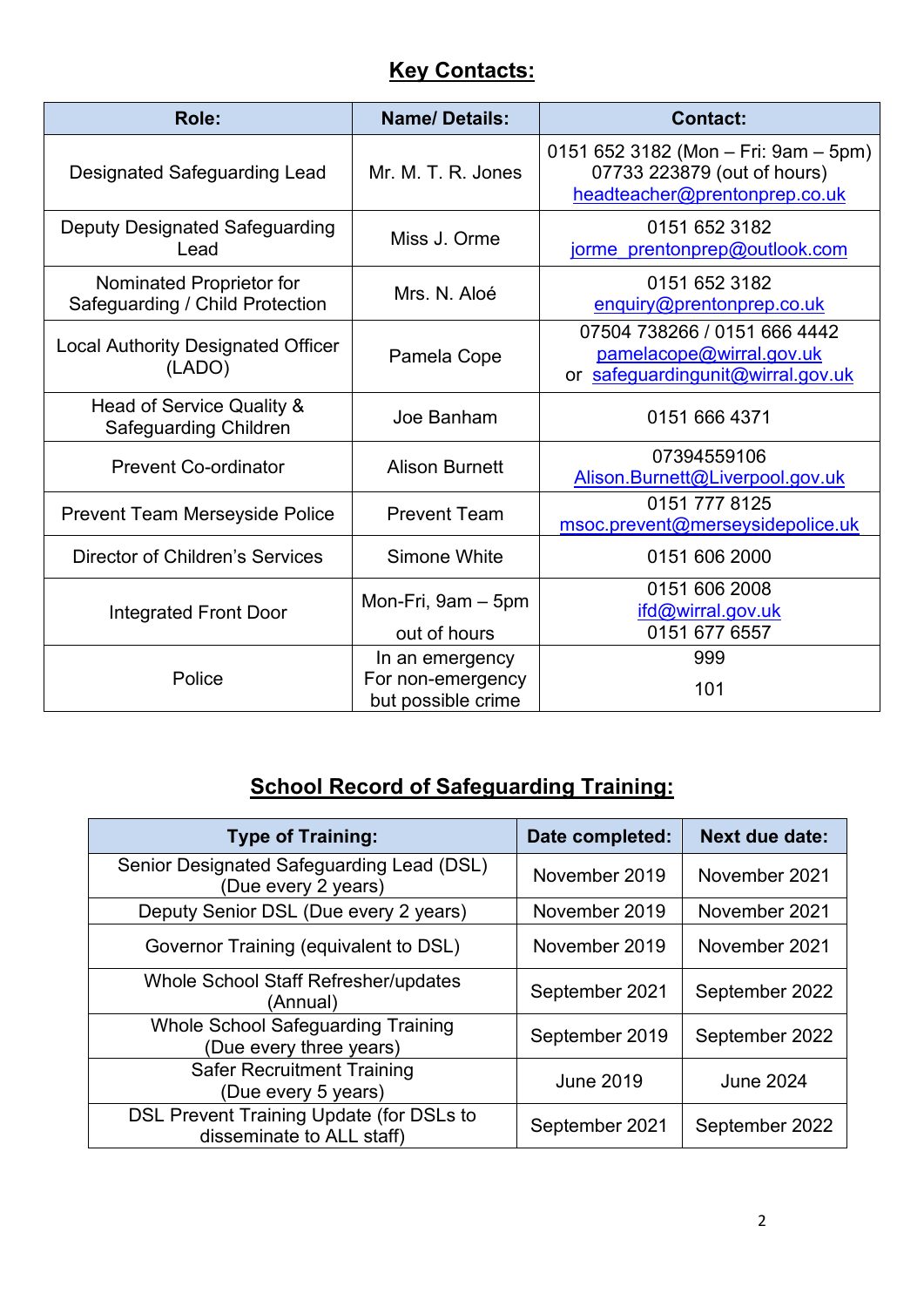# **Contents:**

| <b>Safeguarding Policy:</b><br>Pg. |                                                                          |                |  |
|------------------------------------|--------------------------------------------------------------------------|----------------|--|
| 1                                  | Introduction                                                             | 4              |  |
| $\overline{2}$                     | <b>Our Ethos</b>                                                         | 4              |  |
| 3                                  | Scope                                                                    | 4              |  |
| 4                                  | Legal Framework                                                          | 4              |  |
| 5                                  | COVID-19 / Roles and Responsibilities                                    | 5              |  |
| 6                                  | <b>Supporting Children</b>                                               | $\overline{7}$ |  |
| $\overline{7}$                     | <b>Safeguarding Procedure</b>                                            | 8              |  |
| 8                                  | Dealing with a Disclosure / Record Keeping                               | 9              |  |
| 9                                  | Discussing Concerns with the Family                                      | 9              |  |
| 10                                 | Safer Workforce and Managing Allegations                                 | 10             |  |
| 11                                 | Staff induction, training and development                                | 11             |  |
| 12                                 | Confidentiality, consent and information sharing                         | 12             |  |
| 13                                 | Inter-agency working                                                     | 13             |  |
| 14                                 | Contractors, Service and Activity Providers and Work Placement Providers | 13             |  |
| 15                                 | Whistleblowing and complaints                                            | 13             |  |
| 16                                 | <b>Site Security</b>                                                     | 13             |  |
| 17                                 | <b>Quality Assurance</b>                                                 | 14             |  |
| 18                                 | <b>Policy Review</b>                                                     | 14             |  |
| <b>Appendices</b>                  |                                                                          |                |  |
| A <sub>1</sub>                     | <b>Designated People and Their Duties</b>                                | 15             |  |
| A2                                 | <b>Child Protection Policy</b>                                           | 17             |  |
| A3                                 | <b>Complaints Policy</b>                                                 | 30             |  |
| A4                                 | <b>Safer Recruitment Policy</b>                                          | 33             |  |
| A <sub>5</sub>                     | <b>WSCP 7 Minute Briefings and Further Guidance</b>                      | 39             |  |
| A <sub>6</sub>                     | <b>Wirral Council Private Fostering Procedure</b>                        | 41             |  |
| <b>A7</b>                          | <b>Supporting Families Enhancing Futures (SFEF)</b>                      | 50             |  |
| A <sub>8</sub>                     | Single Central Record (SCR) Guidance                                     | 52             |  |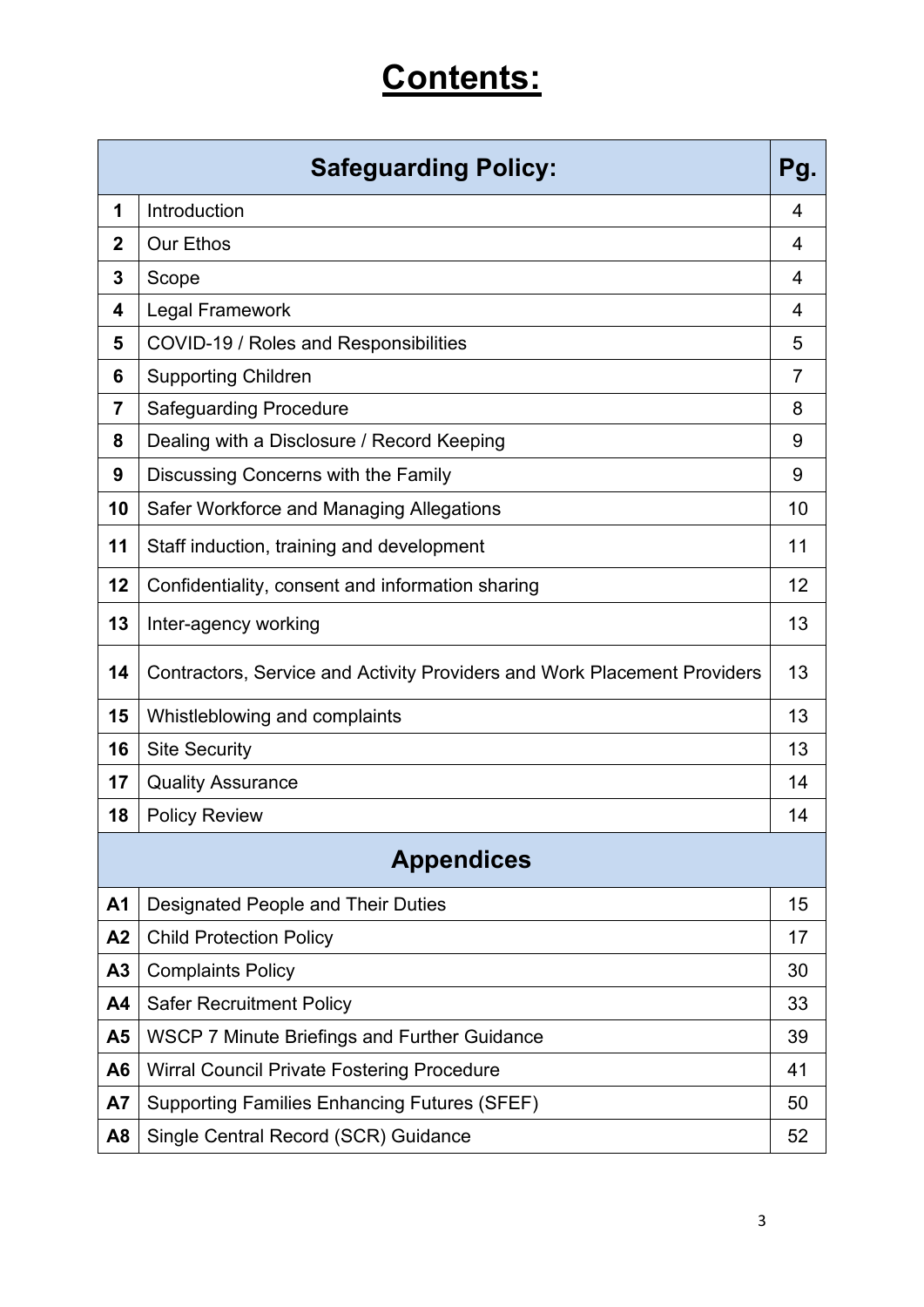# **Safeguarding Policy:**

# **1. INTRODUCTION:**

It is essential that **everybody** working in a school or college understands their safeguarding responsibilities. Everyone who comes into contact with children and families has a role to play ensuring children and young people are safe from abuse, neglect exploitation and harm. Our school is committed to safeguarding children and aims to create a culture of vigilance. All staff should make sure that any decisions made are **in the best interests of the child.**

Our pupils' welfare is our paramount concern. The governing body will ensure that our school will safeguard and promote the welfare of pupils and work together with agencies to ensure that our school has adequate arrangements to identify, assess and support those children who are suffering or where significant harm is suggested.

[\(https://www.wirralsafeguarding.co.uk/procedures/1-2-recognition-significant-harm/\)](https://www.wirralsafeguarding.co.uk/procedures/1-2-recognition-significant-harm/)

Our school is a community and all those directly connected, staff members, proprietors, parents, families and pupils, have an essential role to play in making it safe and secure for all.

This procedure document provides the basis for good practice within the school for Safeguarding work. It should be read in conjunction with the Wirral Safeguarding Partnership safeguarding Policies and Procedures [\(https://www.wirralsafeguarding.co.uk/procedures/\)](https://www.wirralsafeguarding.co.uk/procedures/), plus the safeguarding appendix document. These are in keeping with relevant national procedures and reflect what the partnership considers to be safe and professional practice in this context.

# **2 OUR ETHOS:**

- 2.1 We believe that this school should provide a caring, positive, safe and stimulating environment that promotes the social, physical, spiritual and moral development of the individual child; enabling all children to thrive.
- 2.2 We recognise the importance of providing an environment within our school that will help children feel safe and respected. We recognise the importance of enabling children to talk openly and to feel confident that they will be listened to. We recognise that both mental and physical health are relevant to safeguarding and the welfare of children
- 2.3 We recognise that all adults within the school, including permanent, supply staff, temporary staff, volunteers, parents and proprietors, have a full and active part to play in protecting our pupils from harm.
- 2.4 We will work pro-actively with parents to build a solid understanding of the school's responsibilities to ensure the welfare of all children, including the need for referrals to other agencies in some situations.

# **3 SCOPE**

- 3.1 In line with the law, this policy defines a child as anyone under the age of 18 years but in the case of SEN it is up to 25 years of age.
- 3.2 This policy applies to all members of staff in our school, including all permanent, temporary and support staff, proprietors, volunteers, contractors and external service or activity providers.
- 3.3 This policy applies to all learners in this school.

# **4 THE LEGAL FRAMEWORK**

4.1 Section 175 of the Education Act 2002 places a duty on governing bodies of maintained schools and further education institutions (including sixth-form colleges) to make arrangements for ensuring that their functions relating to the conduct of the school are exercised with a view to safeguarding and promoting the welfare of children who are pupils at the school. Section 157 of the same Act places a similar duty on non-maintained and independent schools, including free schools and academies.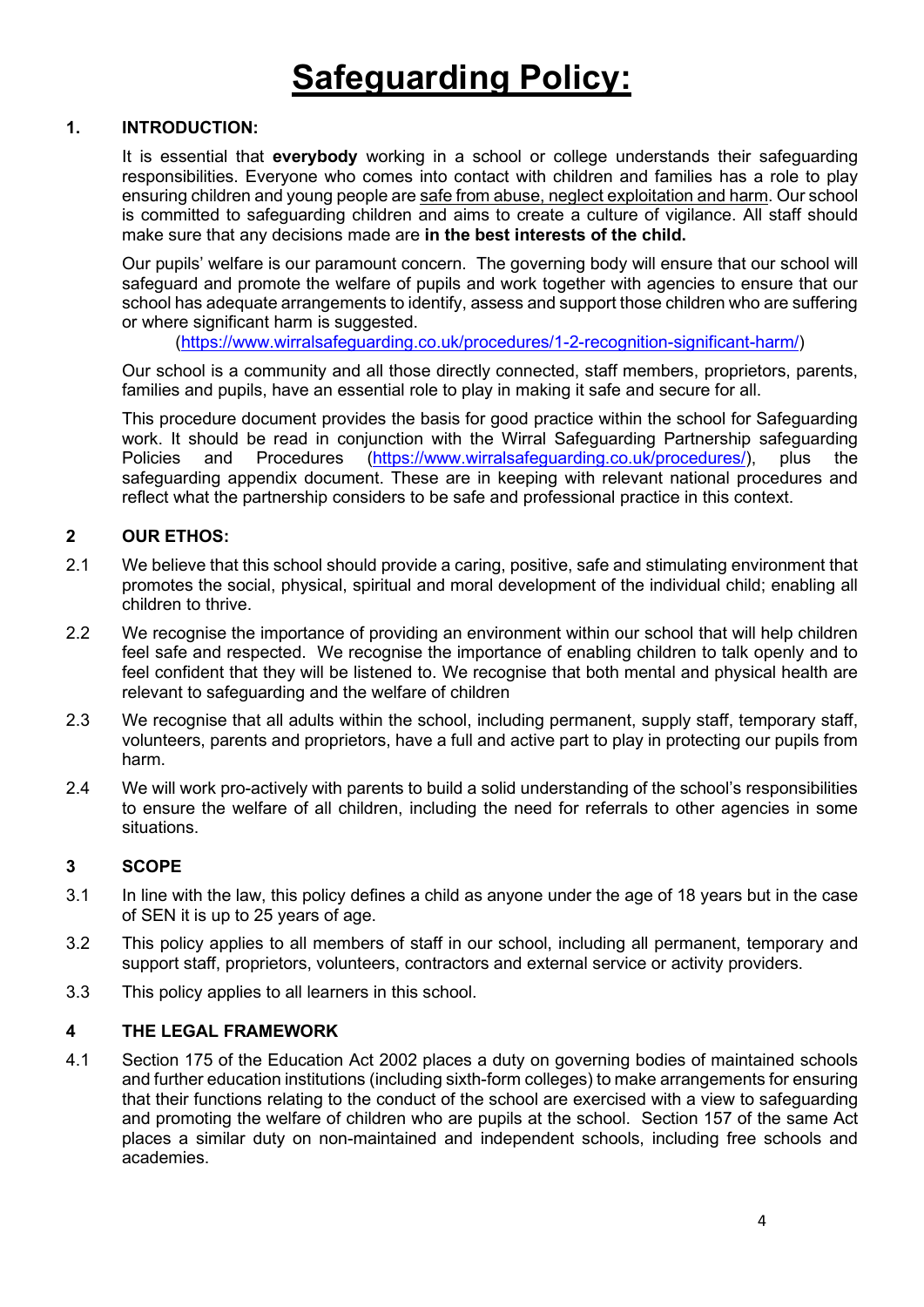- 4.2 Under section 10 of the Children Act 2004, all maintained schools, further education colleges and independent schools, including free schools and academies, are required to co-operate with the local authority to improve the well-being of children in the local authority area.
- 4.3 Under section 14B of the Children Act 2004, the Local Safeguarding Children Board can require a school or further education institution to supply information in order to perform its functions. This must be complied with.
- 4.4 This policy and the accompanying procedure have been developed in accordance with the following statutory guidance and local safeguarding procedures:

*Working Together to Safeguard Children: A Guide to Inter-Agency Working to Safeguard and Promote the Welfare of Children, July 2018:* 

*<https://www.gov.uk/government/publications/working-together-to-safeguard-children--2>*

*Keeping Children Safe in Education (KCSiE): Statutory Guidance for Schools and Colleges, September 2021* 

[https://assets.publishing.service.gov.uk/government/uploads/system/uploads/attachment\\_data/fil](https://assets.publishing.service.gov.uk/government/uploads/system/uploads/attachment_data/file/1007260/Keeping_children_safe_in_education_2021.pdf) [e/1007260/Keeping\\_children\\_safe\\_in\\_education\\_2021.pdf](https://assets.publishing.service.gov.uk/government/uploads/system/uploads/attachment_data/file/1007260/Keeping_children_safe_in_education_2021.pdf)

# **All procedures can be found on the Wirral Safeguarding Children Partnership website:**

<https://www.wirralsafeguarding.co.uk/procedures/>

# **5 COVID-19 / ROLES AND RESPONSIBILITIES**

5.1 Keeping Children Safe in Education (KCSIE) remained in force throughout the response to coronavirus (COVID-19).

The Department of Education issued non-statutory interim quidance on safequarding in schools, [colleges and other providers during the coronavirus outbreak.](https://www.gov.uk/government/publications/covid-19-safeguarding-in-schools-colleges-and-other-providers) This guidance supports governing bodies, proprietors, senior leadership teams and designated safeguarding leads to continue to have appropriate regard to KCSIE and keep their children safe. It suggested where schools and colleges might consider safeguarding policy and process differently when compared to business as usual.

5.2 The school's Designated Safeguarding Lead (DSL) with overall designated responsibility for safeguarding is Mr. M. T. R. Jones (Headteacher). We have a deputy designated safeguarding lead, Miss J. Orme to ensure there is appropriate cover for this role at all times. The responsibilities of a Designated Safeguarding Lead are described in Appendix 1.

The Designated Safeguarding Lead is on our school's leadership team and their role of Designated Safeguarding Lead (and the deputy) will be explicit in their job description. This person has the appropriate authority and is given the time, funding, training, resources and support to provide advice and support to other staff on child welfare and Safeguarding matters, to take part in strategy discussions and inter-agency meetings – and/or to support other staff to do so – and to contribute to the assessment of children. The designated safeguarding lead (and any deputies) are most likely to have a complete safeguarding picture and be the most appropriate person to advise on the response to safeguarding concerns. (KCSIE, 2021).

- 5.3 The school has a nominated proprietor**,** Mrs. N. M. Aloé, responsible for safeguarding to champion good practice, to liaise with the head teacher and to provide information and reports to the proprietorial body.
- 5.4 The case manager for dealing with allegations of abuse made against school staff members is the Headteacher. The case manager for dealing with allegations against the Headteacher is the nominated proprietor, Mrs. N. M. Aloé. The procedure for managing allegations is detailed in the Child Protection and Complaints Policies Appendices 2 and 3.
- 5.5 The Headteacher and Proprietor will ensure that the policies and procedures adopted by the proprietorial body are fully implemented and sufficient resources and time are allocated to enable staff members to discharge their safeguarding responsibilities. All staff and other adults are clear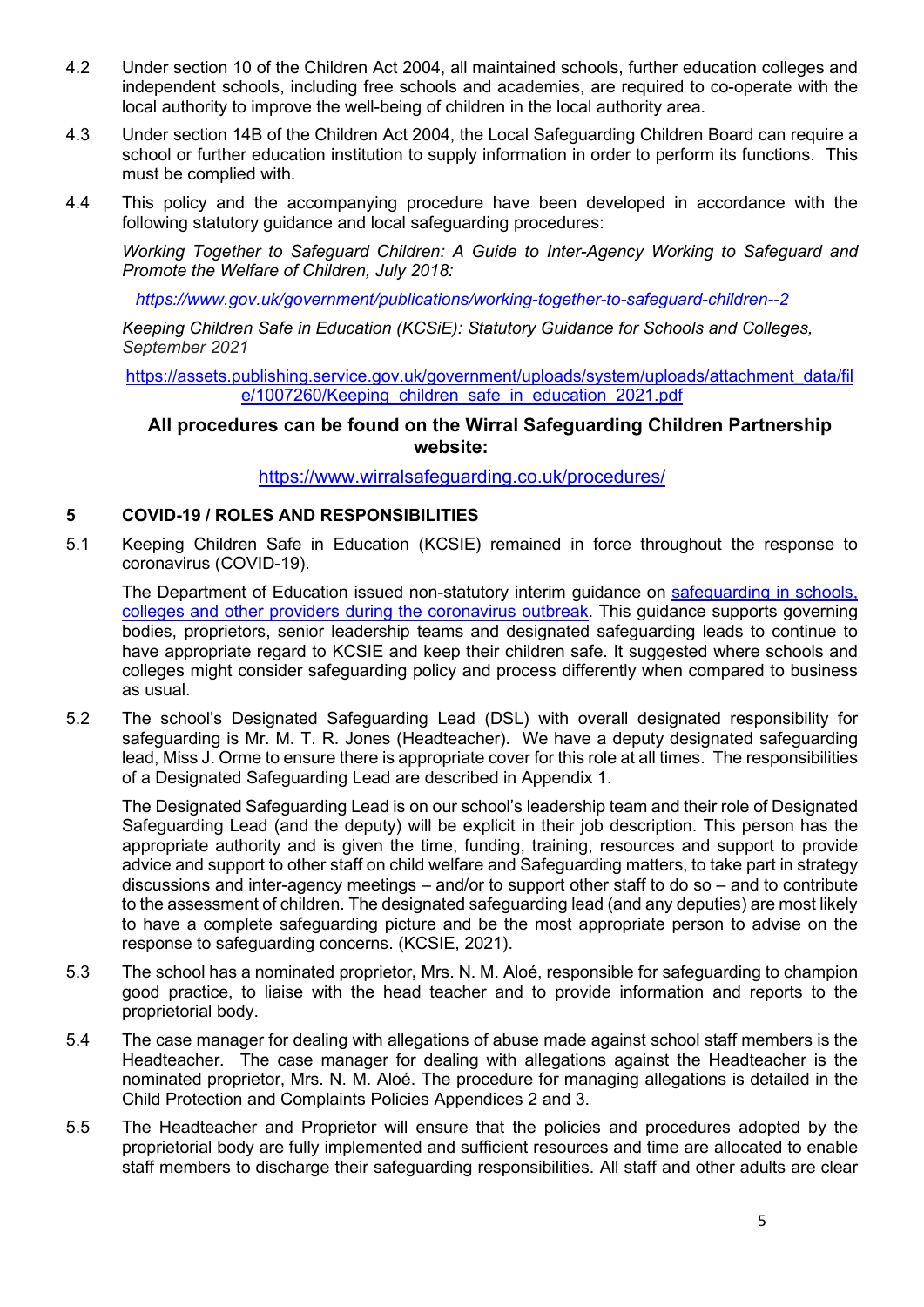about procedures where they are concerned about the safety of a child, including if children go missing from school

- 5.6 The proprietorial body is collectively responsible for ensuring that safeguarding arrangements are fully embedded within the school's ethos and reflected in the school's day-to-day practice.
- 5.7 All staff members, proprietors, volunteers and external providers know how to recognise signs and symptoms of abuse, how to respond to pupils who disclose abuse and what to do if they are concerned about a child. They are aware that behaviours and physical signs linked to behaviours that put children in danger. All staff should know what to do if a child tells them he/she is being abused or neglected. Staff should know how to manage the requirement to maintain an appropriate level of confidentiality. This means only involving those who need to be involved, such as the designated safeguarding lead (or a deputy) and children's social care. Staff should never promise a child that they will not tell anyone about a report of abuse, as this may ultimately not be in the best interests of the child. Safeguarding issues can manifest themselves via peer on peer abuse. This may include, but not limited to: bullying (including cyber bullying), gender based violence/sexual harassment, sexual violence and assaults, harmful sexual behaviour and sexting. Staff should recognise that children are capable of abusing their peers. (See 7-minute Briefings in Appendix 5)
- 5.8 Staff must challenge any form of derogatory and sexualised language or behaviour. Staff should be vigilant to sexualised/aggressive touching/grabbing DfE guidance situates sexual violence, sexual harassment and harmful sexual behaviour in the context of developing a whole-school safeguarding culture, where sexual misconduct is seen as unacceptable, and not 'banter' or an inevitable part of growing up. Advice about tackling and reporting sexual harassment in schools and colleges from Sept 2021 is here:

[https://assets.publishing.service.gov.uk/government/uploads/system/uploads/attachment\\_data/fil](https://assets.publishing.service.gov.uk/government/uploads/system/uploads/attachment_data/file/999239/SVSH_2021.pdf) [e/999239/SVSH\\_2021.pdf](https://assets.publishing.service.gov.uk/government/uploads/system/uploads/attachment_data/file/999239/SVSH_2021.pdf)

 It should be recognised that these issues are likely to occur, and so schools should have procedures in place to deal with them. Groups at particular risk include girls, students who identify as Lesbian, Gay, Bisexual, Transgender+ (LGBT+), or are perceived by peers to be LGBT+, and pupils with SEND. Pupils are protected from 'upskirting', bullying, homophobic, biphobic and transphobic behaviour, racism, sexism, and other forms of discrimination.

Any discriminatory behaviours are challenged, and children are supported to understand how to treat others with respect. We also have a statutory duty to report and record any of the above incidents.

The appropriate safeguarding lead person should be familiar with the full guidance from the UK Council for Internet Safety (UKCIS), Sharing nudes and semi-nudes: advice for education settings working with children and young people.

[https://www.gov.uk/government/publications/sharing-nudes-and-semi-nudes-advice-for](https://www.gov.uk/government/publications/sharing-nudes-and-semi-nudes-advice-for-education-settings-working-with-children-and-young-people)[education-settings-working-with-children-and-young-people](https://www.gov.uk/government/publications/sharing-nudes-and-semi-nudes-advice-for-education-settings-working-with-children-and-young-people)

It is important that schools record incidents across the whole spectrum of sexual violence, sexual harassment, and harmful sexualised behaviours so that they can understand the scale of the problem in their own schools and make appropriate plans to reduce it. For more guidance go to:

[Sexual violence and sexual harassment between children in schools and colleges](https://assets.publishing.service.gov.uk/government/uploads/system/uploads/attachment_data/file/999239/SVSH_2021.pdf)  [\(publishing.service.gov.uk\)](https://assets.publishing.service.gov.uk/government/uploads/system/uploads/attachment_data/file/999239/SVSH_2021.pdf) – from September 2021

The guidance covers what sexual violence and harassment is, schools' and colleges' legal responsibilities, a whole school or college approach to safeguarding and child protection and how to respond to reports of sexual violence and sexual harassment

All such incidents should be immediately reported to the Designated Safeguarding Lead (DSL) or equivalent and managed in line with your setting's child protection policies. Victims of harm should be supported by the school's pastoral system.

A bespoke helpline for children and young people who've experienced abuse at school, and for worried adults and professionals that need support and guidance. If you are concerned about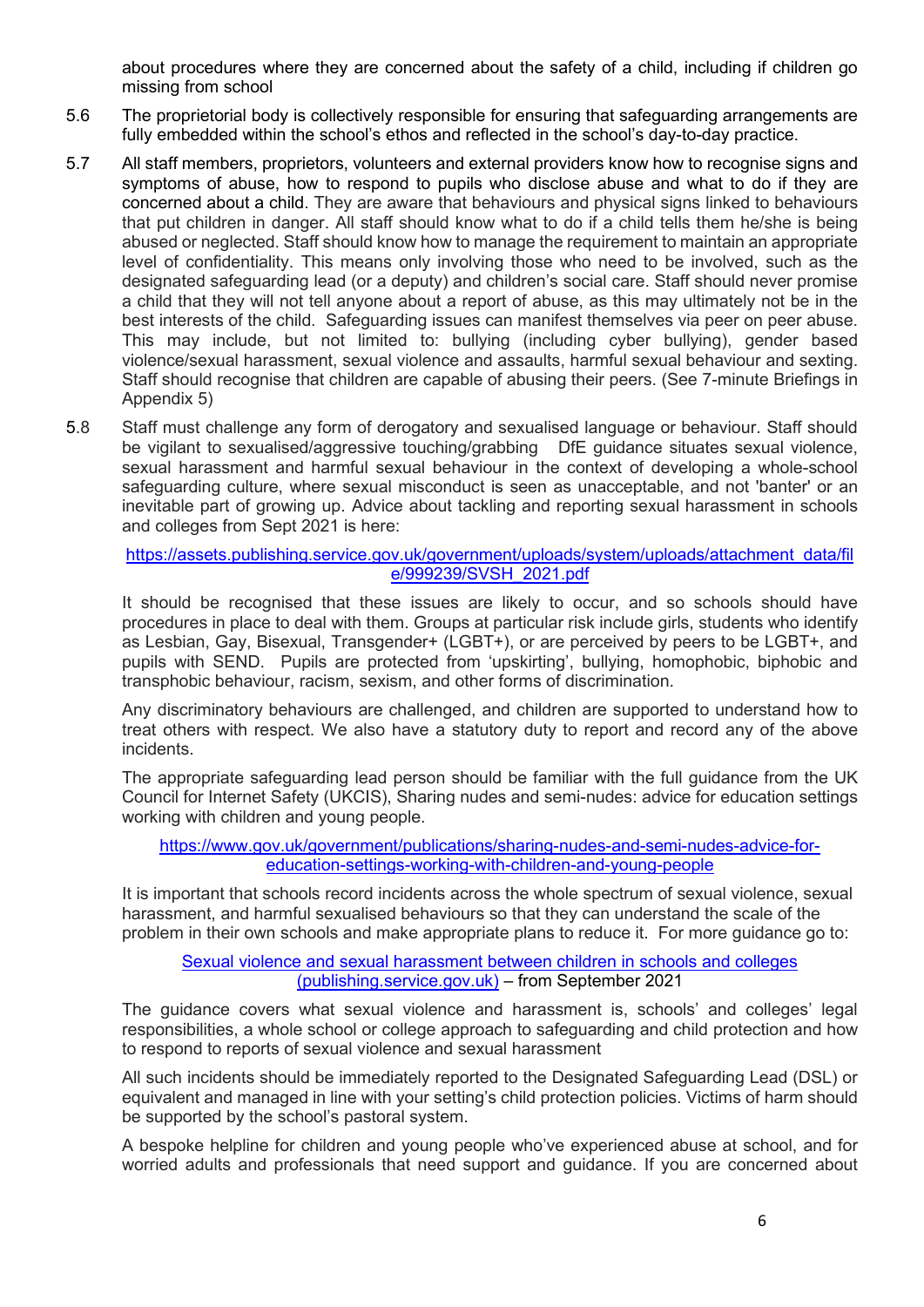something, you can contact the NSPCC helpline Report Abuse in Education on 0800 136 663 or email help@nspcc.org.uk.

5.9 There is a policy regarding the use of mobile phones, cameras and other digital recording devices e.g. i-Pads. For online safety, there is within the policy support about children accessing the internet whilst they're at school using data on their phones (3G or 4G networks).

There is a policy for remote learning that demonstrates on understanding of how to follow safeguarding procedures when planning remote education strategies and teaching remotely during the coronavirus (COVID-19) outbreak. (All IT policies are located on the school server electronically and in a file in the School Office, they are available to parents by request).

[Remote education good practice - GOV.UK \(www.gov.uk\)](https://www.gov.uk/government/publications/remote-education-good-practice/remote-education-good-practice)

[Safeguarding and remote education during coronavirus \(COVID-19\) - GOV.UK \(www.gov.uk\)](https://www.gov.uk/guidance/safeguarding-and-remote-education-during-coronavirus-covid-19) Review your remote education provision - GOV.UK (www.gov.uk)

# **6 SUPPORTING CHILDREN**

- 6.1 We recognise that children who are abused or witness violence (e.g. Domestic Abuse) are likely to have low self-esteem and may find it difficult to develop a sense of self-worth. <https://www.gov.uk/guidance/domestic-abuse-how-to-get-help> They may feel helpless, humiliated and some sense of blame. Our school may be the only stable, secure and predictable element in their lives.
- 6.2 We accept that the behaviour of a child in these circumstances may range from that which is perceived to be normal to aggressive or withdrawn.
- 6.3 Our school will support all pupils by:
	- $\triangleright$  ensuring the content of the curriculum includes social and emotional aspects of learning; Through PSHE and other curriculum contexts, pupils are encouraged to talk about feelings and deal assertively with pressures, are listened to, and know to whom they can turn to for help and advice;
	- $\triangleright$  providing pupils with a range of appropriate adults to approach if they are in difficulties; and ensuring that pupils are taught about safeguarding so that they 'recognise when they are at risk and how to get help when they need it' supporting the child's development in ways that will foster security, confidence and independence and encourage the development of self-esteem and self-assertiveness while not condoning aggression or bullying; (The anti-bullying policy is located
	- $\triangleright$  ensuring a comprehensive curriculum response to online safety, enabling children and parents to learn about the risks of new technologies and social media and to use these responsibly; plus Relationship and Sexual Health Education (RSHE) requirements.
	- $\triangleright$  liaising and working together with other support services and those agencies involved in on the school website and server electronically and in a file in the School Office, it is available to parents on request).safeguarding children; including domestic abuse

<https://www.gov.uk/government/consultations/domestic-abuse-act-statutory-guidance>

 $\triangleright$  ensuring that the curriculum will help children stav safe, recognise when they do not feel safe and identify who they might or can talk to and will support young people to become more resilient to inappropriate behaviours towards them, risk taking behaviours and behaviours that children may be coerced into including, sexual harassment, peep-on-peer abuse, 'sexting' and the displaying of 'Harmful Sexualised Behaviour';

<https://www.csacentre.org.uk/resources/key-messages/harmful-sexual-behaviour/>

- $\triangleright$  having a behaviour policy that is aimed at supporting vulnerable pupils in the school. The school will ensure that each pupil knows that some behaviour is unacceptable but that they are valued and not to be blamed for any abuse which has occurred; (The behaviour policy is located on the school website and server electronically and in a file in the School Office, it is available to parents on request).
- $\triangleright$  he behaviour policy outlines measures to prevent bullying, including cyber-bullying, prejudicebased and discriminatory bullying
- $\triangleright$  Clear procedures are in place for addressing and minimising the risk of peer-on-peer abuse, including sexual violence and sexual harassment - these procedures are easily understood and easily accessible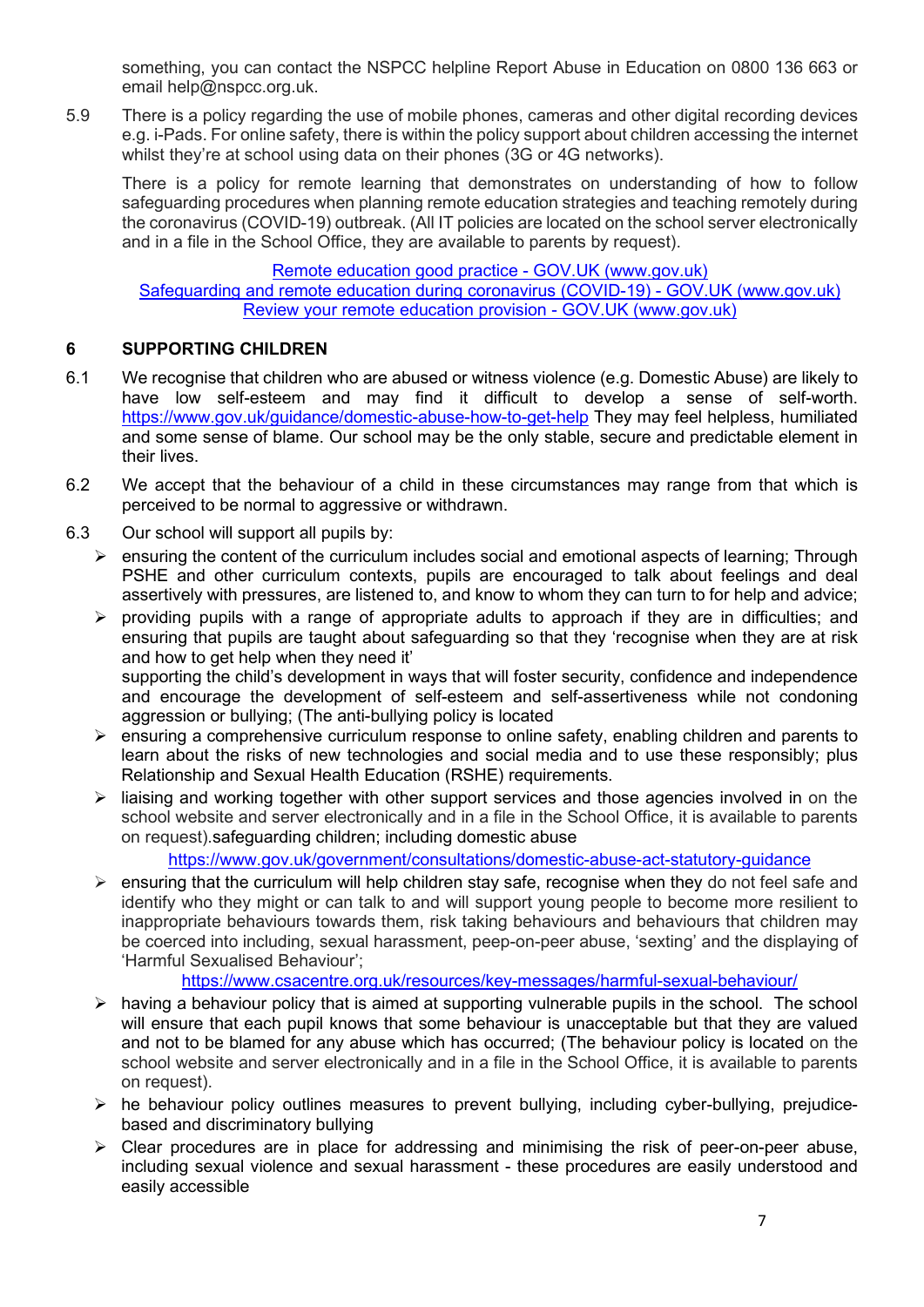- acknowledging the importance of 'contextual safeguarding',<https://contextualsafeguarding.org.uk/> which considers wider environmental factors in a pupil's life that may be a threat to their safety and/or welfare. [\(Working together to safeguard children July 2018](https://www.gov.uk/government/publications/working-together-to-safeguard-children--2) and [KCSIE September 2021\)](https://assets.publishing.service.gov.uk/government/uploads/system/uploads/attachment_data/file/1007260/Keeping_children_safe_in_education_2021.pdf).
- $\triangleright$  liaising with a range of Early Help agencies that support the pupil such as Health Services, Wirral Social Care, Child and Adolescent Mental Health Services, Education Welfare Services, Special Educational Support Services, Youth Services and the Educational Psychology Service. [https://www.gov.uk/government/publications/promoting-children-and-young-peoples-emotional-](https://www.gov.uk/government/publications/promoting-children-and-young-peoples-emotional-health-and-wellbeing)

[health-and-wellbeing](https://www.gov.uk/government/publications/promoting-children-and-young-peoples-emotional-health-and-wellbeing)

- ensuring that, when a pupil who is the subject of a Child Protection **(CP)** Plan leaves, their information is transferred to the new school within two weeks and that the child's Social Worker is informed that the child has moved;
- $\triangleright$  After 20 days absence if a child has moved and the new school is unknown the school will post details on the 'Pupil to Pupil' register;
- $\triangleright$  alert the authority if it is aware of any child being looked after under a Private Fostering arrangement. On admission to school, and at other times, the school will be vigilant in identifying any private fostering arrangement. (See Appendix 6)
- $\triangleright$  acknowledging that a child that is looked after (CLA) or has been previously looked after by the Local Authority potentially remains vulnerable and all staff should have the skills, knowledge and understanding to keep CLA and previously looked after children safe. It is important that all agencies work together and prompt action is taken on concerns to safeguard these children, who are a particularly vulnerable group;
- $\triangleright$  applying disciplinary measures such as restraint or isolation in response to incidents involving children with special educational needs and disabilities (SEND), by considering the risks carefully, given the additional vulnerability of the group;
- $\triangleright$  recognising that to safeguard a pupil, it may be necessary to use restraint and yet restraint is likely to impact on the well-being of the child. By planning positive and proactive behaviour support, schools and colleges can reduce the occurrence of risky behaviour and the need to use restraint. Guidance is available here:

*<https://www.gov.uk/government/publications/use-of-reasonable-force-in-schools>*

# **7 SAFEGUARDING PROCEDURE**

- 7.1 We have developed a structured procedure in line with *Wirral Safeguarding Children Partnership* which will be followed by all members of the school community in cases of suspected abuse. This is detailed in Appendices 2 (Child Protection Policy) and 5 (WSCP Further Guidance).
- 7.2 In line with the procedures, the Integrated Front Door will be contacted as soon as there is a significant concern (0151 606 2008 / [ifd@wirral.gov.uk\)](mailto:ifd@wirral.gov.uk)
- 7.3 The name of the Designated Safeguarding Lead is be clearly advertised in the school and on the website, with a statement explaining the school's role in referring and monitoring cases of suspected abuse.
- 7.4 We will ensure all parents and carers are aware of the responsibilities of staff members to safeguard and promote the welfare of children by publishing the policy and procedures on our website and by referring to them in our introductory school materials.
- 7.5 We will use the NSPCC – [When to call the police](https://www.npcc.police.uk/documents/Children%20and%20Young%20people/When%20to%20call%20the%20police%20guidance%20for%20schools%20and%20colleges.pdf) to help designated safeguarding leads understand when they should consider calling the police and what to expect when they do.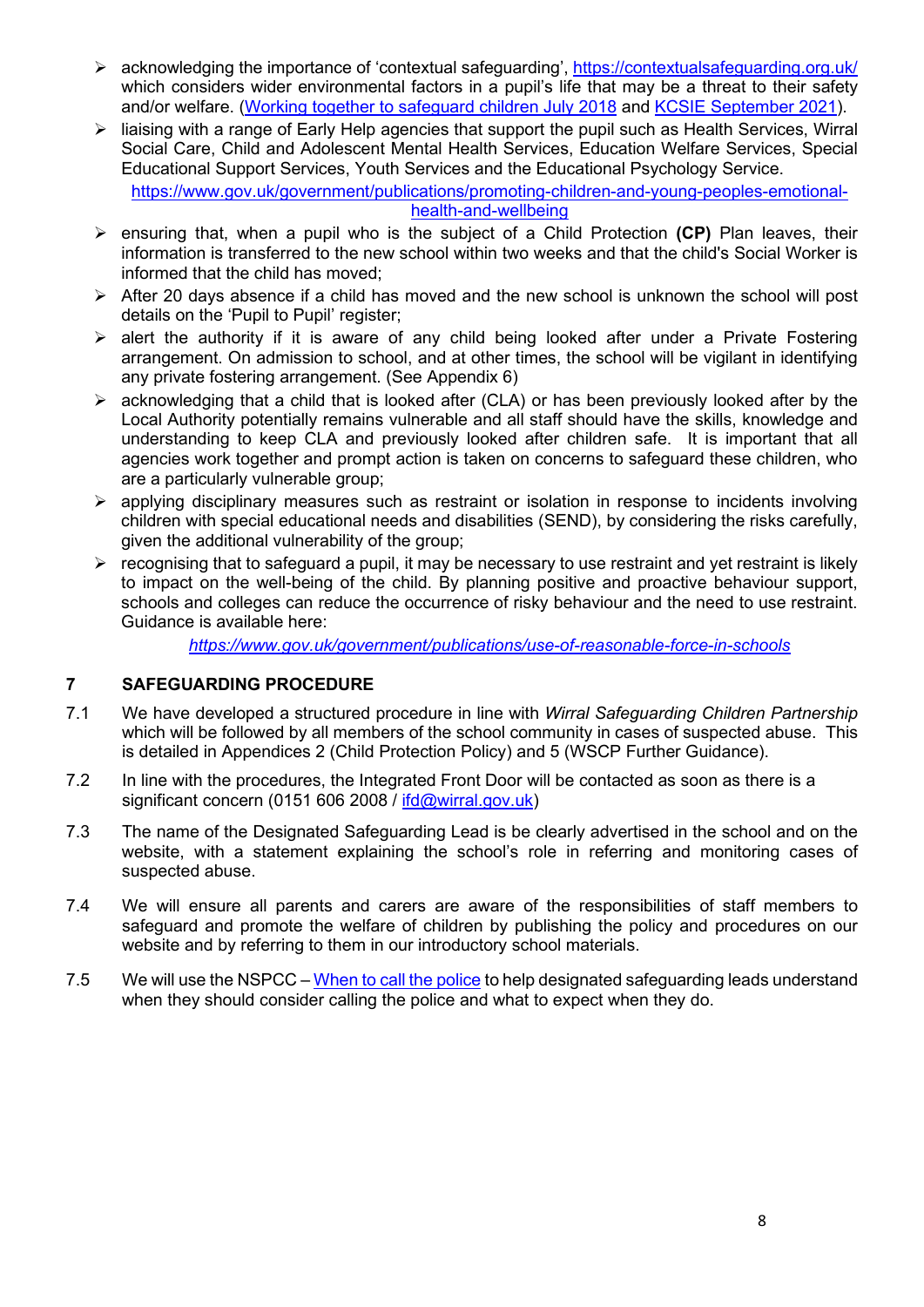- **8 DEALING WITH A DISCLOSURE MADE BY A CHILD ADVICE FOR ALL MEMBERS OF STAFF**
- 8.1 *If a child discloses that he or she has been abused in some way, the member of staff or volunteer should follow this guidance:*



In addition:

- $\triangleright$  Inform the Designated Safeguarding Lead without delay and follow safeguarding process.
- $\triangleright$  Complete the Safeguarding incident/welfare concern form and pass it to the DSL.

*Dealing with a disclosure from a child and safeguarding issues can be stressful. Consider seeking support for yourself and discuss this with the DSL.*

Further information about what to do if you are worried that a child is being abused is available here in advice for practitioners:

> *[https://www.gov.uk/government/publications/what-to-do-if-youre-worried-a-child-is-being](https://www.gov.uk/government/publications/what-to-do-if-youre-worried-a-child-is-being-abused--2)[abused--2](https://www.gov.uk/government/publications/what-to-do-if-youre-worried-a-child-is-being-abused--2)*

# **RECORD KEEPING**

- 8.2 All concerns, discussions and decisions made and the reasons for those decisions **must** be recorded in writing (signed and dated). Supporting Families, Enhancing Future model (SFEF) to be used to capture the child's voice and their daily lived experience.
- 8.3 We will continue to support any pupil leaving the school about whom there have been concerns by ensuring that all appropriate information, including Safeguarding and welfare concerns, is forwarded under confidential cover to the pupil's new school as a matter of priority.
- 8.4 School has at least two emergency contacts for every child in the school in case of emergencies, and in case there are welfare concerns at the home in order to reduce the risk of not making contact with family members where welfare and/or safeguarding concerns are identified. (Keeping Children Safe in Education 2021)

# **9. DISCUSSING CONCERNS WITH THE FAMILY AND THE CHILD – ADVICE FOR THE DESIGNATED SAFEGUARDING LEAD (DSL)**

9.1 In general, you should always discuss any concerns the school may have with the child's parents. They need to know that you are worried about their child. However, you should not discuss your concerns if you believe that this would place the child at greater risk or lead to loss of evidence for a police investigation.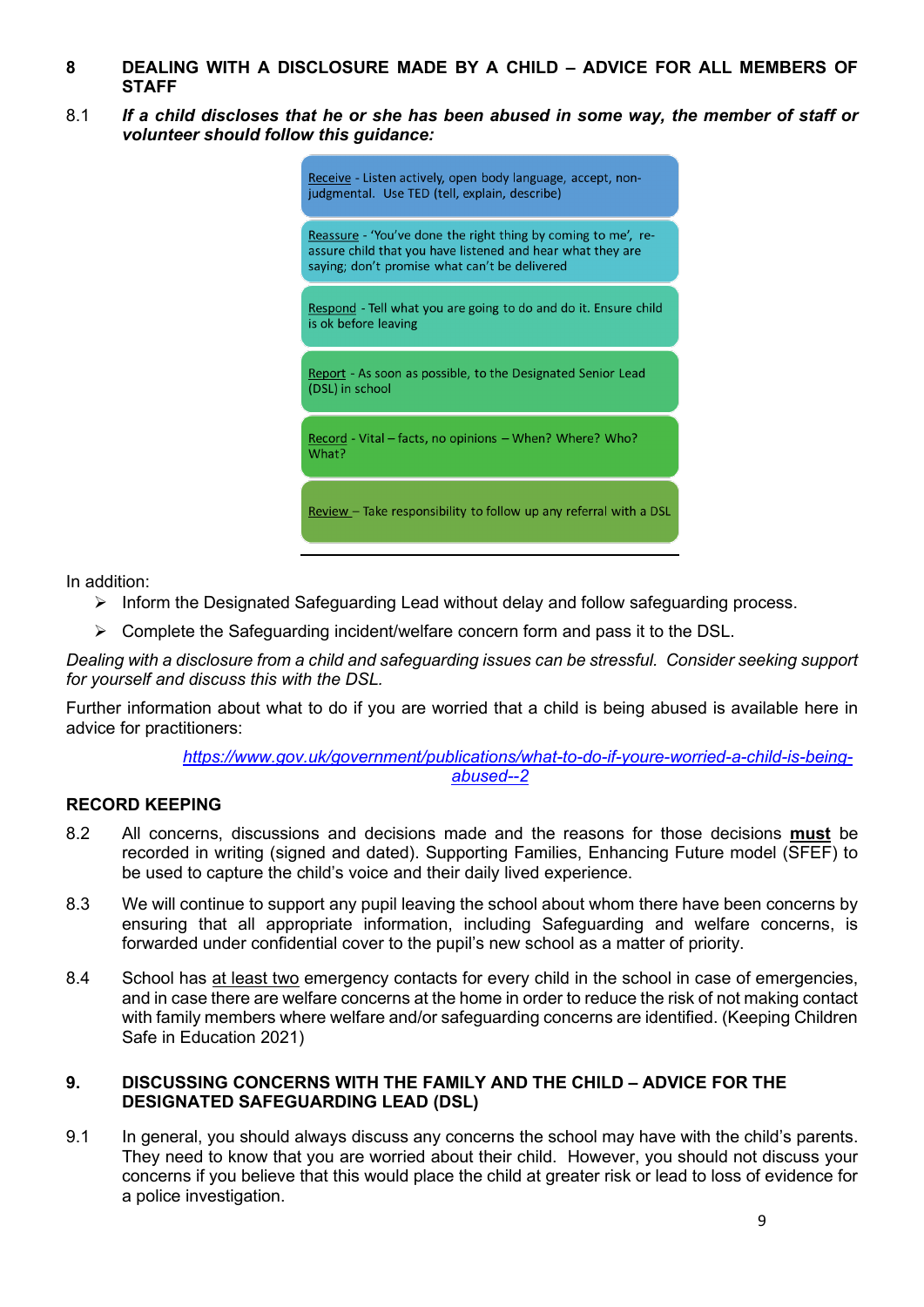- 9.2 If you make a decision not to discuss your concerns with the child's parents or carers, this must be recorded in the child's Safeguarding file with a full explanation for your decision.
- 9.3 It is important to record and consider the child's wishes and feelings, as part of planning what action to take in relation to concerns about their welfare. Capturing the lived experience of the child is paramount to ensure that actions remain child-centred (See Appendix 7 – Supporting Families Enhancing Futures - SFEF) model to capture the child's lived experience and their own words when possible.
- 9.4 When talking to children, you should take account of their age, understanding and preferred language, which may not be English. It is also important to consider how a SEND child may need support in communicating.
- 9.5 How you talk to a child will also depend on the substance and seriousness of the concerns. You may need to seek advice from the Integrated Front Door or the police to ensure that neither the safety of the child nor any subsequent investigation is jeopardised.
- 9.6 If concerns have arisen as a result of information given by a child, it is important to reassure the child but not to promise confidentiality.
- 9.7 It is expected that you discuss your concerns with the parents and seek their agreement to making a referral to the Integrated Front Door, unless you consider that this would place the child at increased risk of significant harm.
- 9.8 You do not need the parents' consent to make a referral if you consider the child is in need of protection, although parents will ultimately be made aware of which organisation made the referral. If parents refuse to give consent to a referral but you decide to continue, you need to make this clear to the Integrated Front Door [\(IFD@wirral.gov.uk](mailto:IFD@wirral.gov.uk) / 0151 606 2008).
- 9.9 If you decide to refer the child without the parents' consent, make sure to record this with a full explanation of your decision.
- 9.10 When you make your referral, you should agree with the Integrated Front Door what the child and parents will be told, by whom and when.

**MAKING A REFERRAL -** If a child or young person is at risk of harm, abuse or neglect please report it to the **Integrated Front Door**

# **Mon-Fri, 9:00am – 5.00pm Tel: 0151 606 2008**

# **Outside of these hours Tel: 0151 677 6557**

# **Email: [IFD@wirral.gov.uk](mailto:IFD@wirral.gov.uk)**

In an emergency always call police on 999. If you think there has been a crime but it is not an emergency call 101.

# **The new online Request for Services referral form can be accessed here:**

*[https://wirral-self.achieveservice.com/service/Children\\_and\\_families\\_request\\_for\\_support\\_form](https://wirral-self.achieveservice.com/service/Children_and_families_request_for_support_form)*

- **10 SAFER WORKFORCE AND MANAGING ALLEGATIONS AGAINST STAFF AND VOLUNTEERS** (This procedure is detailed in Appendix 4 Safer Recruitment and Appendices 2 & 3 Child Protection and Complaints Policies)
- 10.1 We will prevent people who pose risks to children from working in our school by ensuring that all individuals working in any capacity at our school have been subjected to safeguarding checks in line with *[Keeping Children Safe in Education: Statutory Guidance for Schools and Colleges,](https://assets.publishing.service.gov.uk/government/uploads/system/uploads/attachment_data/file/1007260/Keeping_children_safe_in_education_2021.pdf)  [September 2021.](https://assets.publishing.service.gov.uk/government/uploads/system/uploads/attachment_data/file/1007260/Keeping_children_safe_in_education_2021.pdf)* In addition to obtaining the DBS certificate described, anyone who is appointed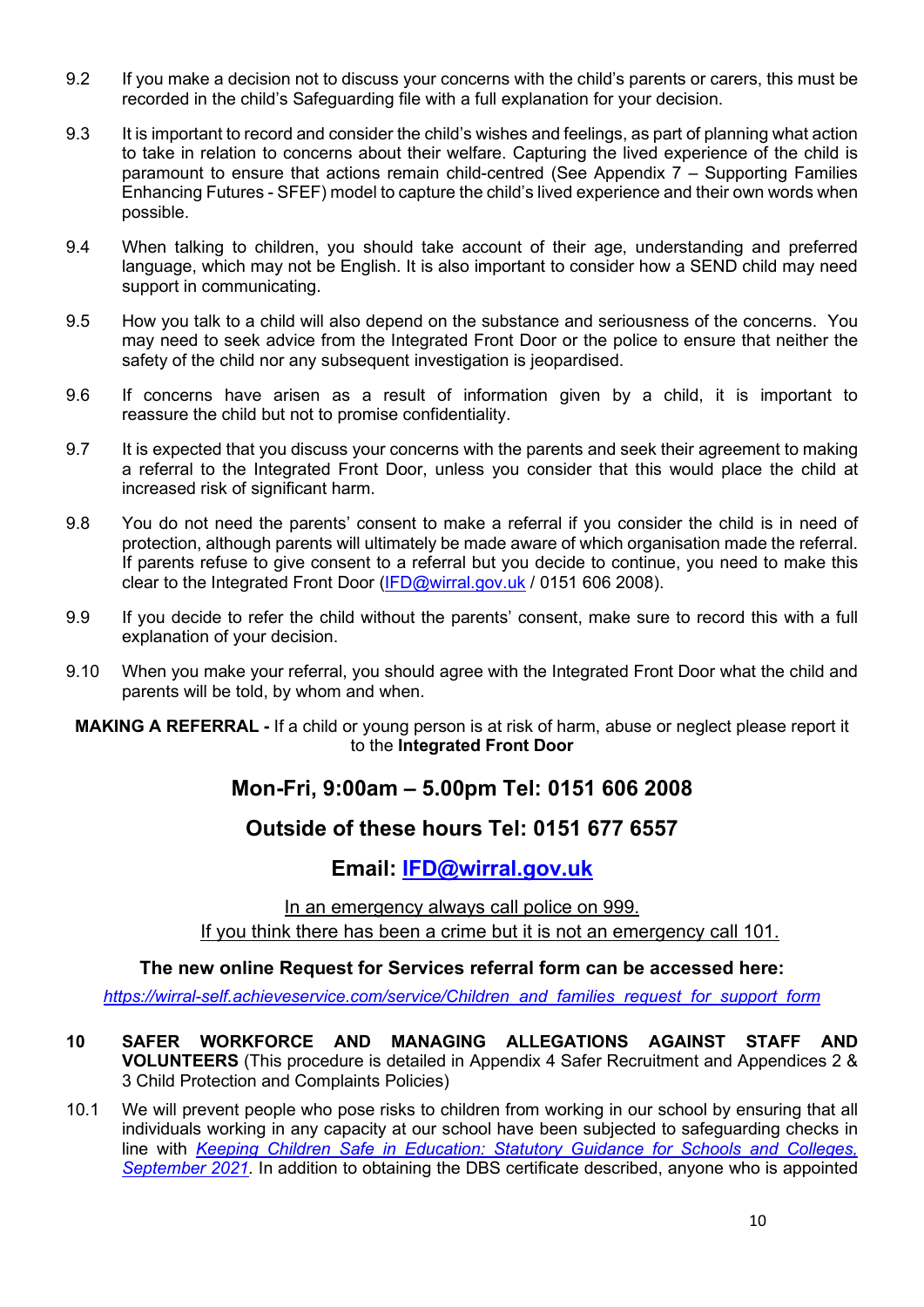to carry out teaching work will require an additional check to ensure they are not prohibited from teaching.

A check of any prohibition can be carried out using the Teacher Services' system that may be found here: *<https://teacherservices.education.gov.uk/> (January 2018)*

Prohibition orders are described in the National College for Teaching and Leadership's (NCTL) publication Teacher misconduct: the prohibition of teachers. It can be found here:

*<https://www.gov.uk/government/publications/teacher-misconduct-the-prohibition-of-teachers--3>*

- 10.2 We will ensure that agencies and third parties supplying staff provide us evidence that they have made the appropriate level of safeguarding checks on individuals working in our school. See Appendix 8, for information on Single Central Record (SCR). The single central record must cover the following people: all staff, including teacher trainees on salaried routes, agency and third-party and supply staff who work at the school. The Single Central Record is located electronically on the Headteacher's computer with a hard copy locked in the Headteacher's Office.
- 10.3 Every job description and person specification, and job advertisement will have a clear statement about the safeguarding responsibilities of the post holder. The school website will echo this within our "meet the team"' section.
- 10.4 We will ensure that at least one member of every interview panel has completed safer recruitment training within the last 5 years. Currently three members of staff have completed this training.
- 10.5 We have a procedure in place to manage allegations against members of staff, supply staff and volunteers (and to respond to low level concerns) in line with WSCP procedures here: *[allegations](https://www.wirralsafeguarding.co.uk/wp-content/uploads/2020/12/LADO-Managing-Allegations-against-Staff-Procedure.pdf)  [against staff](https://www.wirralsafeguarding.co.uk/wp-content/uploads/2020/12/LADO-Managing-Allegations-against-Staff-Procedure.pdf) procedure.* We will communicate with Local Authority Designated Officer (LADO), through consultations and referrals when needed.
- 10.6 Supply teachers we will consider all allegations against an individual not directly employed by, where disciplinary procedures do not fully apply, (for example, supply teachers provided by an employment agency) and ensure allegations are dealt with properly and communication with supply agency and Local Authority Designated Officer (LADO) is continued throughout the investigation.
- 10.7 There is an agreed Staff Code of Conduct which is compliant with 'Safer Working Practices', and includes – acceptable use of technologies, staff/pupil relationships and communications including the use of social media. (The Staff Code of Conduct is located on the school server electronically and in a file in the School Office, it is available to parents on request).
- 10.8. For agency and third party supply staff, schools and colleges must also include whether written confirmation has been received that the employment business supplying the member of supply staff has carried out the relevant checks and obtained the appropriate certificates, and the date that confirmation was received and whether any enhanced DBS certificate check has been provided in respect of the member of staff.

# **Further Guidance can be accessed:**

[https://c-cluster-110.uploads.documents.cimpress.io/v1/uploads/13ecce28-e8f2-49e9-83c6](https://c-cluster-110.uploads.documents.cimpress.io/v1/uploads/13ecce28-e8f2-49e9-83c6-c29337cd8071%7E110/original?tenant=vbu-digital) [c29337cd8071~110/original?tenant=vbu-digital](https://c-cluster-110.uploads.documents.cimpress.io/v1/uploads/13ecce28-e8f2-49e9-83c6-c29337cd8071%7E110/original?tenant=vbu-digital)

# **11 STAFF INDUCTION, TRAINING AND DEVELOPMENT**

11.1 All new members of staff, including newly-qualified teachers and teaching assistants, will be given induction that includes basic safeguarding training on how to recognise signs of abuse, how to respond to any concerns, e-safety and familiarisation with the safeguarding policy, staff code of conduct, Keeping Children Safe in Education: Statutory Guidance for Schools and Colleges, Part One, and other related policies. There are mechanisms in place, such as safeguarding updates, to assist staff to understand and discharge their role and responsibilities as set out in Part one of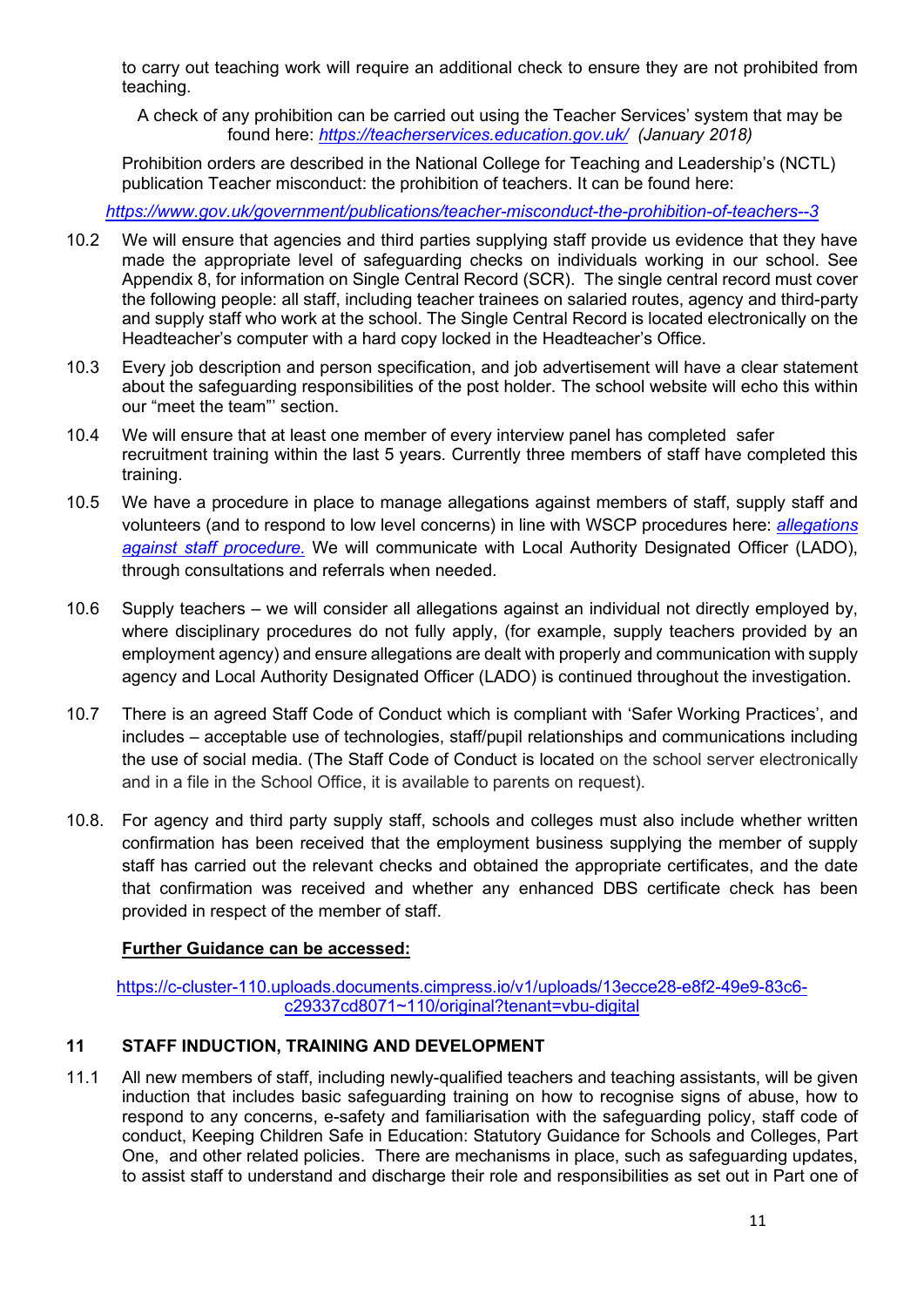Keeping Children Safe in Education. Staff should also read, ["Working Together to Safeguard](https://www.gov.uk/government/publications/working-together-to-safeguard-children--2)  [Children.](https://www.gov.uk/government/publications/working-together-to-safeguard-children--2)" July 2018

- 11.2 The induction will be proportionate to staff members' roles and responsibilities
- 11.3 All Designated Safeguarding Leads (DSLs) will undergo updated DSL safeguarding training every two years. DSL's should undertake Prevent awareness training and disseminate the training to all staff
- 11.4 All staff members of the school will undergo face to face training (whole-school training) which is regularly updated and at least every three years. *All governors must undergo governor specific awareness training at least every two years – this is to be decided by the school / setting*. All staff will have access to WSCP multi-agency safeguarding training and e-learning. <https://www.wirralsafeguarding.co.uk/training/>
- 11.5 Staff members who miss the whole-school training will be required to undertake other relevant training to make up for it, e.g. by joining another school's whole-school training, booking onto whole-school training mop-up sessions. To book mop up sessions visit safeguarding partnership website:

<https://www.wirralsafeguarding.co.uk/safeguarding-training-for-schools/>

- 11.6 The nominated proprietor for safeguarding will undergo training prior to or soon after appointment to the role; this training will be updated every two years.
- 11.7 We will ensure that staff members provided by other agencies and third parties, e.g. supply teachers and contractors, have received appropriate safeguarding training commensurate with their roles before starting work. They will be given the opportunity to take part in whole-school training if it takes place during their period of work for the school.
- 11.8 The Designated Safeguarding Lead will provide briefings to the school on any changes to safeguarding legislation and procedures and relevant learning from Safeguarding Practice Reviews (CSPR's) in line with Working Together 2018. These will occur annually or more frequently when necessary.

*<https://www.wirralsafeguarding.co.uk/professionals/serious-case-reviews/>*

11.9 The school will maintain accurate and up to date records of staff induction and training.

#### **12 CONFIDENTIALITY, CONSENT AND INFORMATION SHARING**

- 12.1 We recognise that all matters relating to Safeguarding are confidential.
- 12.2 The head teacher or the Designated Safeguarding Lead will disclose any information about a pupil to other members of staff on a need-to-know basis only
- 12.3 All staff members must be aware that they cannot promise a child to keep key information a secret or to themselves which might compromise the child's safety or well-being.
- 12.4 All staff members have a professional responsibility to share information with other agencies in order to safeguard children.
- 12.5 All staff members who come into contact with children will be given appropriate training to<br>understand the purpose of information sharing in order to safeguard and promote children's understand the purpose of information sharing in order to safeguard and promote welfare.
- 12.6 We will ensure that staff members are confident about what they can and should do under the law, including how to obtain consent to share information and when information can be shared without consent.
- 12.7 Staff should not assume a colleague or another professional will take action and share information that might be critical in keeping children safe. They should be mindful that early information sharing is vital for effective identification, assessment and allocation of appropriate service provision. [Information Sharing: Advice for Practitioners Providing Safeguarding Services to Children, Young](https://www.gov.uk/government/publications/safeguarding-practitioners-information-sharing-advice)  [People, Parents and Carers](https://www.gov.uk/government/publications/safeguarding-practitioners-information-sharing-advice) supports staff who have to make decisions about sharing information. This advice includes the seven golden rules for sharing information and considerations with regard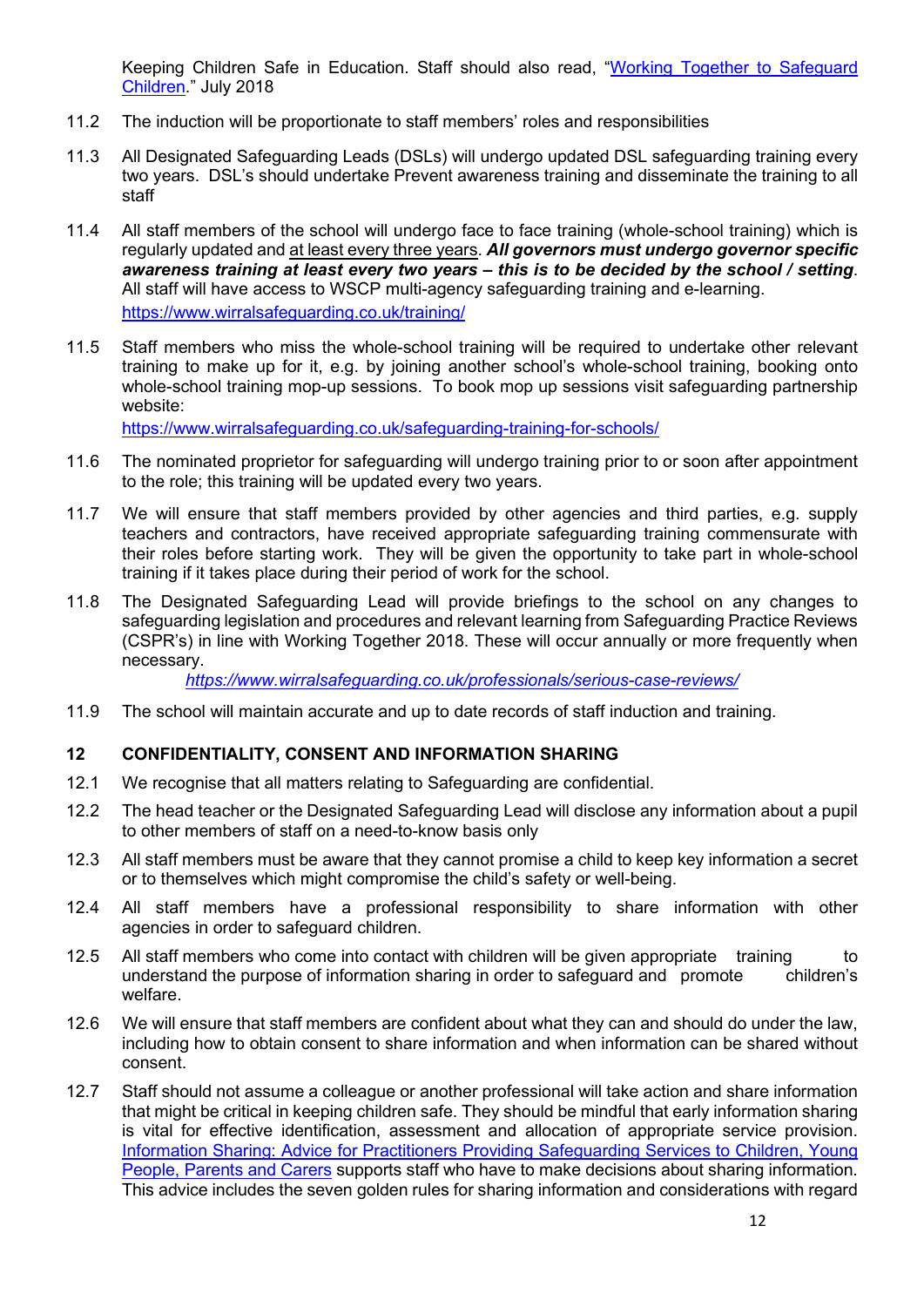to the Data Protection Act 2018 and General Data Protection Regulation (GDPR). If in any doubt about sharing information, staff should speak to the designated safeguarding lead or a deputy. Fears about sharing information must not be allowed to stand in the way of the need to promote the welfare, and protect the safety of children. (KCSIE 2021)

# **13 INTER-AGENCY WORKING**

- 13.1 We will develop and promote effective working relationships with other agencies, including agencies providing early help services to children, the police and Children's Social Care. Early help means providing support as soon as a problem emerges at any point in a child's life, from the foundation years through to the teenage years. For more information on Early Help click: <https://www.wirralsafeguarding.co.uk/professionals/what-is-early-help/>
- 13.2 We will ensure that relevant staff members participate in multi-agency meetings and forums, including child protection conferences and core groups, to consider individual children
- 13.3 We will participate in Child Safeguarding Practice Reviews (CSPR's), other reviews and file audits as and when required to do so by the Wirral Safeguarding Children Partnership. We will ensure that we have a clear process for gathering the evidence required for reviews and audits and embed recommendations into practice and compile required actions within agreed timescales.

### **14 CONTRACTORS, SERVICE AND ACTIVITY PROVIDERS AND WORK PLACEMENT PROVIDERS**

- 14.1 We will ensure that contractors and providers are aware of our school's safeguarding policy and procedures. We will require that employees and volunteers provided by these organisations use our procedure to report concerns.
- 14.2 We will seek assurance that employees and volunteers provided by these organisations and working with our children have been subjected to the appropriate level of safeguarding checks in line with *Keeping Children Safe in Education: Statutory Guidance for Schools and Colleges, 2021.* If assurance is not obtained, permission to work with our children or use our school premises may be refused.
- 14.3 When we commission services from other organisations, we will ensure that compliance with our policy and procedures is a contractual requirement.

# **15 WHISTLE-BLOWING AND COMPLAINTS**

15.1 We recognise that children cannot be expected to raise concerns in an environment where staff members fail to do so. The school / College Whistle Blowing policy is located within the Staff Code of Conduct (see above).

Whistleblowing guidance and code of practice for employers is located:

*[https://assets.publishing.service.gov.uk/government/uploads/system/uploads/attachment\\_data/fil](https://assets.publishing.service.gov.uk/government/uploads/system/uploads/attachment_data/file/415175/bis-15-200-whistleblowing-guidance-for-employers-and-code-of-practice.pdf) [e/415175/bis-15-200-whistleblowing-guidance-for-employers-and-code-of-practice.pdf](https://assets.publishing.service.gov.uk/government/uploads/system/uploads/attachment_data/file/415175/bis-15-200-whistleblowing-guidance-for-employers-and-code-of-practice.pdf) (March 2015)*

> Whistleblowing Advice Line is available for all workers – 0800 028 0285 or email *[help@nspcc.org.uk](mailto:help@nspcc.org.uk)*

- 15.2 We will ensure that all staff members are aware of their duty to raise concerns, where they exist, about the management of Safeguarding, which does include the attitude or actions of colleagues. If necessary, they will speak with the head teacher, the chair of the governing body or with the Local Authority Designated Officer (LADO).
- 15.3 We have a clear reporting procedure for children, parents and other people to report concerns or complaints, including abusive or poor practice.
- 15.4 We will actively seek the views of children, parents and carers and staff members on our Safeguarding arrangements through surveys, questionnaires and other means.

# **16 SITE SECURITY**

16.1 All staff members have a responsibility to ensure our buildings and grounds are secure and for reporting concerns that may come to light.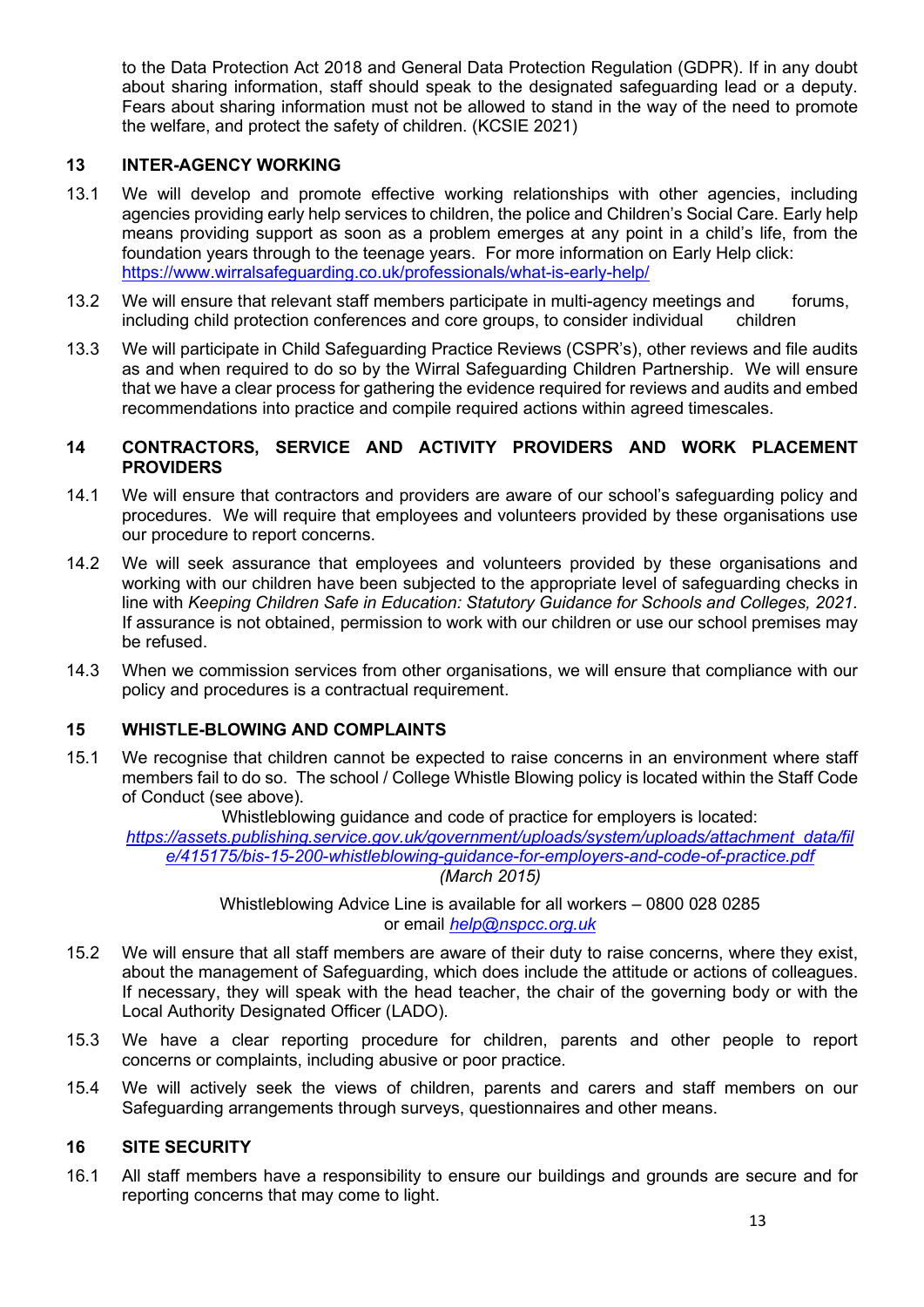- 16.2 We check the identity of all visitors and volunteers coming into school. Visitors are expected to sign in and out in the office visitors' log and to display a visitor's badge while on the school site. Any individual who is not known or identifiable will be challenged for clarification and reassurance. (The visitor policy is located on the school server electronically and in a file in the School Office, it is available to parents on request).
- 16.3 The school will not accept the behaviour of any individual, parent or anyone else, that threatens school security or leads others, child or adult, to feel unsafe. Such behaviour will be treated as a serious concern and may result in a decision to refuse the person access to the school site.

# **17 QUALITY ASSURANCE**

- 17.1 We will ensure that systems are in place to monitor the implementation of and compliance with this policy and accompanying procedures.
- 17.2 We will complete an audit of the school's safeguarding arrangements at frequencies specified by the Wirral Safeguarding Children Partnership and using the Section 175 online audit tool provided by them for this purpose. More information including how to register for the audit: *<https://www.wirralsafeguarding.co.uk/professionals/section-11-175-audit/>*
- 17.3 The school's senior management and the proprietorial body will ensure that action is taken to remedy any deficiencies and weaknesses identified in child protection arrangements without delay.

# **18 POLICY REVIEW**

- 18.1 This policy and the procedures will be reviewed every academic year. All other linked policies will be reviewed in line with the policy review cycle
- 18.2 The Designated Safeguarding Lead will ensure that staff members, including volunteers and sessional workers are made aware of any amendments to policies and procedures
- 18.3 Additional updates to the safeguarding policy and appendices will take place when needed

| Updated Policy Date: | Scheduled review by WSCP |
|----------------------|--------------------------|
| 3/08/2021            | 3/06/2022<br>31          |

This Policy should be read in conjunction wit:

- the PPS Child Protection Policy (Appendix 2),
- the Whole School Complaints Policy (Appendix 3) and
- the PPS Safer Recruitment Policy (Appendix 4)

for more specific school procedures.

Other linked policies:

- Relationships & Sex Education Policy
- Anti-Bullying Policy
- Anti-Cyber-Bullying Policy
- E-Safety Policy & Code of Conduct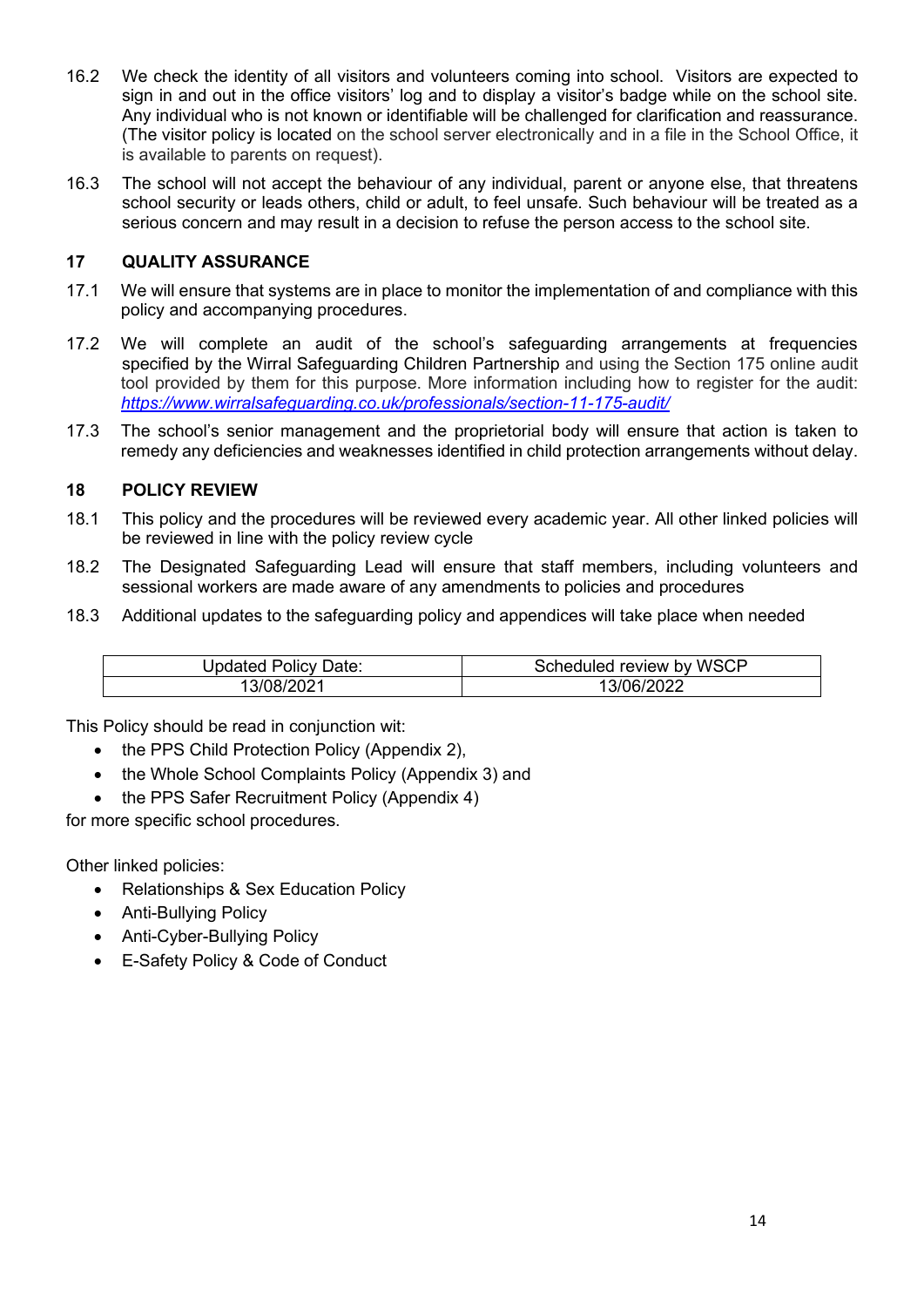# **Appendix 1**

# **DESIGNATED PEOPLE and THEIR ROLES**

The School has a Designated Safeguarding Lead (DSL), the Headteacher, Mr. M. T. R. Jones, in charge of safeguarding who has been trained appropriately (inter-agency training agreed with the Local Safeguarding Children Board – WSCP). This training is updated at least every two years and a record of this training is kept on file.

The DSL is responsible for ensuring that all cases of suspected or actual problems associated with child protection are investigated and dealt with. The designated person will ensure that he/she is aware of the latest national and local guidance and requirements and will keep the Proprietors, staff and volunteers informed as appropriate

The DSL will ensure that the appropriate training of all staff, academic and non-academic, and volunteers is organised whenever new staff join the school as part of their induction, and is updated at least every 3 years.

The DSL will co-ordinate action in the school, refer and liaise with Social Services and other agencies over suspected or actual cases of child abuse within 24 hours of a disclosure or suspicion of abuse. They will then work in full co-operation with the relevant authorities.

In the event that the DSL is not available the School has a Deputy DSL, Miss J. Orme, who has also been trained appropriately to the same level as the DSL. Mrs. N. M. Aloé is the proprietor in charge of safeguarding and has also been trained appropriately to the same level as the DSL. This training is updated at least every two years and a record of this training is kept on file.

#### **The broad areas of responsibility for the designated safeguarding lead, DSL, are:**

#### **Managing referrals**

Refer all cases of suspected abuse to:

- The local authority children's social care;
- The local authority designated officer (LADO) for child protection concerns (all cases which concern a staff member);
- Disclosure and Barring Service (cases where a person is dismissed or leaves due to risk / harm to a child); and / or
- Police (cases where a crime may have been committed).

To liaise with the proprietors to inform them of issues especially ongoing enquiries under section 47 of the Children Act 1989 and police investigations.

To act as a source of support, advice and expertise to staff on matters of safety and safeguarding and when deciding whether to make a referral by liaising with relevant agencies.

# **Training**

The designated safeguarding lead receives appropriate training carried out every two years in order to:

- Understand the assessment process for providing early help and intervention, for example through locally agreed common and shared assessment processes such as early help assessments
- Have a working knowledge of how local authorities conduct a child protection case conference and a child protection review conference and be able to attend and contribute to these effectively when required to do so
- Ensure each member of staff has access to and understands the school's child protection policy and procedures, especially new and part time staff
- Be alert to the specific needs of children in need, those with special educational needs and young carers
- Be able to keep detailed, accurate, secure written records of concerns and referrals
- Obtain access to resources and attend any relevant or refresher training courses
- Encourage a culture of listening to children and taking account of their wishes and feelings, among all staff, in any measures the school or college may put in place to protect them

#### **Raising Awareness**

- The designated safeguarding lead ensures that the school's policies are known and used appropriately;
- The designated safeguarding lead ensures that the school's safeguarding & child protection policy is reviewed annually and the procedures and implementation are updated and reviewed regularly, and works with the proprietors regarding this (who sign off the updated policy annually);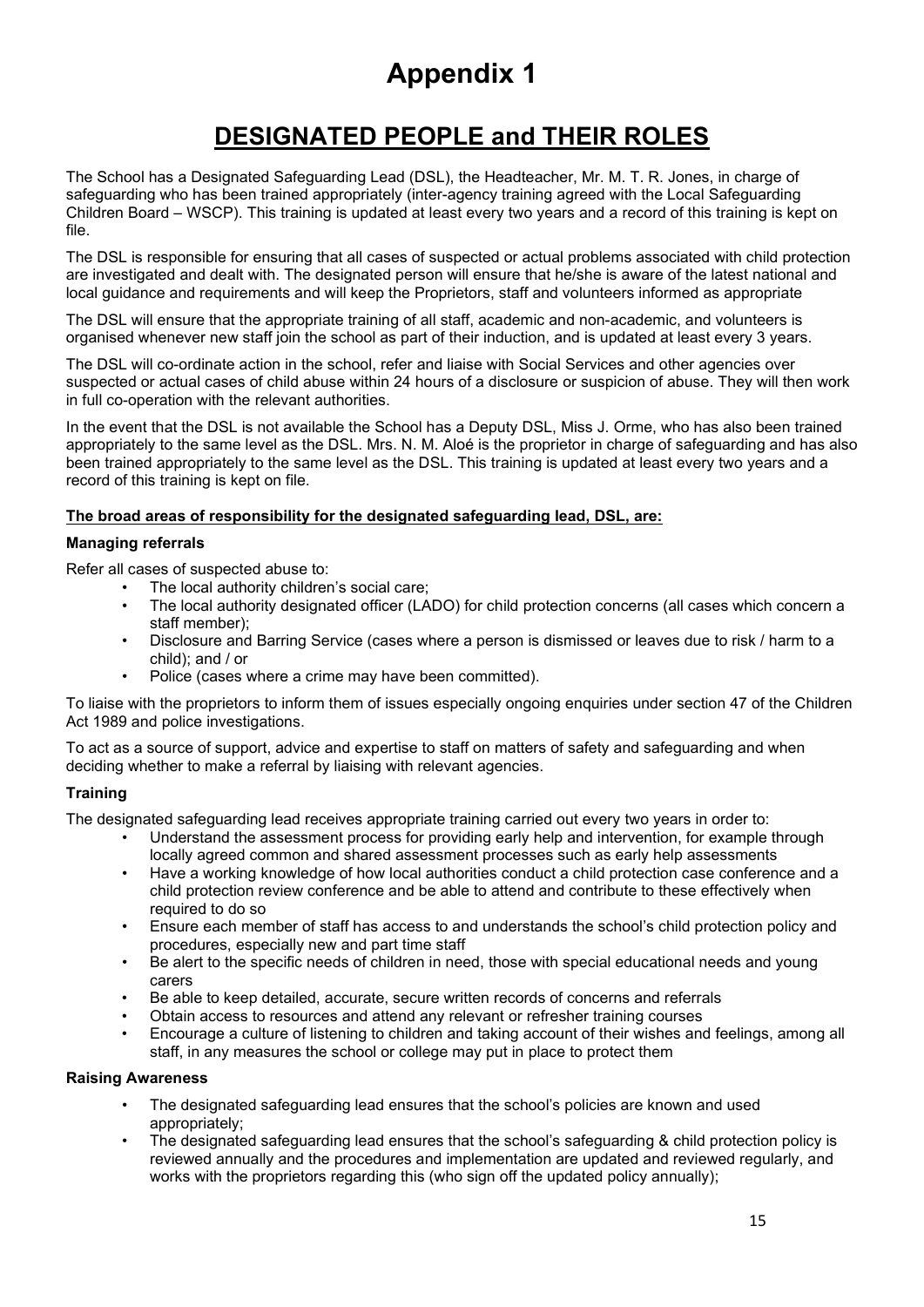- The designated safeguarding lead ensures that the school's safeguarding & child protection policy is available publicly and parents are aware of the fact that referrals about suspected abuse or neglect may be made and the role of the school in this;
- The designated safeguarding lead links with the WSCP to make sure staff are aware of training opportunities and the latest local policies on safeguarding;
- Where children leave the school the designated safeguarding lead ensures their child protection file is copied for any new school as soon as possible but transferred separately from the main pupil file;

#### **Further Responsibilities:**

- be able to understand the unique risks associated with online safety and be confident that they have the relevant knowledge and up to date capability required to keep children safe whilst they are online at school;
- can recognise the additional risks that children with special educational needs and disabilities (SEND) face online, for example, from online bullying, grooming and radicalisation and are confident they have the capability to support children with SEND to stay safe online;
- obtain access to resources and attend any relevant or refresher training courses; and,
- encourage a culture of listening to children and taking account of their wishes and feelings, among all staff, in any measures the school or college may put in place to protect them.

In addition to the formal training set out above, their knowledge and skills should be refreshed (this might be via ebulletins, meeting other designated safeguarding leads, or simply taking time to read and digest safeguarding developments) at regular intervals, as required, and at least annually, to allow them to understand and keep up with any developments relevant to their role.

These responsibilities form part of the DSL's job description.

The Deputy DSL, Miss. J. Orme, has responsibility for all these areas should the DSL be unavailable. These responsibilities, therefore, also form part of her job description.

The proprietor with responsibility for safeguarding, Mrs. N. M. Aloé, has the responsibility to work alongside the DSL to ensure the implementation of the school's safeguarding policy and procedures. They will also report any safeguarding issues to the proprietorial body and sign off the safeguarding policy annually.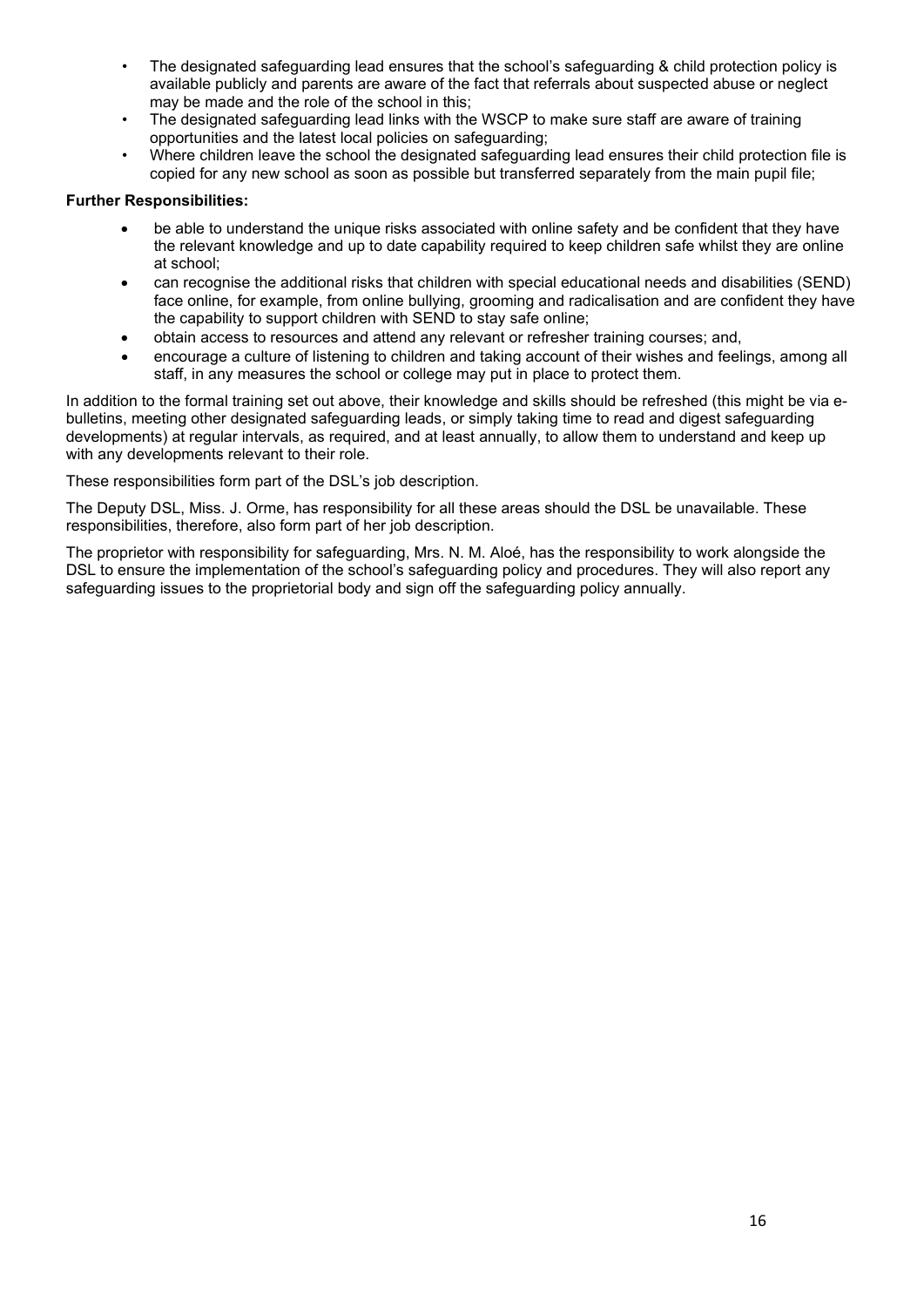# **Appendix 2**

# **PRENTON PREPARATORY SCHOOL CHILD PROTECTION POLICY**

# **1. Aims**

Our aim is to provide an environment where our pupils can feel totally comfortable and thrive. Staff (meaning everyone who comes into contact with the pupils) therefore need to be able to identify any child who is at risk and to ensure that the correct procedures are followed by both teaching and non-teaching staff.

The school will safeguard and promote the welfare of children who are pupils in the school in compliance with DCSF Guidance "Keeping Children Safe in Education (KCSIE), September 2021"

This policy has been adapted to take into account the 2003 Government Green Paper – Every Child Matters and the Children Act 2004, Keeping Children Safe in Education, September 2021 and the Prevent duty (section 26) of The Counter-Terrorism and Security Act, July 2015 (updated April 2021). All staff are provided with the relevant documents and sign to say that they have read and understood the relevant parts of them. In particular we aim to encompass the five key outcomes from Every Child Matters, i.e. that every child should be:

Being Healthy Staying Safe Enjoying and Achieving Making a Positive Contribution Achieving Economic Well-being

The school is committed to interagency working to safeguard children as set out in the document "Working Together to Safeguard Children", September 2020 and "What to do if you're worried a child is being abused".

The policy has been developed in accordance with locally agreed inter-agency procedures and is made available to parents on the school website and hard copies are available from the school on request. It applies equally to the EYFS, KS1 and KS2.

School contributes to inter-agency working in line with statutory guidance *Working Together to Safeguard Children, September 2020*. This includes providing a co-ordinated offer of early help when additional needs of children are identified and contributing to inter-agency plans to provide additional support to children subject to child protection plans. School should allow access for children's social care from Wirral local authority and, if appropriate, from a placing local authority, to conduct, or to consider whether to conduct, a section 17 or a section 47 assessment.

School ensures that our child protection and safeguarding arrangements take into account the procedures and practice of the local authority as part of the inter-agency safeguarding procedures set up by the Wirral Safeguarding Children Partnership (WSCP).

The proprietors are responsible for reviewing and amending the policy annually and at other times if necessary. They will undertake an annual review of the efficiency with which the related duties have been discharged. The Proprietors will determine any changes to the school's policies and procedures as appropriate. The Proprietors require and ensure that any deficiencies or weaknesses identified in the School Child protection arrangements are remedied without delay. The Headteacher, as designated person, will report annually to the Proprietors on the working of the policy. The Proprietors, once satisfied, should sign off the school's policy.

Children are taught about safeguarding themselves, including online (see the **e-safety policy and code of conduct**), through a broad and balanced curriculum including covering relevant issues through assemblies, personal, social and health education (PSHE), ICT and, in the juniors, through sex and relationship education (SRE). Proprietors should ensure children are taught about safeguarding, including online, through the curriculum and PSHE.

The school curriculum, procedures and policies have been developed to help children to adjust their behaviours in order to reduce risks and build resilience, including to radicalisation, with particular attention to the safe use of electronic equipment and the internet.

The children should understand the risks posed by adults or young people who use the internet and social media to bully, groom, abuse or radicalise other people, especially children, young people and vulnerable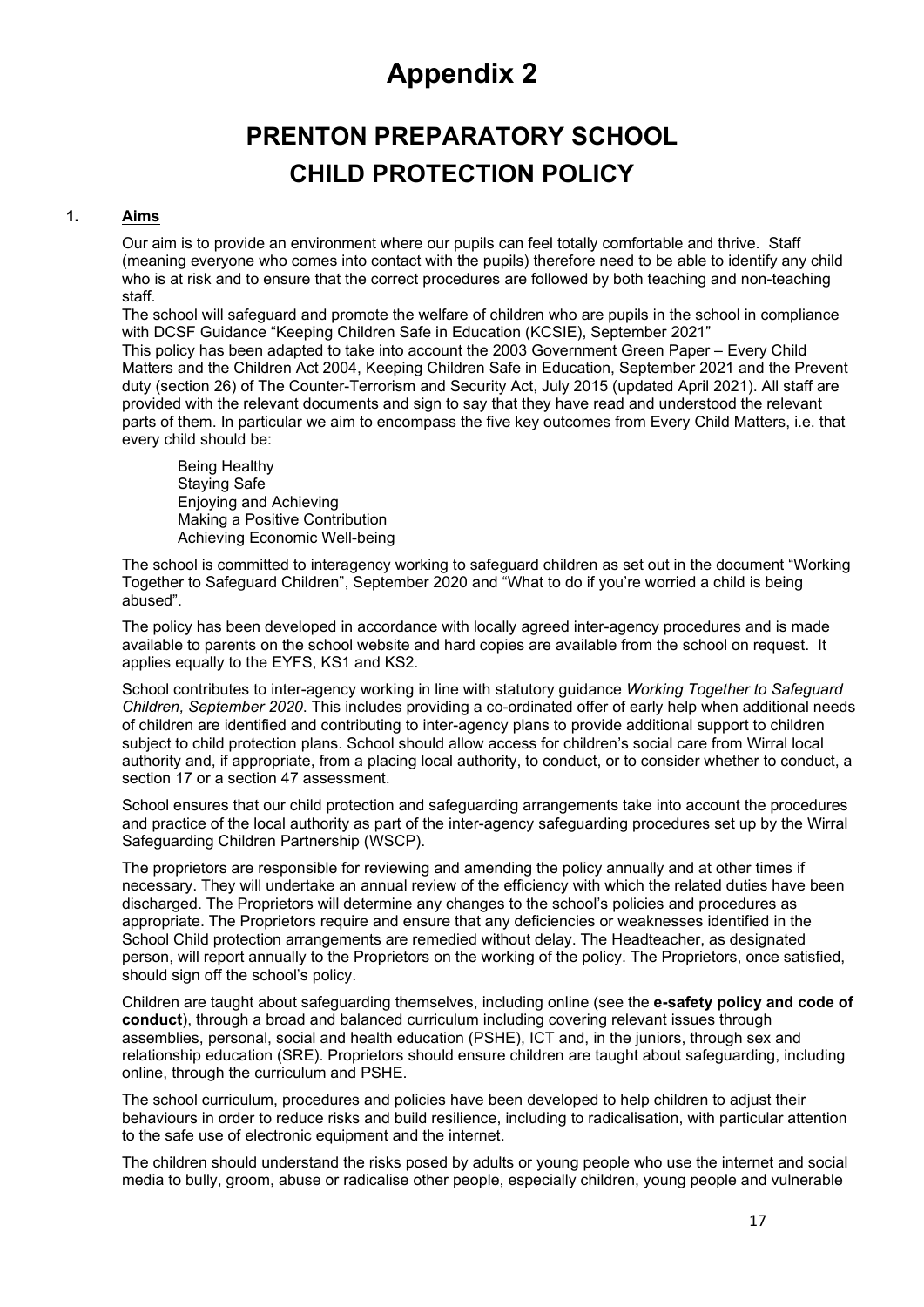adults. Internet safety is integral to the school's ICT curriculum and also be embedded in PSHE and sex and relationships education (SRE).

The latest resources promoted by DfE can be found at:

- The use of social media for on-line radicalisation
- The UK Safer Internet Centre [\(www.saferinternet.org.uk\)](http://www.saferinternet.org.uk/)
- CEOP's Thinkuknow website [\(www.thinkuknow.co.uk\)](http://www.thinkuknow.co.uk/)

#### **2. Objectives**

All staff members, including volunteers, are aware of the signs of abuse and neglect so that they are able to identify cases of children who may be in need of help or protection.

All staff members, including volunteers, are made aware of systems within school which support child protection and these are explained to them and given out with the staff handbook as part of staff induction. This includes: the school's child protection policy; the school's staff behaviour policy (sometimes called a code of conduct); and the identity of the designated safeguarding lead (DSL) – Mr. M. T. R. Jones, the deputy DSL – Miss J. Orme and the Proprietor with responsibility for safeguarding – Mrs. N. M. Aloé.

In addition to working with the designated safeguarding lead, staff members are aware that they may be asked to support social workers to take decisions about individual children.

All staff members, including volunteers, also receive appropriate child protection training which is regularly updated. This training should also ensure that all staff and volunteers have read and understood Part 1 and Annex A of KCSiE. As a part of a newly appointed member of staff's induction process they are made aware of the identity and role of the DSL, made familiar with this policy and provided with a copy of Part 1 and Annex A of KCSiE.

The proprietors have ensured that the school has designated an appropriate senior member of staff to take lead responsibility for child protection, DSL. This person is the Headteacher who has the status and authority within the school to carry out the duties of the post including committing resources and, where appropriate, supporting and directing other staff.

#### **3. Definitions of Child Abuse**

#### **Abuse**:

a form of maltreatment of a child. Somebody may abuse or neglect a child by inflicting harm, or by failing to act to prevent harm. They may be abused by an adult or adults or another child or children.

#### **Physical abuse**:

a form of abuse which may involve hitting, shaking, throwing, poisoning, burning or scalding, drowning, suffocating or otherwise causing physical harm to a child. Physical harm may also be caused when a parent or carer fabricates the symptoms of, or deliberately induces, illness in a child.

#### **Emotional abuse**:

the persistent emotional maltreatment of a child such as to cause severe and adverse effects on the child's emotional development. It may involve conveying to a child that they are worthless or unloved, inadequate, or valued only insofar as they meet the needs of another person. It may include not giving the child opportunities to express their views, deliberately silencing them or 'making fun' of what they say or how they communicate. It may feature age or developmentally inappropriate expectations being imposed on children. These may include interactions that are beyond a child's developmental capability as well as overprotection and limitation of exploration and learning, or preventing the child participating in normal social interaction. It may involve seeing or hearing the ill-treatment of another. It may involve serious bullying (including cyberbullying), causing children frequently to feel frightened or in danger, or the exploitation or corruption of children. Some level of emotional abuse is involved in all types of maltreatment of a child, although it may occur alone.

#### **Sexual abuse**:

involves forcing or enticing a child or young person to take part in sexual activities, not necessarily involving a high level of violence, whether or not the child is aware of what is happening. The activities may involve physical contact, including assault by penetration (for example rape or oral sex) or non-penetrative acts such as masturbation, kissing, rubbing and touching outside of clothing. They may also include non-contact activities, such as involving children in looking at, or in the production of, sexual images, watching sexual activities, encouraging children to behave in sexually inappropriate ways, or grooming a child in preparation for abuse (including via the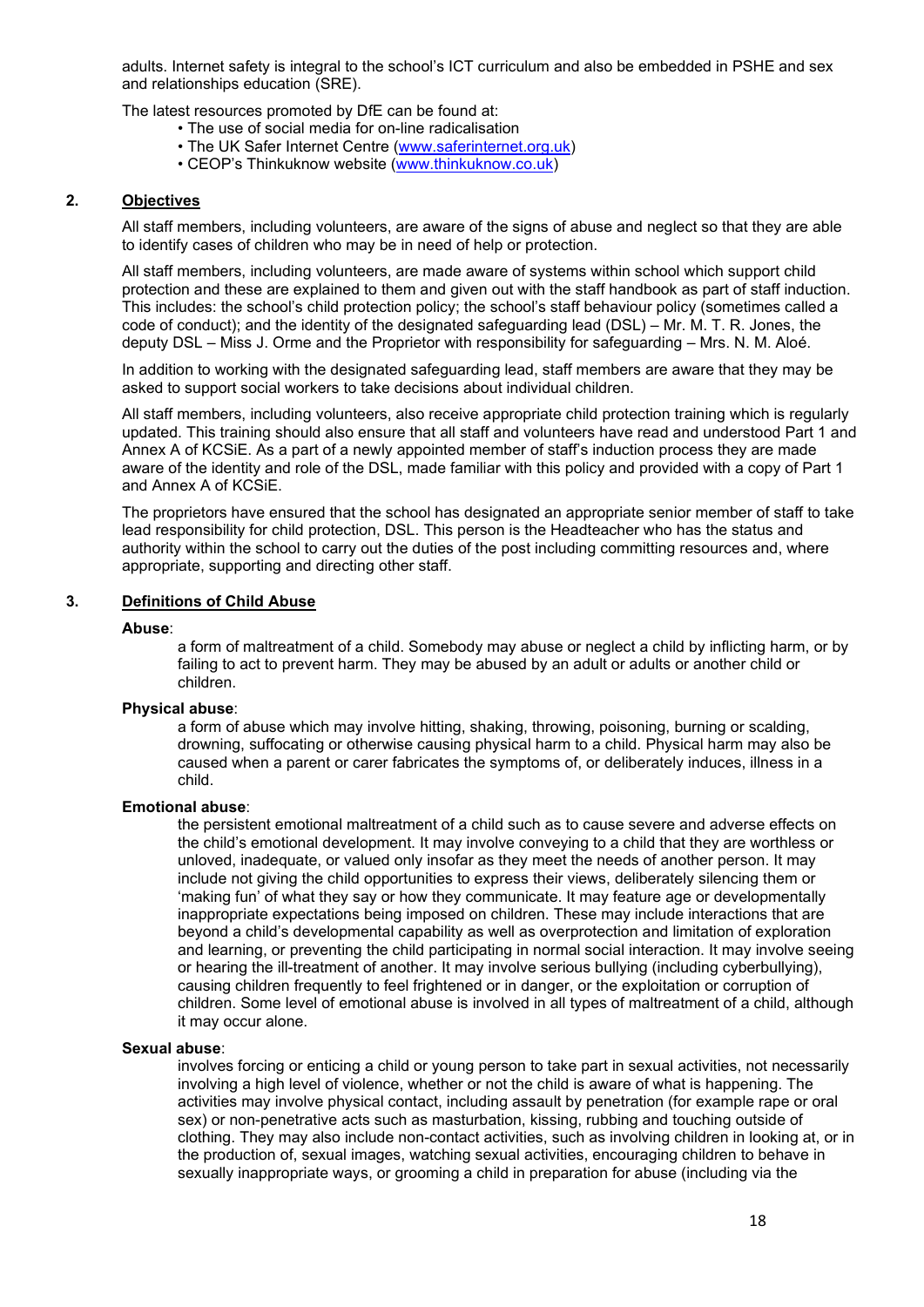internet). Sexual abuse is not solely perpetrated by adult males. Women can also commit acts of sexual abuse, as can other children.

#### **Neglect**:

the persistent failure to meet a child's basic physical and/or psychological needs, likely to result in the serious impairment of the child's health or development. Neglect may occur during pregnancy as a result of maternal substance abuse. Once a child is born, neglect may involve a parent or carer failing to: provide adequate food, clothing and shelter (including exclusion from home or abandonment); protect a child from physical and emotional harm or danger; ensure adequate supervision (including the use of inadequate care-givers); or ensure access to appropriate medical care or treatment. It may also include neglect of, or unresponsiveness to, a child's basic emotional needs.

#### **Specific safeguarding issues**:

Expert and professional organisations are best placed to provide up-to-date guidance and practical support on specific safeguarding issues. For example NSPCC offers information for schools and colleges on the TES website and also on its own website www.nspcc.org.uk Schools and colleges can also access broad government guidance on the issues listed below via the GOV.UK website:

- child sexual exploitation (CSE) see also below
- bullying including cyberbullying and peer on peer abuse
- domestic violence
- drugs
- fabricated or induced illness
- faith abuse
- female genital mutilation (FGM) see also below
- forced marriage
- gangs and youth violence
- gender-based violence/violence against women and girls (VAWG)
- mental health
- private fostering
- radicalisation
- sexting
- teenage relationship abuse
- trafficking

#### **Further information on specific safeguarding issues:**

#### **Child abduction and community safety incidents:**

Child abduction is the unauthorised removal or retention of a minor from a parent or anyone with legal responsibility for the child.

Child abduction can be committed by parents or other family members; by people known but not related to the victim (such as neighbours, friends and acquaintances); and by strangers.

Other community safety incidents in the vicinity of a school can raise concerns amongst children and parents, for example, people loitering nearby or unknown adults engaging children in conversation. As children get older and are granted more independence (for example, as they start walking to school on

their own) it is important they are given practical advice on how to keep themselves safe.

It is important that lessons focus on building children's confidence and abilities rather than simply warning them about all strangers.

#### **Child sexual exploitation (CSE):**

involves exploitative situations, contexts and relationships where young people receive something (for example food, accommodation, drugs, alcohol, gifts, money or in some cases simply affection) as a result of engaging in sexual activities.

Sexual exploitation can take many forms ranging from the seemingly 'consensual' relationship where sex is exchanged for affection or gifts, to serious organised crime by gangs and groups. What marks out exploitation is an imbalance of power in the relationship. The perpetrator always holds some kind of power over the victim which increases as the exploitative relationship develops.

Sexual exploitation involves varying degrees of coercion, intimidation or enticement, including unwanted pressure from peers to have sex, sexual bullying including cyberbullying and grooming.

However, it also important to recognise that some young people who are being sexually exploited do not exhibit any external signs of this abuse.

#### **County lines:**

County lines is a term used to describe gangs and organised criminal networks involved in exporting illegal drugs using dedicated mobile phone lines or other form of "deal line". This activity can happen locally as well as across the UK - no specified distance of travel is required.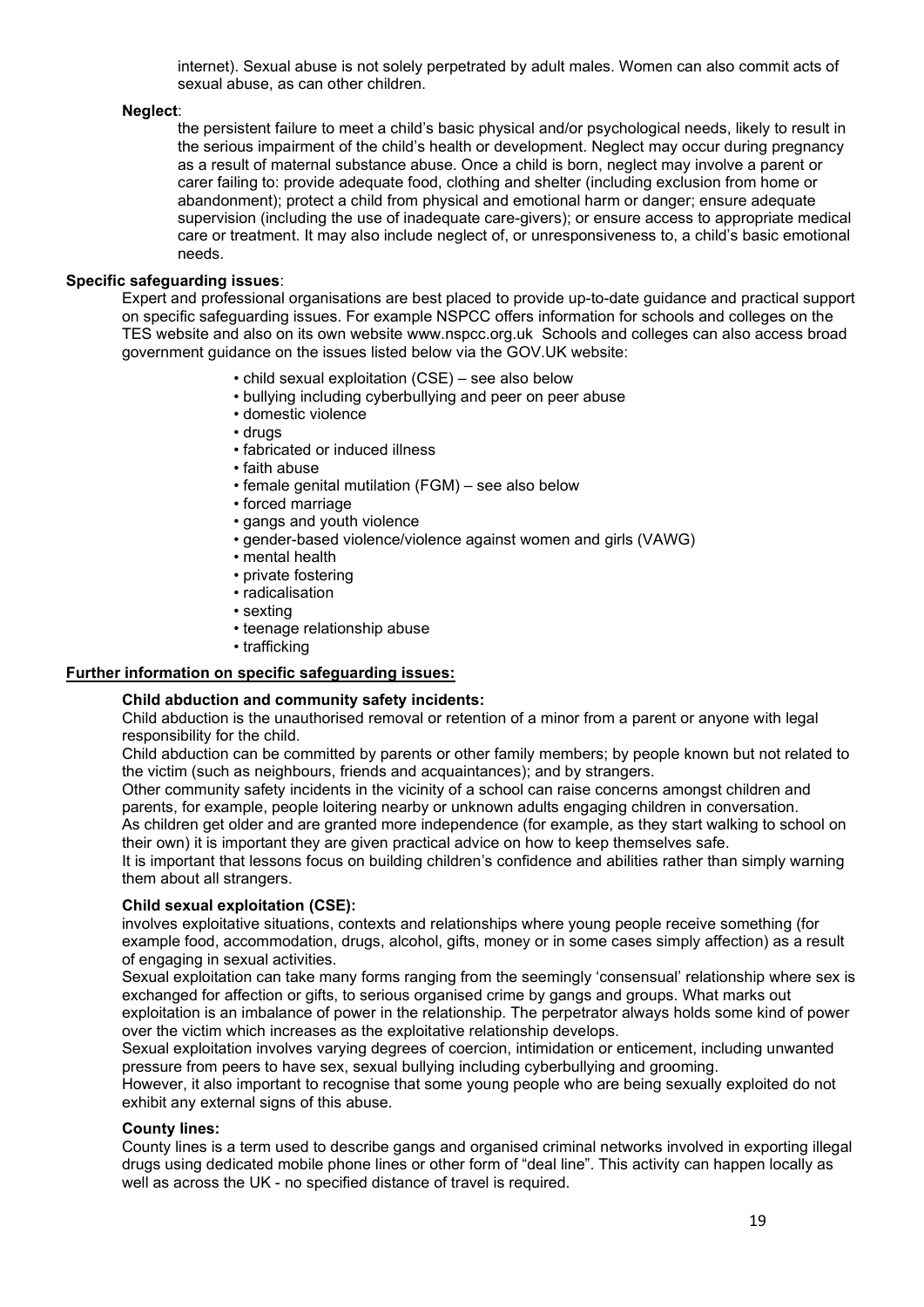Children and vulnerable adults are exploited to move, store and sell drugs and money. Offenders will often use coercion, intimidation, violence (including sexual violence) and weapons to ensure compliance of victims. Children can be targeted and recruited into county lines in a number of locations including schools (mainstream and special), further and higher educational institutions, pupil referral units, children's homes and care homes. Children are also increasingly being targeted and recruited online using social media. Children can easily become trapped by this type of exploitation as county lines gangs can manufacture drug debts which need to be worked off or threaten serious violence and kidnap towards victims (and their families) if they attempt to leave the county lines network.

A number of the indicators for CSE and CCE as detailed above may be applicable to where children are involved in county lines. Some additional specific indicators that may be present where a child is criminally exploited through involvement in county lines are children who:

• go missing and are subsequently found in areas away from their home;

• have been the victim or perpetrator of serious violence (e.g. knife crime);

• are involved in receiving requests for drugs via a phone line, moving drugs, handing over and collecting money for drugs;

• are exposed to techniques such as 'plugging', where drugs are concealed internally to avoid detection;

• are found in accommodation that they have no connection with, often called a 'trap house or cuckooing' or hotel room where there is drug activity;

• owe a 'debt bond' to their exploiters.

#### **Domestic abuse:**

The Domestic Abuse Act 2021 received Royal Assent on 29 April 2021. The Act introduces the first ever statutory definition of domestic abuse and recognises the impact of domestic abuse on children, as victims in their own right, if they see, hear or experience the effects of abuse.

The statutory definition of domestic abuse, based on the previous cross-government definition, ensures that different types of relationships are captured, including ex-partners and family members.

The definition captures a range of different abusive behaviours, including physical, emotional and economic abuse and coercive and controlling behaviour. Both the person who is carrying out the behaviour and the person to whom the behaviour is directed towards must be aged 16 or over and they must be "personally connected".

Types of domestic abuse include intimate partner violence, abuse by family members, teenage relationship abuse and child/adolescent to parent violence and abuse.

Anyone can be a victim of domestic abuse, regardless of sexual identity, age, ethnicity, socioeconomic status, sexuality or background and domestic abuse can take place inside or outside of the home. All children can witness and be adversely affected by domestic abuse in the context of their home life where domestic abuse occurs between family members. Experiencing domestic abuse and/or violence can have a serious, long lasting emotional and psychological impact on children. In some cases, a child may blame themselves for the abuse or may have had to leave the family home as a result.

#### **Female Genital Mutilation (FGM)**:

professionals in all agencies, and individuals and groups in relevant communities, need to be alert to the possibility of a girl being at risk of FGM, or already having suffered FGM.

There is a range of potential indicators that a child or young person may be at risk of FGM, which individually may not indicate risk but if there are two or more indicators present this could signal a risk to the child or young person.

Victims of FGM are likely to come from a community that is known to practise FGM. Professionals should note that girls at risk of FGM may not yet be aware of the practice or that it may be conducted on them, so sensitivity should always be shown when approaching the subject.

Warning signs that FGM may be about to take place, or may have already taken place, can be found on pages 11-12 of the Multi-Agency Practice Guidelines.

Staff should activate local safeguarding procedures, using existing national and local protocols for multiagency liaison with police and children's social care.

Any teacher who is aware of, or suspects, FGM should report directly to the relevant authorities themselves and also to the DSL.

#### **Peer on peer/ child on child abuse:**

Children can abuse other children (often referred to as peer on peer abuse) and it can take many forms. It can happen both inside and outside of school and online. It is important that all staff recognise the indicators and signs of peer on peer abuse and know how to identify it and respond to reports.

This can include (but is not limited to): bullying (including cyberbullying, prejudice-based and discriminatory bullying); abuse within intimate partner relationships; physical abuse such as hitting, kicking, shaking, biting, hair pulling, or otherwise causing physical harm; sexual violence and sexual harassment; consensual and non-consensual sharing of nude and semi-nude images and/or videos; causing someone to engage in sexual activity without consent, such as forcing someone to strip, touch themselves sexually,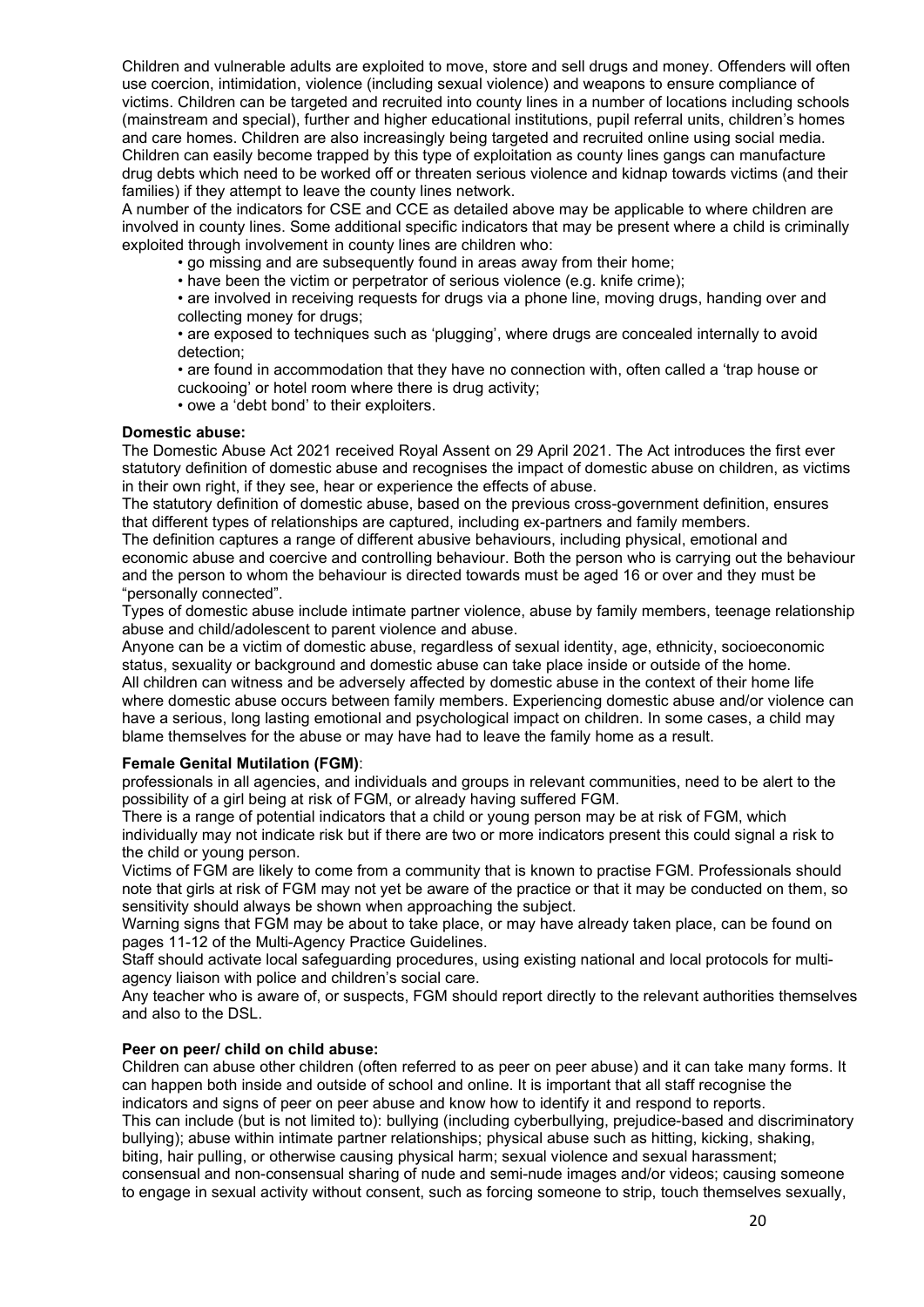or to engage in sexual activity with a third party; upskirting and initiation/hazing type violence and rituals. Addressing inappropriate behaviour (even if it appears to be relatively innocuous) can be an important intervention that helps prevent problematic, abusive and/or violent behaviour in the future. Staff should be aware of the importance of:

• challenging inappropriate behaviours;

• making clear that sexual violence and sexual harassment is not acceptable, will never be tolerated and is not an inevitable part of growing up;

• not tolerating or dismissing sexual violence or sexual harassment as "banter", "part of growing up", "just having a laugh" or "boys being boys"; and,

• challenging physical behaviours (potentially criminal in nature), such as grabbing bottoms, breasts and genitalia, pulling down trousers, flicking bras and lifting up skirts. Dismissing or tolerating such behaviours risks normalising them.

All members of staff should be aware that children with **special educational needs and/or disabilities** are particularly vulnerable to safeguarding and child protection issues. As such it is important that we are especially vigilant with regards to these children in our care.

**Children missing education:** can be a sign of a safeguarding issue. Staff should be aware of this and ensure that the school office is informed of any unauthorised absence so that the child absence procedures (see staff handbook) are followed. Patterns of absence should also be noted by class teachers and reported to the DSL. School follows local and national procedures with regards to children missing education and will report a child as missing to the LA as well as informing them when a child leaves or joins the school at times other than the end of Year 6 or the start of F2.

#### **Mental Health**

All staff should be aware that mental health problems can, in some cases, be an indicator that a child has suffered or is at risk of suffering abuse, neglect or exploitation.

Only appropriately trained professionals should attempt to make a diagnosis of a mental health problem. Education staff, however, are well placed to observe children day-to-day and identify those whose behaviour suggests that they may be experiencing a mental health problem or be at risk of developing one. Where children have suffered abuse and neglect, or other potentially traumatic adverse childhood experiences, this can have a lasting impact throughout childhood, adolescence and into adulthood. It is key that staff are aware of how these children's experiences, can impact on their mental health, behaviour, and education.

If staff have a mental health concern about a child that is also a safeguarding concern, immediate action should be taken, following their child protection policy, and speaking to the designated safeguarding lead or a deputy.

Schools and colleges can access a range of advice to help them identify children in need of extra mental health support, this includes working with external agencies. More information can be found in the mental health and behaviour in schools guidance.

#### **4a. Concerns for a Child in Need / Early Help**

If staff members have any concerns (even seemingly minor) about a child they should raise these with the school's designated safeguarding lead, the Headteacher.

The designated safeguarding lead will usually decide whether to make a referral to children's social care.

For allegations against members of staff, volunteers or the Headteacher please refer to section 13.

#### **4b. Child at Immediate Risk of Serious Harm**

If, at any point, there is a risk of immediate serious harm to a child a referral should be made to children's social care immediately. Initially staff should report to the DSL who will refer this situation to social services immediately. However anybody can make a referral if they are sufficiently concerned or do not feel the relevant referral was made. If the child's situation does not appear to be improving the staff member with concerns should press for re-consideration. Concerns should always lead to help for the child at some point. It is important for children to receive the right help at the right time to address risks and prevent issues escalating.

- Take the time to listen to a child's disclosure the following advice should be followed in such circumstances:
- Arrange a time and place where you can talk privately as soon as possible after the child has initiated contact.
- Stay calm and reassuring.
- Explain that you cannot promise to keep what the child tells you a secret.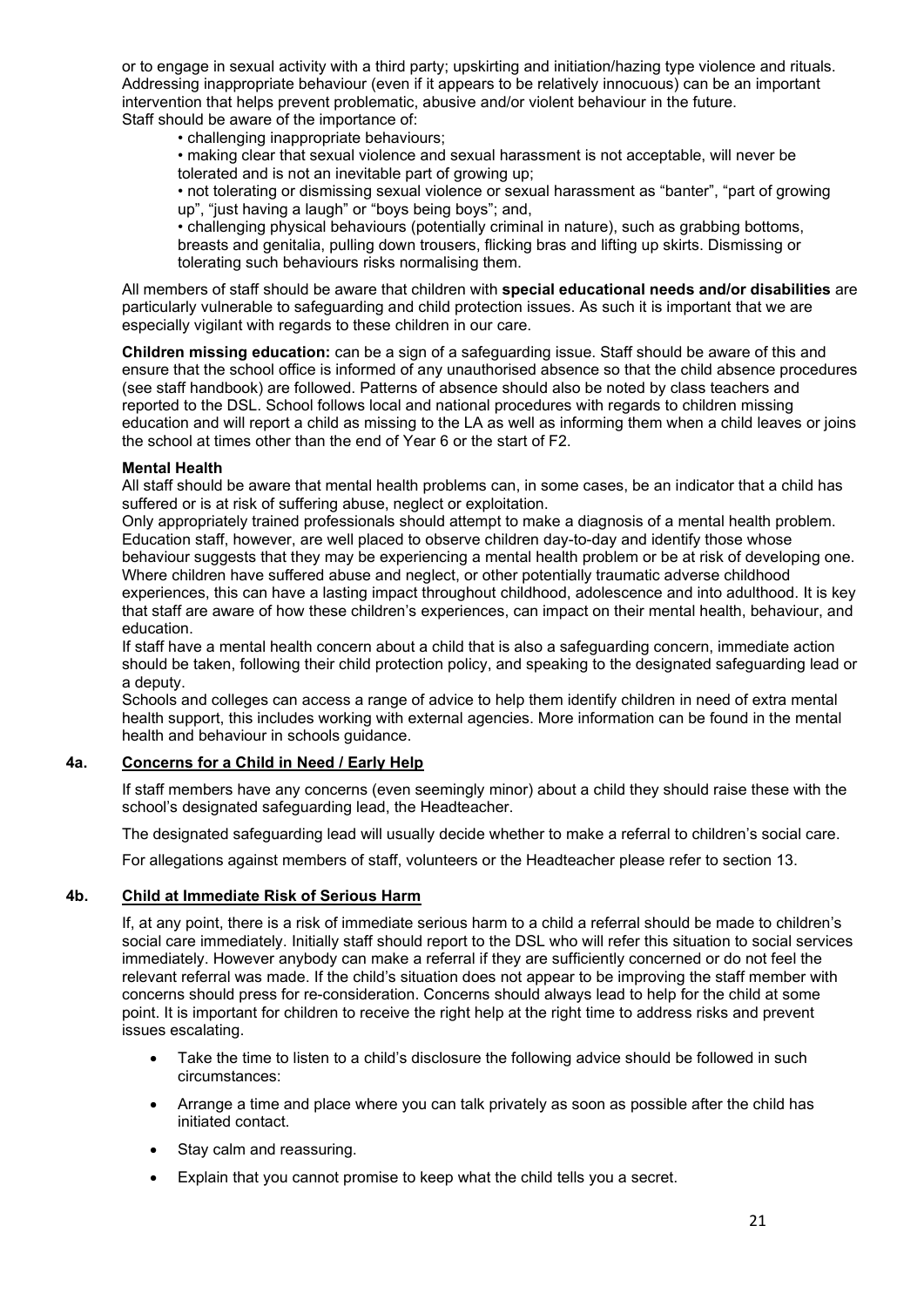- Listen to and believe what the child tells you explain that, whatever the circumstances, he/she is not to blame for the incident.
- Do not press for details or ask leading questions some cases of abuse may need further and possibly extensive investigation. It is better for the child if he/she does not have to repeat the details unnecessarily.
- Explain that there are other people that you will have to contact. Who these people are will depend on the procedure which the school has already adopted.
- Don't make any promises to the child the situation may cause you to react emotionally. Whilst this is an understandable and natural reaction, at such times it is possible that you may make promises which cannot, in the event, be fulfilled.

#### **5. If suspicions of abuse are aroused or if an allegation is made by a child, the following procedure must be adhered to.**

Tell the DSL immediately, even if you have no proof. Keep notes, based on observation and evidence, in a separate file, on a daily basis, if necessary and monitor the situation closely. Members of staff and volunteers must report their concerns to the DSL as soon as possible but always within 24 hours if the concern is serious. If the DSL is unavailable then concerns should be reported to the deputy DSL or the proprietor with responsibility for safeguarding (named above).

Child protection information should be treated as strictly confidential and only discussed on a 'need to know' basis. Parents and teachers not directly involved should not be told at this stage, and maybe not at all. Such decisions can only be made after discussion with the DSL.

Children confiding in a member of staff must be given the benefit of the doubt and their allegation taken seriously, even if it seems far-fetched.

If a child asks that nobody else is told, you must explain that you can only help by telling the DSL.

All allegations will be referred to the CADT for advice before any investigation takes place. In borderline cases these discussions can be held informally and without naming any individual. Parental or pupil consent is not required to make a referral if there are concerns about a child's safety.

If, after discussion with the CADT / LADO, it is felt appropriate for school to investigate, following discussion with the DSL, it may be thought appropriate to follow any one or more of the following courses of action:-

- (a) enquire of other members of staff if they have observed anything amiss;
- (b) enquire of parents about an observable injury or behavioural change;
- (c) enquire of any previous school who may have helpful information;<br>(d) consult professional Agencies for information or advice e.g. Local
- consult professional Agencies for information or advice e.g. Local Safeguarding unit, including the LADO, Child Guidance, local child and family services.

In discussion with any of the above, close notes must be kept of what is said - even, in the case of suspected parties, a record of the actual words spoken. Where possible draw a diagram to indicate bruising. However only parts of a child's body which are normally visible should be viewed.

Where suspicion turns out to be unfounded, notes should, anyway, be preserved and the designated lead consulted if there are any grounds for further suspicion.

Where suspicion was not proven, but was possibly well founded and suspicion remains, notes should continue to be kept and closely monitored and such notes passed on to any future school the child attends.

In this instance the procedures followed will conform to the recommendations made in the Wirral Child Protection policy statement (copy available in the Staffroom).

Any records of concern will be kept in a confidential Child protection file to which only the DSL (the Headteacher), the Deputy DSL and the nominated proprietor have access.

Reporting arrangements will include that the most suitable welfare agency will be contacted within 24 hours of a disclosure or suspicion of abuse.

Any referrals the school may make will be followed up with a letter as soon as possible and always within 48 hours. A copy of the letter will be placed in the confidential Child protection file

Any serious concerns will be reported to the police in the child's home area if it is not possible to contact social services.

It should be noted that bullying and peer-on-peer abuse, when there is reasonable cause to suspect that a child is suffering or likely to suffer significant harm, should be treated as a safeguarding concern.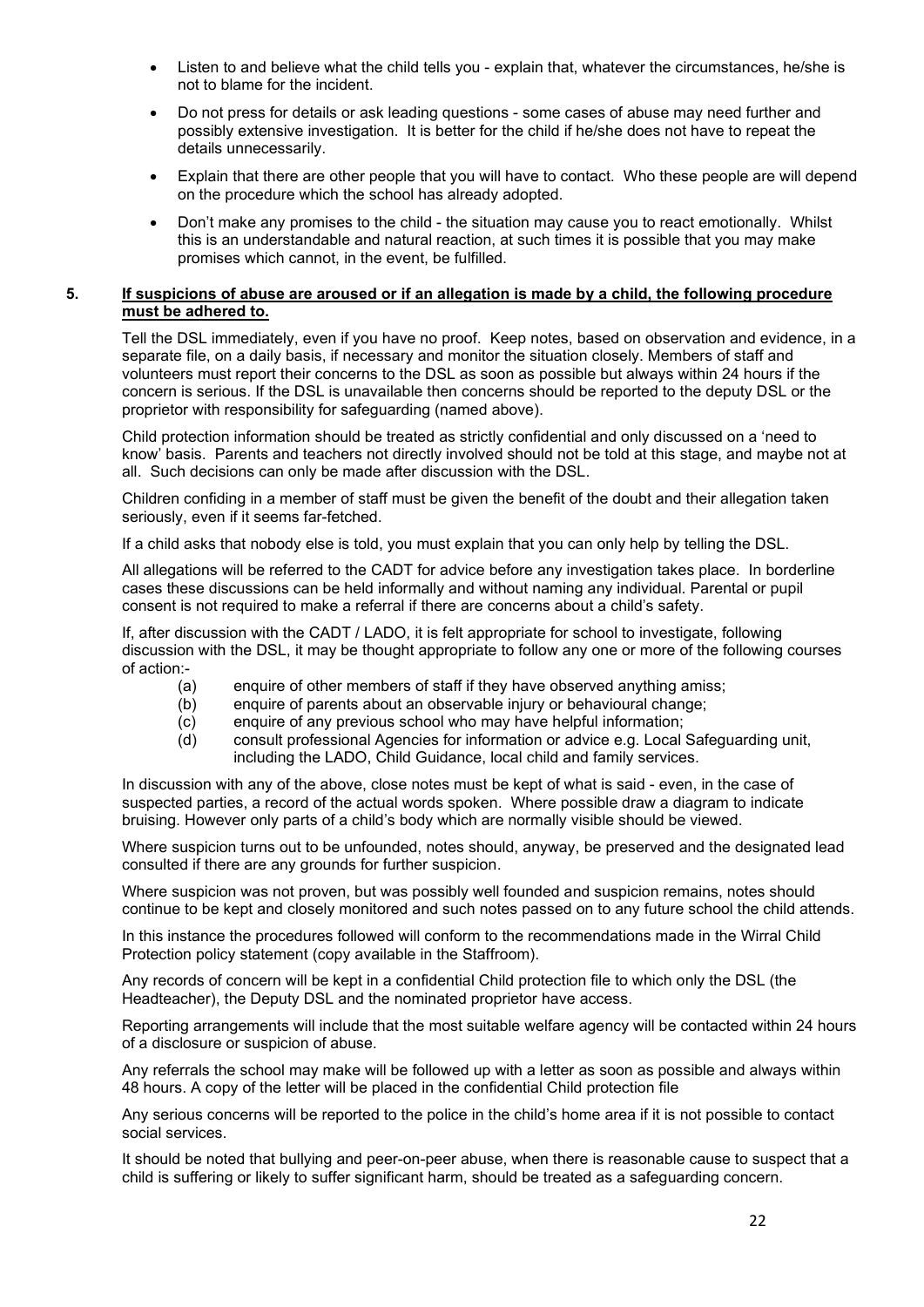For procedures of how to deal with peer-to-peer abuse and allegations (including sexting, passing off abusive comments and interactions as mere 'banter', sexual assaults, gender-based issues and how victims will be supported) refer to the school **anti-bullying policy**.

Any such abuse will be referred to local agencies as a safeguarding issue with all children involved, whether perpetrator or victim, treated as being 'at risk'. *(Advice about sexting in schools is also available from the UK Council for Child Internet Safety (UKCCIS): Sexting in schools and colleges.)*

See also the school **anti-cyber bullying policy** and the **e-safety policy**.

It is important to differentiate between safeguarding children who have suffered or are likely to suffer significant harm and those who are in need of additional support from one or more agencies. Subject to local procedures and reporting thresholds which can vary, the former should be reported to Children's Social Care immediately; the latter should lead to early help, inter-agency assessment and intervention using local processes, including use of the 'Common Assessment Framework' (CAF) and 'Team around the Child' (TAC) approaches.

All members of staff and volunteers have the DSL emergency contact details and can make a referral to them at any point 24 hours a day, if deemed necessary.

See diagram below for advice on what action to take when a child has suffered or is likely to suffer harm.

#### Action when a child has suffered or is likely to suffer harm

This diagram illustrates what action should be taken and who should take it when there are concerns about a child. If, at any point, there is a risk of immediate serious harm to a child a referral should be made to children's social care immediately. Anybody can make a referral.



housing, police) there should be an inter-agency assessment. These assessments should identify what help the child and family require to prevent needs escalating to a point where intervention would be needed via a statutory assessment under the Children. Act 1989. The early help assessment should be undertaken by a lead professional who could be a<br>teacher. special educational needs coordinator. General Practitioner (GP), family support worker, and/or he

Where there are more complex needs, help may be provided under section 17 of the Children Act 1989 (children in need). Where there are child protection concerns local authority services must make enquiries and decide if any action must be taken under section 47 of the Children Act 1989.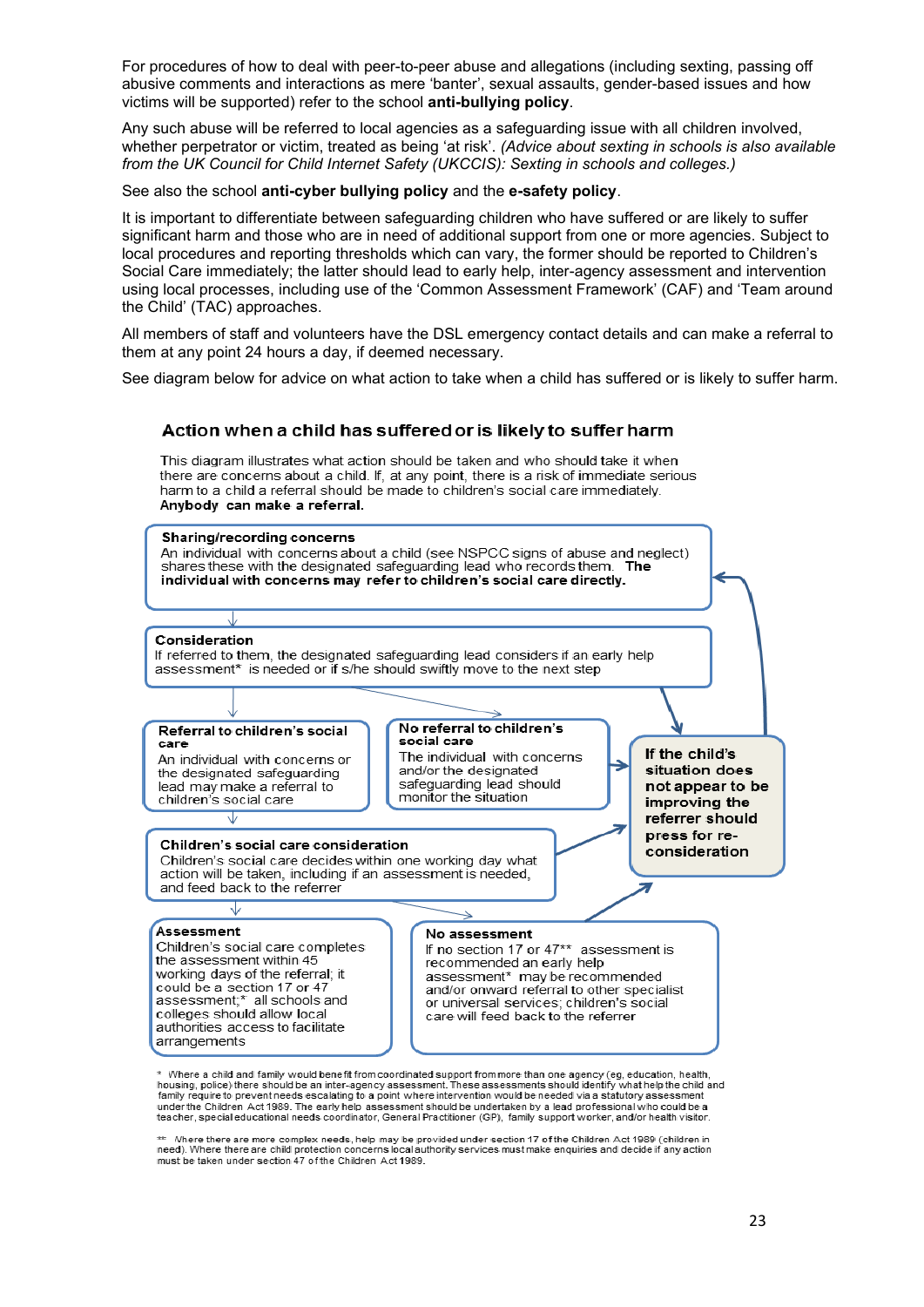#### **6. Involvement of parents**

Where possible, after discussion with appropriate Agencies or staff the Headteacher will seek to arrange a meeting with the parents / carers of the child involved to discuss allegations. If necessary a representative of the appropriate Agency will be present as well as the Form Teacher.

# **7. Records**

Any records of concern will be kept in a confidential Child protection file to which only the DSL (the Headteacher), deputy DSL and nominated proprietor have access.

Any referrals the school may make will be followed up with a letter as soon as possible and always within 48 hours. A copy of the letter will be placed in the confidential Child protection file.

#### **8. Signs and Symptoms**

#### **Signs of Physical Abuse:**

- unexplained injuries or burns, particularly if they are recurrent;
- improbable excuses given to explain injuries;
- refusal to discuss injuries;
- untreated injuries;
- admission of punishment which appears excessive;
- bald patches;
- withdrawal from physical contact:
- arms and legs kept covered in hot weather;
- fear of returning home:
- fear of medical help:
- self-destructive tendencies;
- aggression towards others;
- running away

#### **Signs of Neglect**

- constant hunger;
- poor personal hygiene;
- constant tiredness;
- poor state of clothing;
- emaciation;
- frequent lateness or non-attendance at school;
- untreated medical problems;
- destructive tendencies:
- low self-esteem;
- neurotic behaviour;
- no social relationships;
- running away;
- compulsive stealing or scavenging.

#### **Signs of Emotional Abuse**

- physical, mental and emotional development lags;
- admission of punishment which appears excessive;
- over-reaction to mistakes;
- continual self-deprecation;
- sudden speech disorders;
- fear of new situations;
- inappropriate emotional responses to painful situations:
- neurotic behaviour (for example rocking, hair-twisting, thumb-sucking;
- self mutilation:
- fear of parents being contacted;
- extremes of passivity or aggression;
- drug/solvent abuse;
- running away;
- compulsive stealing, scavenging.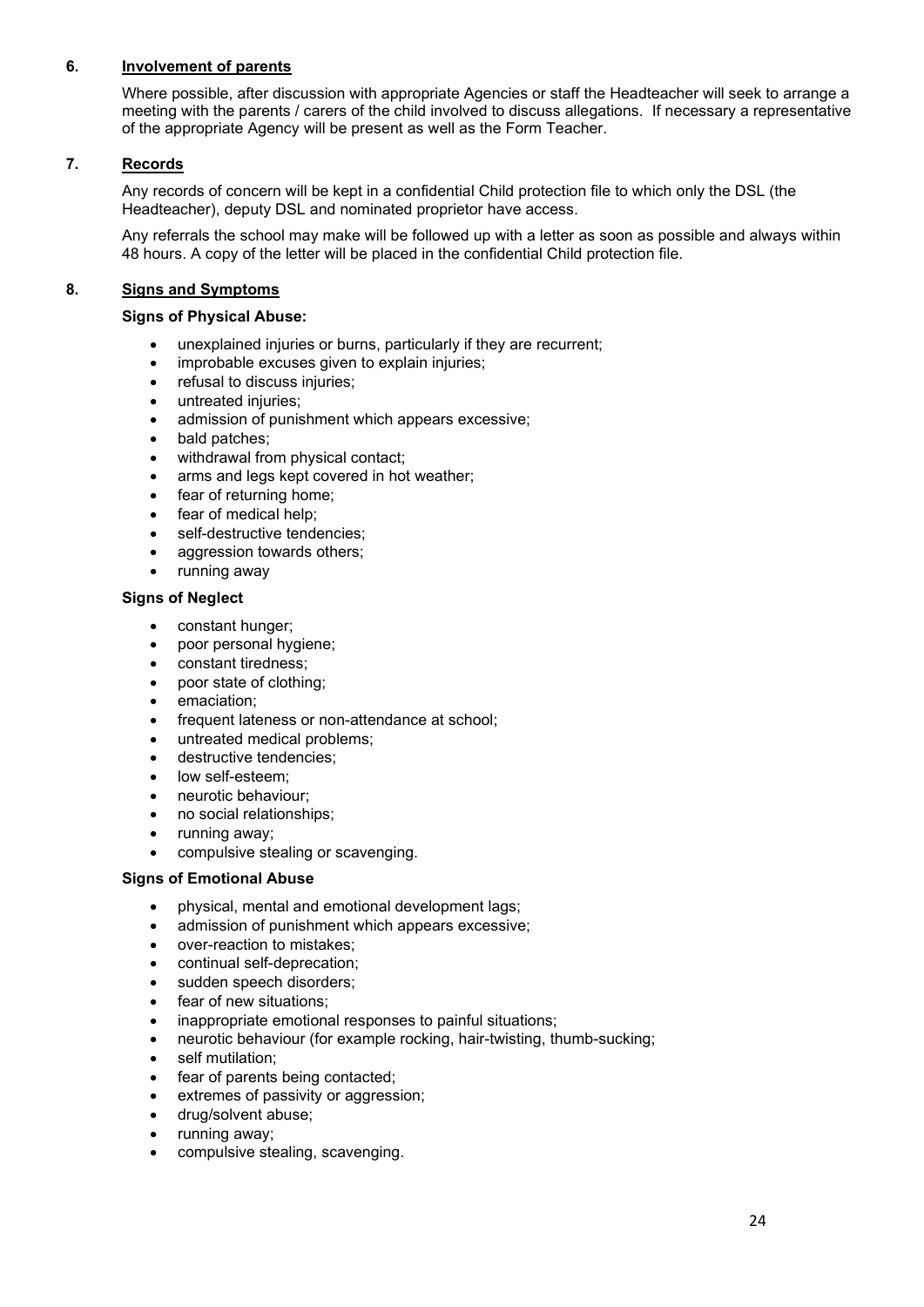#### **Signs of Sexual Abuse**

- sudden changes in behaviour or school performance;
- displays of affection in a sexual way inappropriate to age;
- tendency to cry easily;
- regression to younger behaviour such as thumb sucking, playing with discarded toys, acting like a baby;
- complains of genital itching or pain;
- distrust of a familiar adult, a baby-sitter or lodger;
- unexplained gifts or money;
- depression and withdrawal;
- apparent secrecy;
- wetting, day or night;
- sleep disturbances or nightmares:
- chronic illnesses, especially throat infections and venereal disease;
- anorexia or bulimia:
- unexplained pregnancy;
- fear of undressing for gym;
- phobias or panic attacks.

#### **9. The Prevent Strategy**

On 1 July 2015 the Prevent duty (section 26) of The Counter-Terrorism and Security Act 2015 (updated April 2021) came into force. This duty places the responsibility on local authorities and schools to have due regard to the need to prevent people from being drawn into terrorism.

Prenton Preparatory School is fully committed to safeguarding and promoting the welfare of all its pupils. As a school we recognise that safeguarding against radicalisation is as important as safeguarding against any other vulnerability.

All staff are expected to uphold and promote the fundamental principles of British values, including democracy, the rule of law, individual liberty and mutual respect, and tolerance of those with different faiths and beliefs. We believe that children should be given the opportunity to explore diversity and understand Britain as a multi-cultural society; everyone should be treated with respect whatever their race, gender, sexuality, religious belief, special need, or disability.

As part of our commitment to safeguarding and child protection we fully support the government's *Prevent Strategy.*

Any member of staff who observes a pupil or adult in school displaying any form of extremist behaviour or who suspects a pupil is at risk of radicalisation should report this to the DSL.

The DSL will report concerns of this nature to the Merseyside Police Prevent / Channel Team. If any member of staff feels it is necessary they can report directly to this team themselves.

#### **10. Use of Mobile 'Phones and Digital Cameras (including in EYFS)**

#### a) **Use of personal mobile phones & cameras by staff and volunteers (including in EYFS)**

PPS recognises that staff, students and volunteers may wish to have their personal mobile phones at work for use in case of emergency. However, safeguarding of children within the setting is paramount and it is recognised that personal mobile phones have the potential to be used inappropriately and therefore all staff should adhere to the following policy:

Personal mobile phones should only be used in the staff room, office or outside the building (away from the children). They should only be used whilst staff are on breaks or outside of working hours.

Staff, students or volunteers who ignore this policy may face disciplinary action. The main school telephone number can be used for emergencies by staff or volunteers or by people who need to contact them.

In circumstances such as outings and off site visits, staff will agree with the Headteacher the appropriate use of personal mobile phones in the event of an emergency.

Where there is a suspicion that the material on a mobile phone may be unsuitable and may constitute evidence relating to a criminal offence, the 'Allegations' process will be followed (see below).

#### b) **Use of personal mobile phones and cameras by parents/carers and visitors (including in EYFS)**

PPS recognises that visitors may wish to have their personal mobile phones with them for use in case of emergency. However, safeguarding of children within the setting is paramount and it is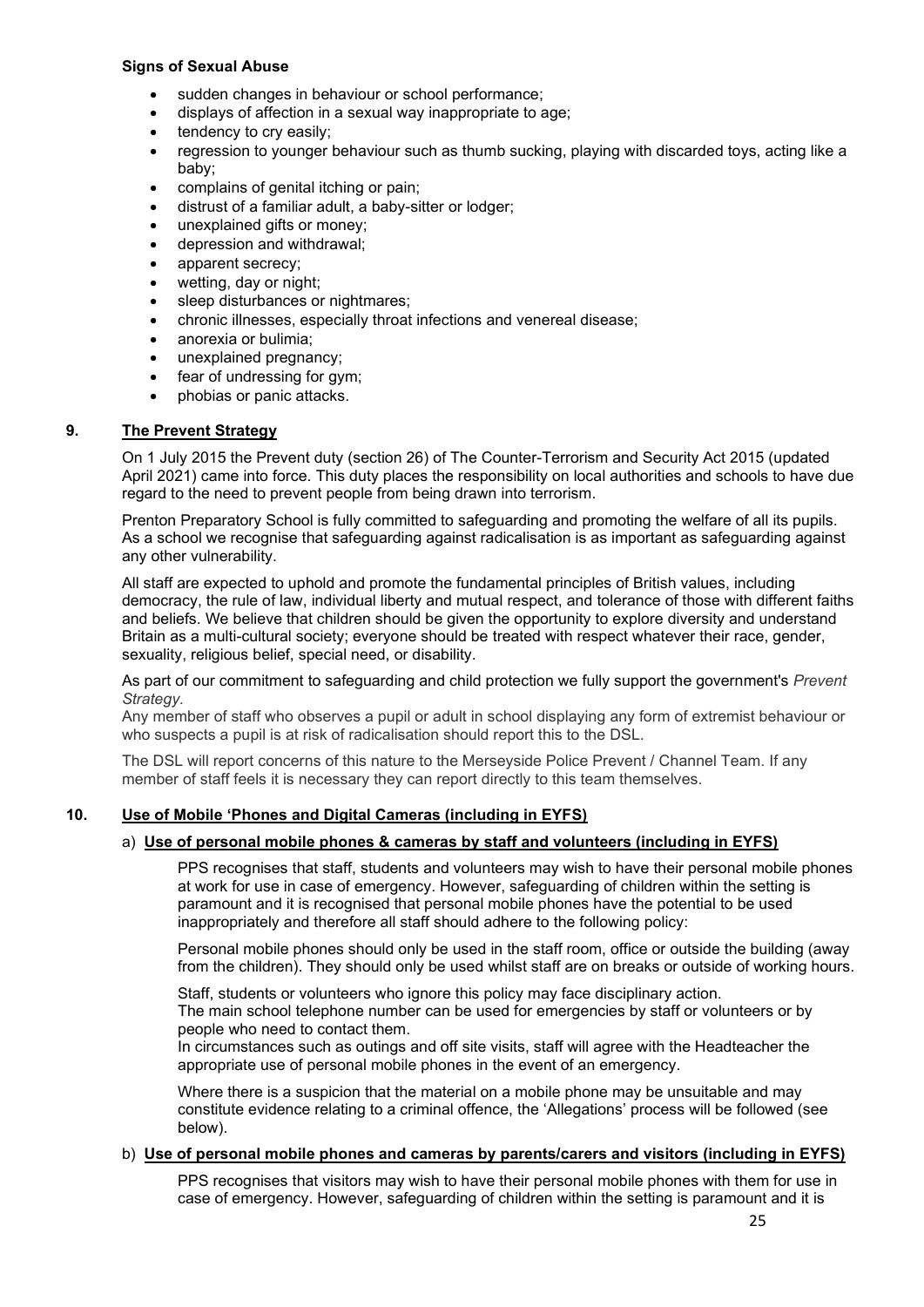recognised that personal mobile phones have the potential to be used inappropriately and therefore we have implemented the following policy:

Mobile phones and cameras should only be used away from the children, off site or in our staff room.

The main school telephone number can be used for emergencies.

Parents may take photographs of children participating in concerts, plays, sports days and other authorised events, as all parents have completed a photograph permission slip. However those wishing to take such photographs should register at the appointed point before the event.

In circumstances where there is a suspicion that the material on a mobile phone may be unsuitable and provide evidence relating to a criminal offence, the 'Allegations' process will be followed (see below).

#### c) **Use of School mobile phones, cameras and recording equipment (including in EYFS)**

PPS provides a mobile phone and cameras for staff, students and volunteers to use to support their work with children. To ensure the appropriate use of this equipment, and to safeguard children, the following policy applies:

Cameras and recording equipment belonging to PPS may be used to take appropriate and relevant images of children, i.e. observations, photographs of activities and events. Images must be used in accordance with the Data Protection Act 1998.

It is not appropriate to take photographs of bruising or injuries on a child for child protection concerns. In these cases a Concern Form must be used.

The PPS mobile is solely for the purpose of contacting or being contacted by parents/carers. They can also be taken off site in circumstances such as outings. These mobiles do not have a camera facility.

In circumstances where there is a suspicion that the material on any of the PPS mobile phones may be unsuitable and provide evidence relating to a criminal offence, the 'Allegations' process will be followed (see below).

The PPS mobile phone and cameras remain the property of the school at all times and should only be taken off of the premises for the purpose of having photographs produced for school use (with the exception of visits and outings).

#### **11. Staff Recruitment**

The safe recruitment of staff in schools is the first step to safeguarding and promoting the welfare of the children in education.

Prenton Preparatory School is committed to safeguarding and promoting the welfare of children and young people and expects all staff and volunteers to share this commitment.

The Proprietors and the School comply fully with Safer Recruitment systems and procedures in compliance with the Independent Schools Standards Regulations. See the school's Safer Recruitment Policy.

#### **12. Designated People**

The School has a DSL, the Headteacher, Mr. M. T. R. Jones, in charge of safeguarding who has been trained appropriately (inter-agency training agreed with the Local Safeguarding Children Partnership (LSCP)). This training is updated at least every two years and a record of this training is kept on file.

The DSL is responsible for ensuring that all cases of suspected or actual problems associated with child protection are investigated and dealt with. The designated person will ensure that he/she is aware of the latest national and local guidance and requirements and will keep the Proprietors, staff and volunteers informed as appropriate

The DSL will ensure that the appropriate training of all staff, academic and non academic, and volunteers is organised whenever new staff join the school as part of their induction, and is updated at least every 2 years.

The DSL will co-ordinate action in the school, refer and liaise with Social Services and other agencies over suspected or actual cases of child abuse within 24 hours of a disclosure or suspicion of abuse. They will then work in full co-operation with the relevant authorities.

In the event that the DSL is not available the School has a Deputy DSL, the EYFS Leader, Miss J. Orme, who has also been trained appropriately to the same level as the DSL. Mrs. N. M. Aloé is the proprietor in charge of safeguarding and has also been trained appropriately to the same level as the DSL. This training is updated at least every two years and a record of this training is kept on file.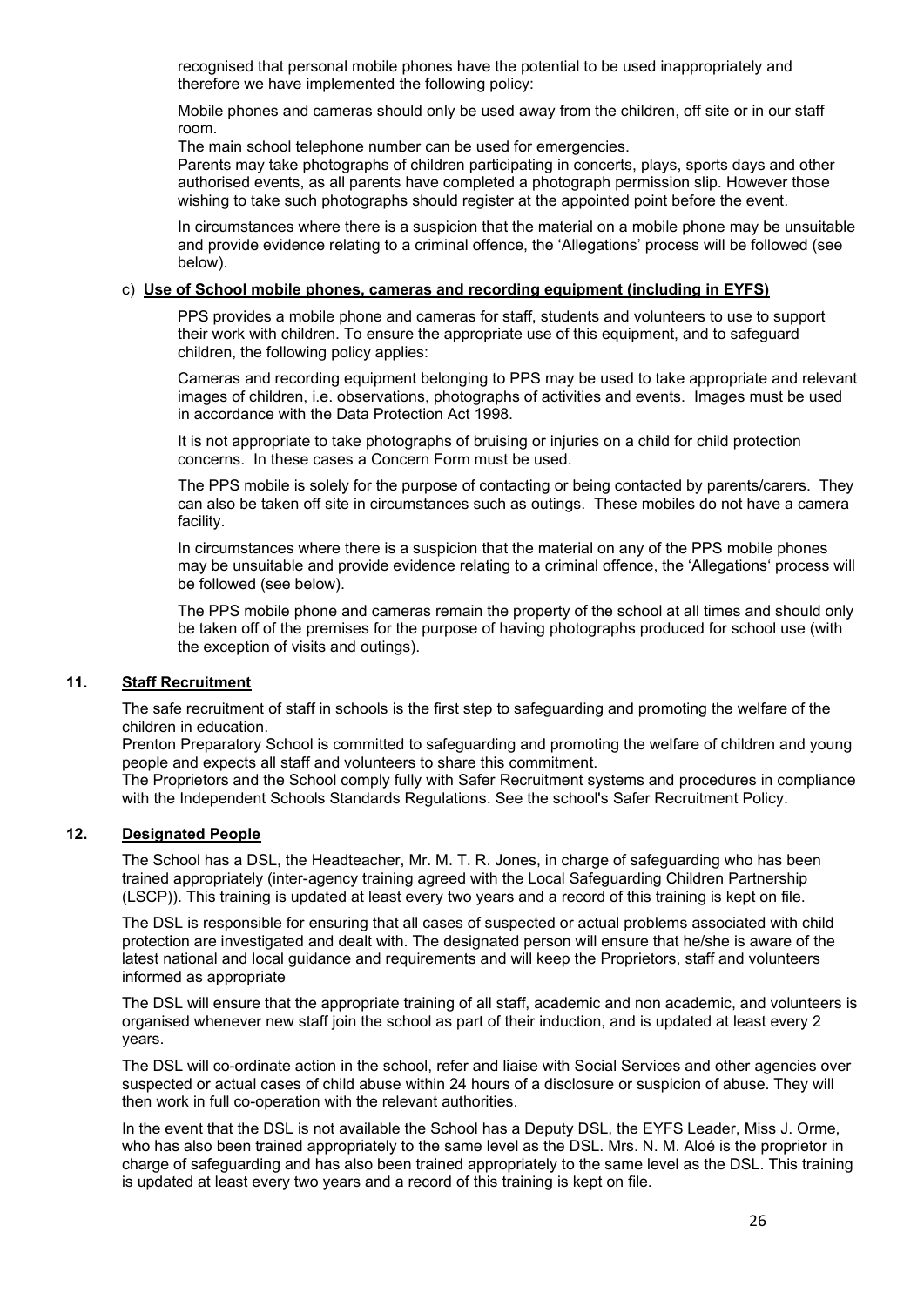# **13. Allegations against Members of Staff, Volunteers or The Headteacher**

# **What to do:**

See below for procedures to handle allegations against members of staff and volunteers:

All such allegations should be referred to the Local Authority Designated Officer (LADO).

Any parent or staff member with an allegation against a member of staff should contact the Headteacher or, in their absence, the deputy DSL. Any allegation will be dealt in good faith according to the Complaints policy, Stage 2. Allegations of a safeguarding concern should be referred to the LADO by the Headteacher with immediate effect and certainly within 24 hours of the initial complaint.

All allegations will be treated sympathetically and the school will not tolerate any retribution nor will any disciplinary action ever be brought for "whistle blowing". Further information on this situation is available in the Staff Code of Conduct.

Any parent or staff member with an allegation against the Headteacher should contact the Proprietor with responsibility for safeguarding, who will then report this to the LADO and co-operate with any subsequent investigation the Headteacher must not be made aware of any such allegation prior to contact with the proprietor and LADO.

School will not undertake any investigations of allegations without prior consultation with the LADO, or in the most serious cases, the police, so as not to jeopardise statutory investigations.

The member of staff subject to an allegation may be suspended from work. School will consider whether the circumstances of the case warrant suspension or whether alternative arrangements should be put in place. School will give due weight to the views of the LADO, KCSiE and WT (and where necessary police) when making a decision about suspension.

School will inform the relevant authorities of any allegations of serious harm or abuse by any person living, working or looking after children at the premises (whether that allegation relates to harm or abuse committed on the premises or elsewhere) or any other abuse which is alleged to have taken place on the premises and of the action taken in respect of these allegations. This will be done as soon as is reasonably practicable.

From 1 October 2012, there are restrictions on the reporting or publishing of allegations against teachers, and so school will make every effort to maintain confidentiality and guard against unwanted publicity. These restrictions apply up to the point where the accused person is charged with an offence, or the DfE/National College for Teaching and Leadership (NCTL) publish information about an investigation or decision in a disciplinary case.

If a person in regulated activity has been dismissed or removed due to safeguarding concerns, or would have been had they not resigned because of unacceptable professional conduct, conduct that may bring the profession into disrepute or a conviction at any time for a relevant offence, a referral to the Disclosure and Barring Service (DBS) will be made by the Headteacher or the Proprietors within 24 hours and consideration would also be made to report this to the National College for Teaching and leadership (NCTL). This is a legal duty and failure to refer when the criteria are met is a criminal offence.

# **14 Staff Training**

All staff read the School Safeguarding and Child Protection policies, Part One of KCSIE 2021 and Working Together to Safeguard Children 2020. These documents are emailed annually, or more often if updated, to staff and hard copies are available for those preferring this format. All staff sign a form annually to say that they have read and understood the documents.

The DSL receives updated child protection training every two years. This includes local inter-agency working protocols and training in the WSCP's approach to Prevent duties.

Additional designated safeguarding staff (deputy and proprietor) are trained to the same level as the DSL.

All staff are trained in child protection and safeguarding regularly (at least every 3 years, with annual updates), in line with advice from the WSCP. Prevent awareness training is part of this. Staff training also includes on-line safety These are done through the online Educare training platform.

The two-yearly training for DSLs and regular formal training for staff are supplemented with informal updates in staff meetings as required but at least annually on the September INSET day.

All new staff are provided with induction training that includes:

o the school's Safeguarding and Child Protection policies, including information about the identity and role of the DSL, deputy DSL and proprietor with responsibility for safeguarding;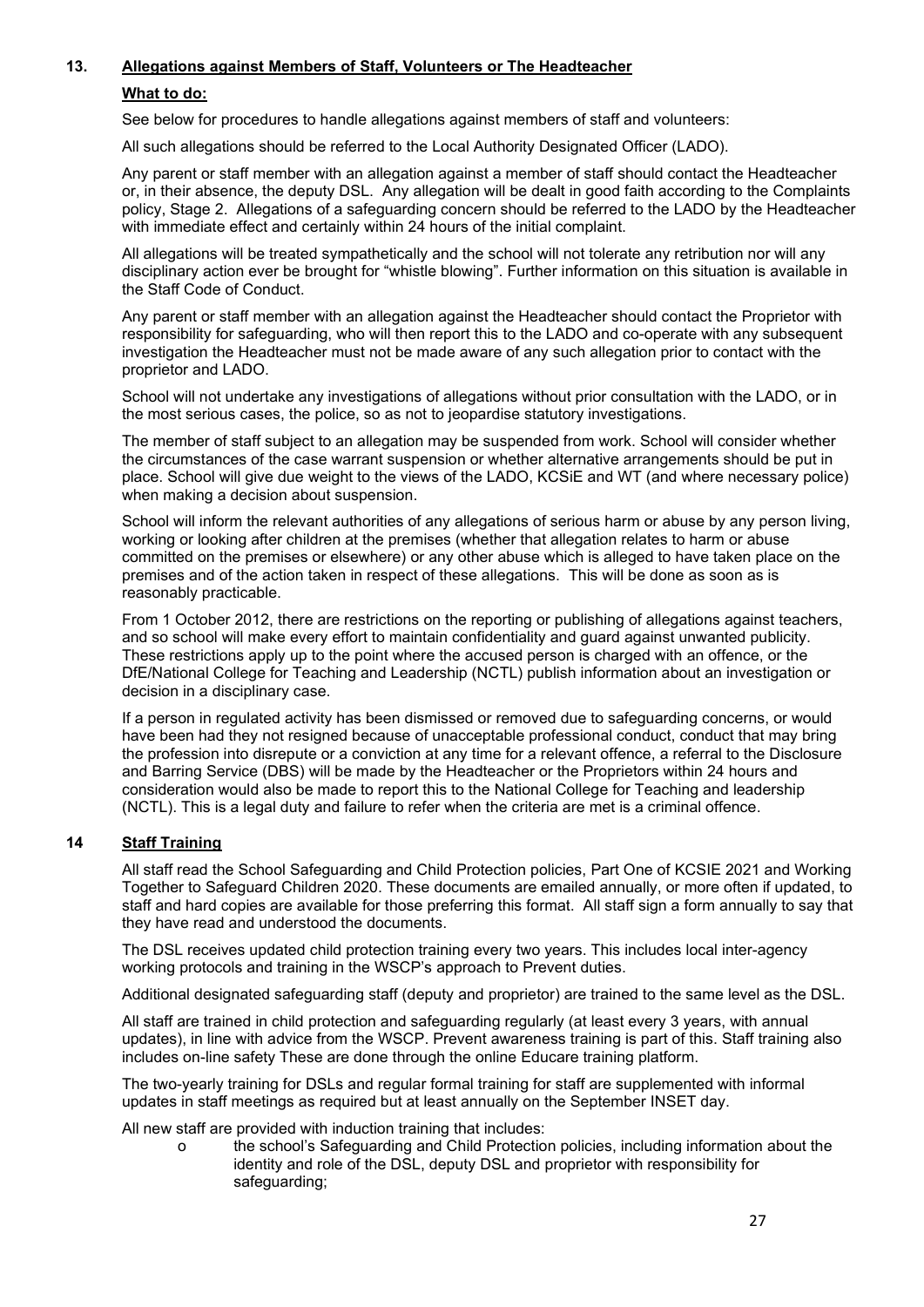- o the Staff Code of Conduct including the whistleblowing procedure and the e-safety policy including the acceptable use of technologies policy;
- o a copy of Part 1 of KCSiE 2021 and Working Together to Safeguard Children 2018;

Temporary staff and volunteers are risk assessed and if deemed necessary provided with the above documents as part of their induction process – see also school **Induction Policy.**

# **15 One-to-one teaching**

Some children undertake one-to-one teaching with peripatetic teachers in learning support and musical tuition. All such lessons are taught in specified rooms with windows in the doors. If in exceptional circumstances these rooms are unavailable the door to a replacement room must be left open whilst teaching.

All peripatetic staff are thoroughly checked according to the school Safer Recruitment policy.

#### **16 Contact Details:**

| DSL (M.T.R. Jones) - via school<br>(out of hours emergency contact)                                        | 0151 652 3182 (Mon - Fri: 9am - 5pm)<br>07733 223879<br>headteacher@prentonprep.co.uk              |
|------------------------------------------------------------------------------------------------------------|----------------------------------------------------------------------------------------------------|
| Deputy DSL (J. Orme) - via school                                                                          | 0151 652 3182 (Mon - Fri: 9am - 5pm)<br>jorme prentonprep@outlook.com                              |
| Nominated Proprietor (mrs N. M. Aloé) - via school                                                         | 0151 652 3182 (Mon - Fri: 9am - 5pm)<br>enquiry@prentonprep.co.uk                                  |
| Wirral LADO (Pamela Cope)                                                                                  | 0151 666 4442 / 5525<br>07342 058612<br>pamelacope@wirral.gov.uk<br>safeguardingunit@wirral.gov.uk |
| <b>Integrated Front Door</b><br>(for any safeguarding / child protection concerns)                         | 0151 606 2008 (Mon - Fri: 9am - 5pm)<br>ifd@wirral.gov.uk                                          |
|                                                                                                            | 0151 677 6557 (out of hours)                                                                       |
| Wirral Director of Children's Services (Simone White)                                                      | 0151 606 2000                                                                                      |
| Wirral Head of Service Quality & Safeguarding (Joe Banham)                                                 | 0151 666 4371                                                                                      |
| Prevent Co-ordinator (Alison Burnett)                                                                      | 07394 559106<br>alison.burnett@liverpool.gov.uk                                                    |
| Merseyside Police Prevent Team                                                                             | 0151 777 8125<br>prevent@merseyside.police.uk                                                      |
| Police (emergency)<br>(non-emergency but possible crime)                                                   | 999<br>101                                                                                         |
| Disclosure and Barring Service (DBS)<br><b>DBS Customer Services</b><br>PO Box 110<br>Liverpool<br>L69 3JD | 0870 909 0811                                                                                      |
| National College for Teaching and Leadership (NCTL)                                                        | 0800 085 0984                                                                                      |
|                                                                                                            |                                                                                                    |

counter.extremism@education.gsi.gov.uk.

| Ofsted                                 | 0300 123 1231 |
|----------------------------------------|---------------|
| Independent Schools Inspectorate (ISI) | 0207 600 0100 |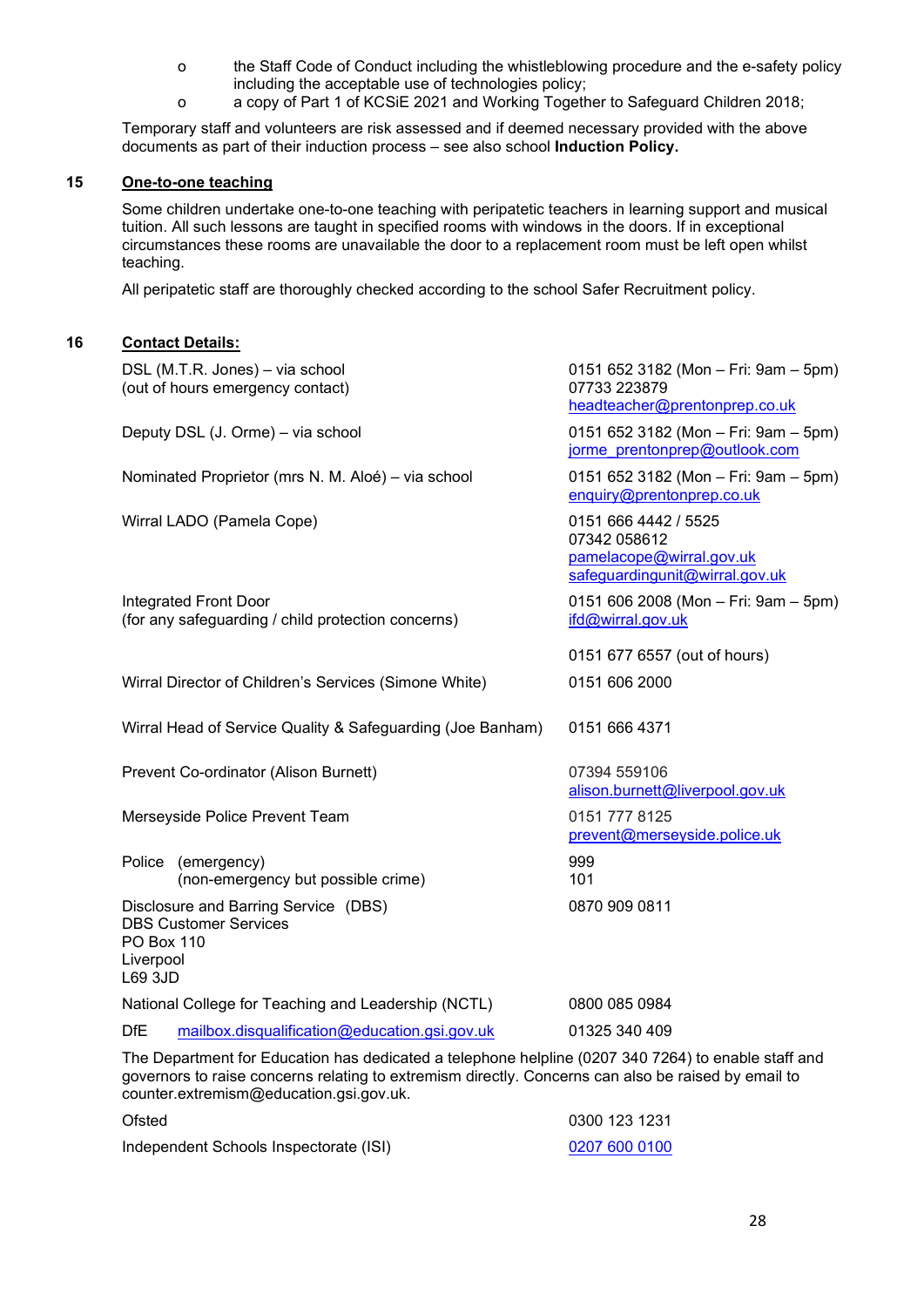# **RECORD OF CHILD PROTECTION / SAFEGUARDING CONCERN:**

| <b>AGREED ACTION:</b> |  |
|-----------------------|--|
|                       |  |
|                       |  |
|                       |  |
|                       |  |
|                       |  |
|                       |  |
|                       |  |
|                       |  |
|                       |  |
|                       |  |
|                       |  |
|                       |  |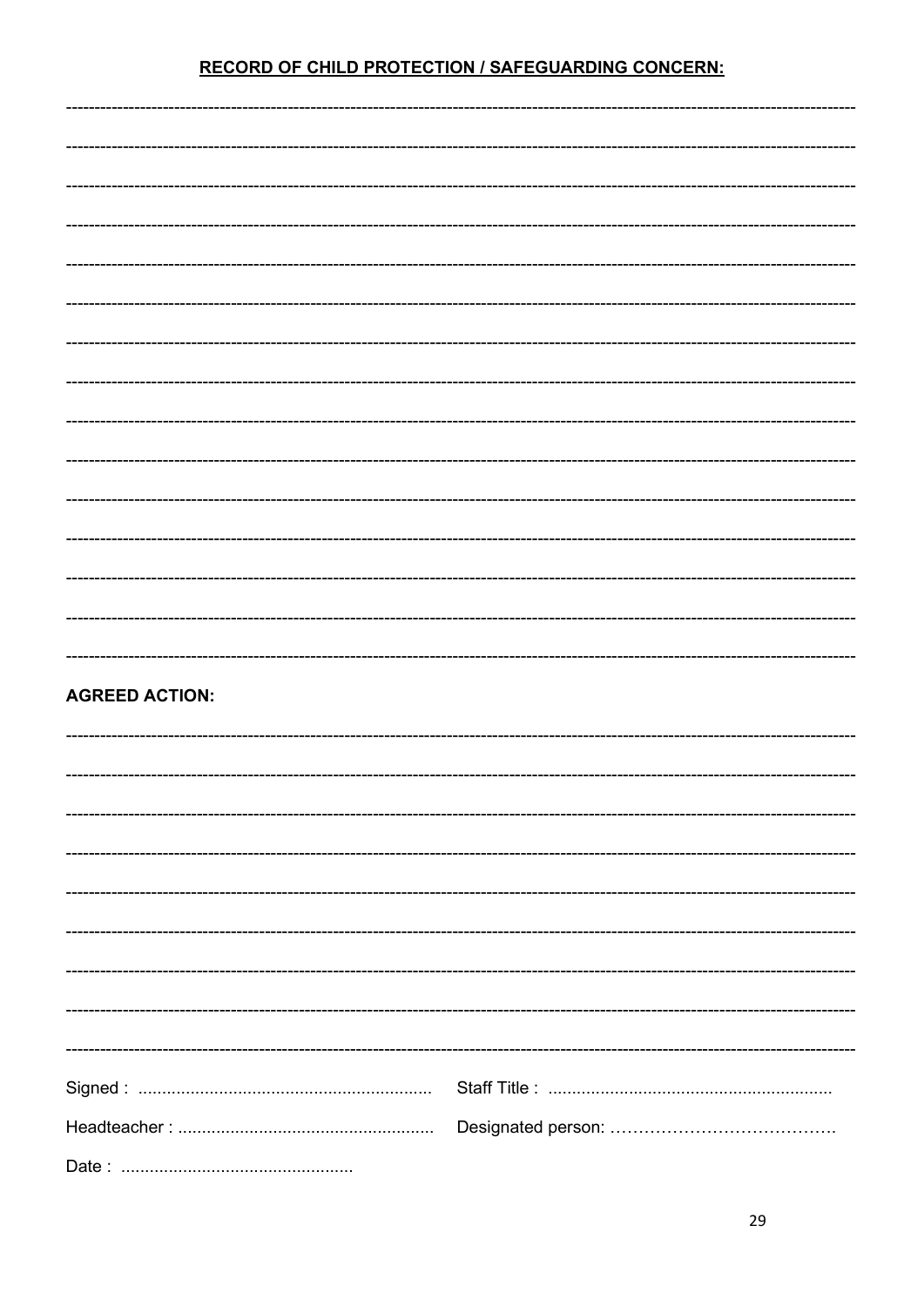# **APPENDIX A:**

# **THE PREVENT STRATEGY**

#### **The Prevent strategy**

Prevent is a government strategy designed to stop people becoming terrorists or supporting terrorist or extremist causes. The Prevent strategy covers all types of terrorism and extremism, including the extreme right wing, violent Islamist groups and other extremist causes.

# **How does the Prevent strategy apply to schools?**

From July 2015 (updated April2020) all schools (as well as other organisations) have a duty to safeguard children from radicalisation and extremism. This means we have a responsibility to protect children from extremist and violent views the same way we protect them from drugs or gang violence. Importantly, we can provide a safe place for pupils to discuss these issues so they better understand how to protect themselves.

#### **What does this mean in practice?**

Many of the things we already do in school to help children become positive, happy members of society also contribute to the Prevent strategy.

These include:

- Exploring other cultures and religions and promoting diversity
- Challenging prejudices and racist comments
- Developing critical thinking skills and a strong, positive self-identity

• Promoting the spiritual, moral, social and cultural development of pupils, as well as British values such as democracy

We will also protect children from the risk of radicalisation, for example by using filters on the internet to make sure they can't access extremist and terrorist material, or by vetting visitors who come into school to work with pupils.

Different schools will carry out the Prevent duty in different ways, depending on the age of the children and the needs of the community.

#### **How does Prevent relate to British values?**

Schools have been required to promote British values since 2014, and this will continue to be part of our response to the Prevent strategy.

British values include:

- Democracy
- The rule of law
- Individual liberty and mutual respect
- Tolerance of different faiths and beliefs

# **Isn't my child too young to learn about extremism?**

The Prevent strategy is not just about discussing extremism itself, which may not be appropriate for younger children. It is also about teaching children values such as tolerance and mutual respect. The school will make sure any discussions are suitable for the age and maturity of the children involved.

#### **Is extremism really a risk in our area?**

Extremism can take many forms, including political, religious and misogynistic extremism. Some of these may be a bigger threat in our area than others. We will give children the skills to protect them from any extremist views they may encounter, now or later in their lives.

#### **Key Terms**

| Extremism:             | vocal or active opposition to fundamental British values such as                                                                |
|------------------------|---------------------------------------------------------------------------------------------------------------------------------|
|                        | democracy, the rule of law and tolerance of different faiths and beliefs                                                        |
| Ideology:              | a set of beliefs                                                                                                                |
| Terrorism:             | a violent action against people or property, designed to create fear and<br>advance a political, religious or ideological cause |
| <b>Radicalisation:</b> | the process by which a person comes to support extremism and terrorism.                                                         |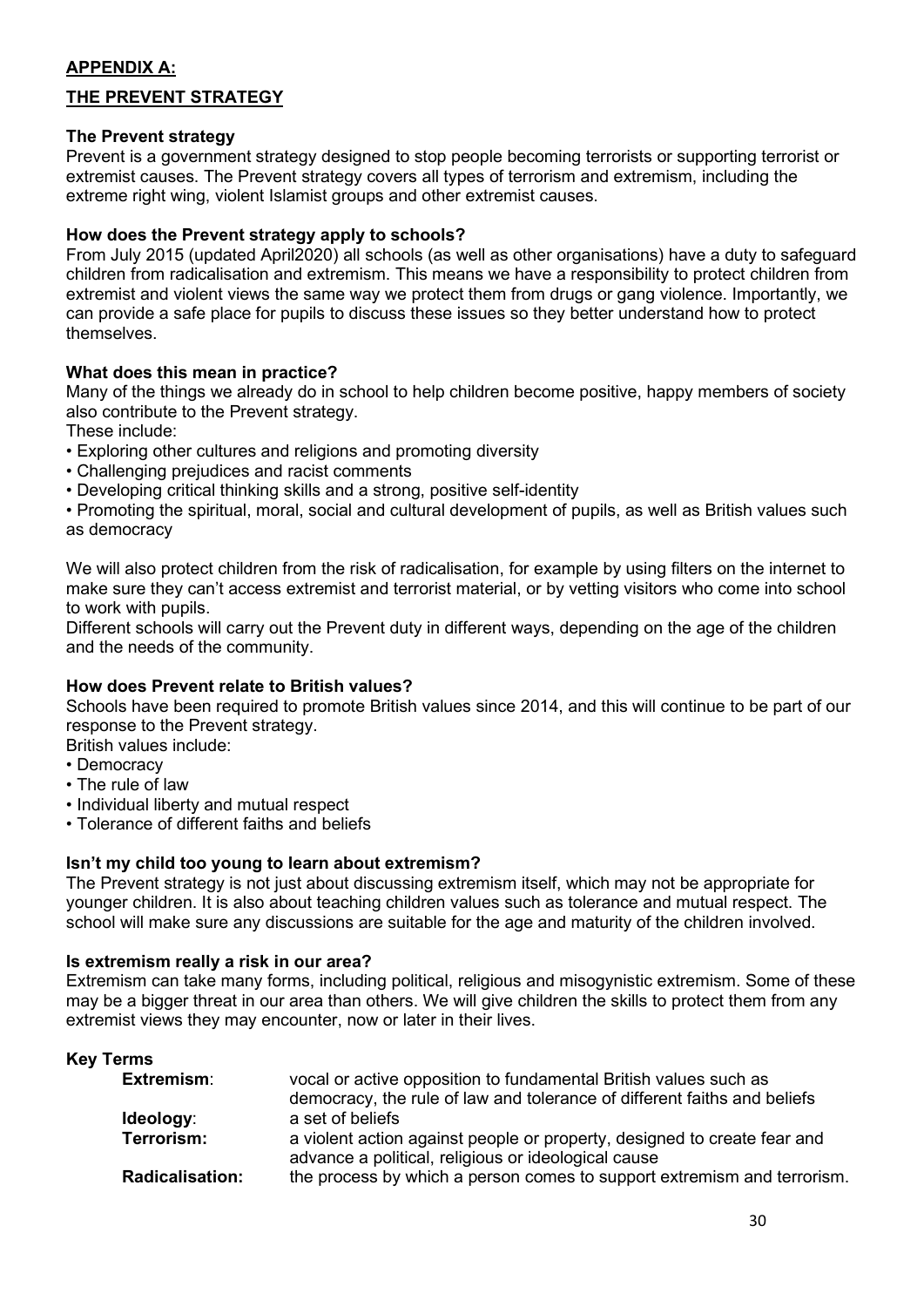# **PRENTON PREPARATORY SCHOOL COMPLAINTS PROCEDURE**

# Introduction

The School has long prided itself on the quality of the teaching and pastoral care provided to its pupils. However, if parents do have a complaint, they can expect it to be treated by the school in accordance with this Procedure.

# Stage 1 - Informal Resolution

It is hoped that most complaints and concerns will be resolved quickly and informally.

If parents have a complaint they should normally contact their son/daughter's Form Teacher. In many cases, the matter will be resolved straightaway by this means to the parents' satisfaction. If the Form Teacher cannot resolve the matter alone, it may be necessary for him/her to consult the Headteacher.

Complaints made directly to the Headteacher will usually be referred to the relevant Form Teacher unless the Head deems it appropriate for them to deal with the matter personally.

The Form Teacher will make a written record of all concerns and complaints and the date on which they were received. Should the matter not be resolved within 14 working days or in the event that the Form Teacher and the parent fail to reach a satisfactory resolution then parents will be advised to proceed with their complaint in accordance with Stage 2 of this Procedure.

Should there be a complaint about the Headteacher, it should be addressed to the Proprietor with responsibility for safeguarding, Mrs. N. M. Aloé via the school office marked "Strictly Confidential".

### Stage 2 - Formal Resolution

If the complaint cannot be resolved on an informal basis, then the parents should put their complaint in writing to the Headteacher. The Headteacher will reply in writing within 14 days and will decide, after considering the complaint, the appropriate course of action to take.

In most cases, the Headteacher will speak to the parents concerned, normally within three working days of receiving the complaint, to discuss the matter. If possible, a resolution will be reached at this stage.

It may be necessary for the Headteacher to carry out further investigations.

The Headteacher will keep written records of all meetings and interviews held in relation to the complaint.

Once the Headteacher is satisfied that, so far as is practicable, all of the relevant facts have been established, a decision will be made and parents will be informed of this decision in writing. The Headteacher will also give reasons for their decision. The School will endeavour to ensure that all complainants are notified of the outcome of their complaint within 28 days of the complaint.

If the complaint was regarding the Headteacher, the above process will be carried out by the Proprietor with responsibility for safeguarding, Mrs. N. M. Aloé.

If parents are still not satisfied with the decision, they should proceed to Stage 3 of this Procedure.

# Stage 3 - Panel Hearing

If parents seek to invoke Stage 3 (following a failure to reach an earlier resolution), they will be referred to the School Secretary who has been appointed by the Proprietor to call hearings of the Complaints Panel.

The matter will then be referred to the Complaints Panel for consideration. The Panel will consist of three people, not directly involved in the complaint and one of whom shall be independent of the management and running of the school. Each of the Panel members shall be appointed by the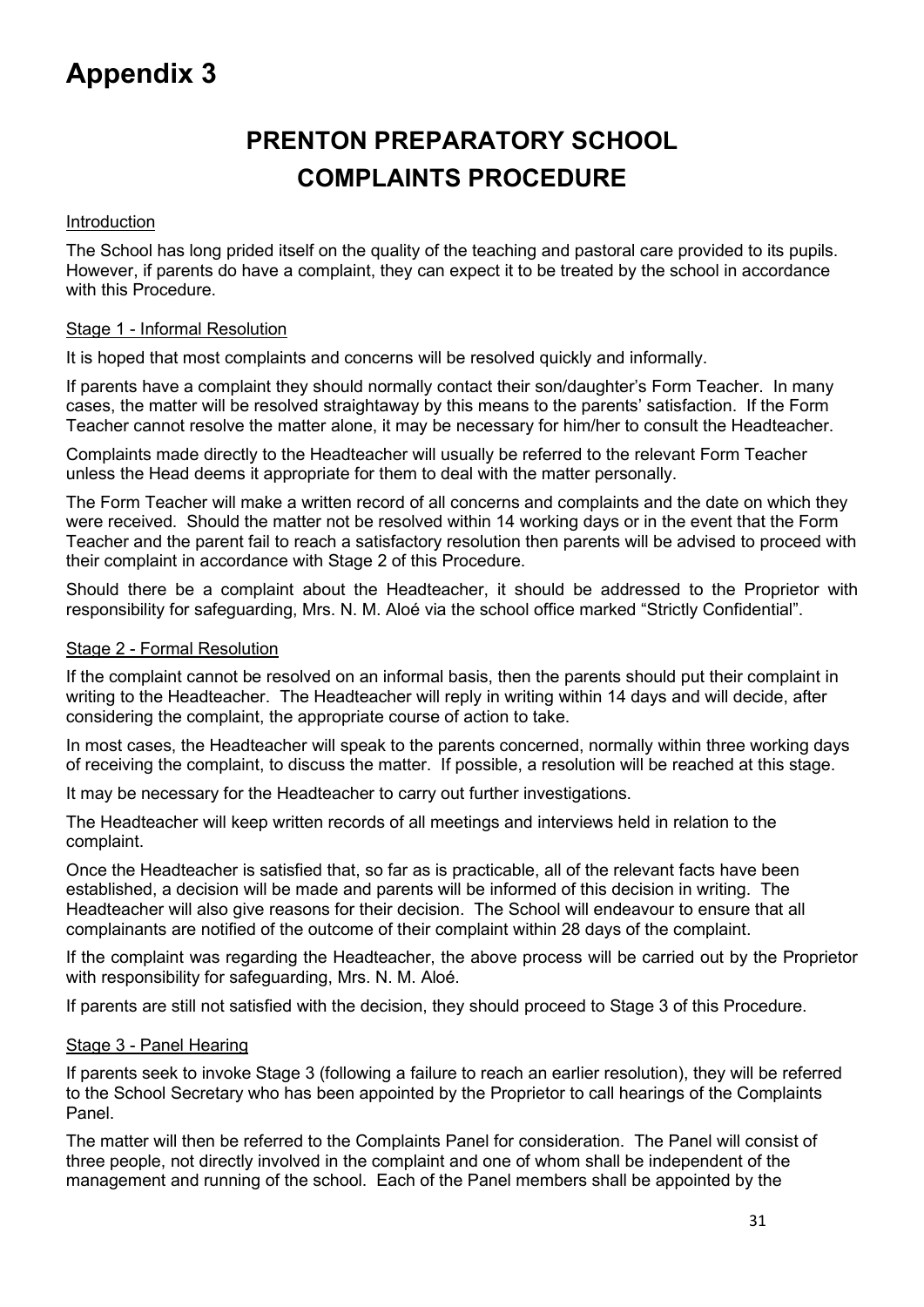proprietors. The Panel, will then acknowledge the complaint and schedule a hearing to take place as soon as practicable and normally within 20 working days.

If the Panel deems it necessary, it may require that further particulars of the complaint or any related matter be supplied in advance of the hearing. Copies of such particulars shall be supplied to all parties not later than three working days prior to the hearing.

The parents have the right to contact ISI with their complaint as detailed below:



The parents may be accompanied to the hearing by one other person. This may be a relative, teacher or friend.

If possible, the Panel will resolve the parents' complaint immediately without the need for further investigation.

Where further investigation is required, the Panel will decide how it should be carried out. After due consideration of all facts they consider relevant, the Panel will reach a decision and may make recommendations, which it shall complete within 14 working days of the Hearing. The Panel will write to the parents informing them of its decision and the reasons for it. The decision of the Panel will be final. The Panel's findings and, if any, recommendations will be sent in writing to the parents, the Head, and, where relevant, the person complained of.

Once this stage has been reached the panel hearing will go ahead even if the parent subsequently decides not to attend.

# Complaints in the EYFS

Complaints in the EYFS will be addressed in the same way as throughout the rest of the school. However all complainants in the EYFS will be notified of the outcome of any investigation within 28 days of receipt of the complaint and the record of complaint will also be made available to Ofsted as well as ISI on request.

EYFS parents have the right to contact Ofsted or ISI with their complaint as detailed below:

| Ofsted                  |  |
|-------------------------|--|
| Ofsted                  |  |
| <b>Piccadilly Gate</b>  |  |
| <b>Store Street</b>     |  |
| Manchester              |  |
| M1 2WD                  |  |
| Telephone 0300 123 1231 |  |

| ISI                                                                                                                     |
|-------------------------------------------------------------------------------------------------------------------------|
| Independent Schools Inspectorate<br><b>CAP House</b><br>9 - 12 Long Lane<br>I ondon<br>EC <sub>1</sub> A <sub>9HA</sub> |
| Telephone 020 7600 0100                                                                                                 |

Parents can be assured that all concerns and complaints will be treated seriously and confidentially. Correspondence, statements and records will be kept confidential except in so far as is required of the school by paragraph 6(2)(j) of the Education (Independent School Standards) Regulations 2003; where disclosure is required in the course of the school's inspection; or where any other legal obligation prevails.

School will record the outcomes of all complaints which reach the formal stage as required together with any actions taken as a result of the complaint, whether it is upheld or not.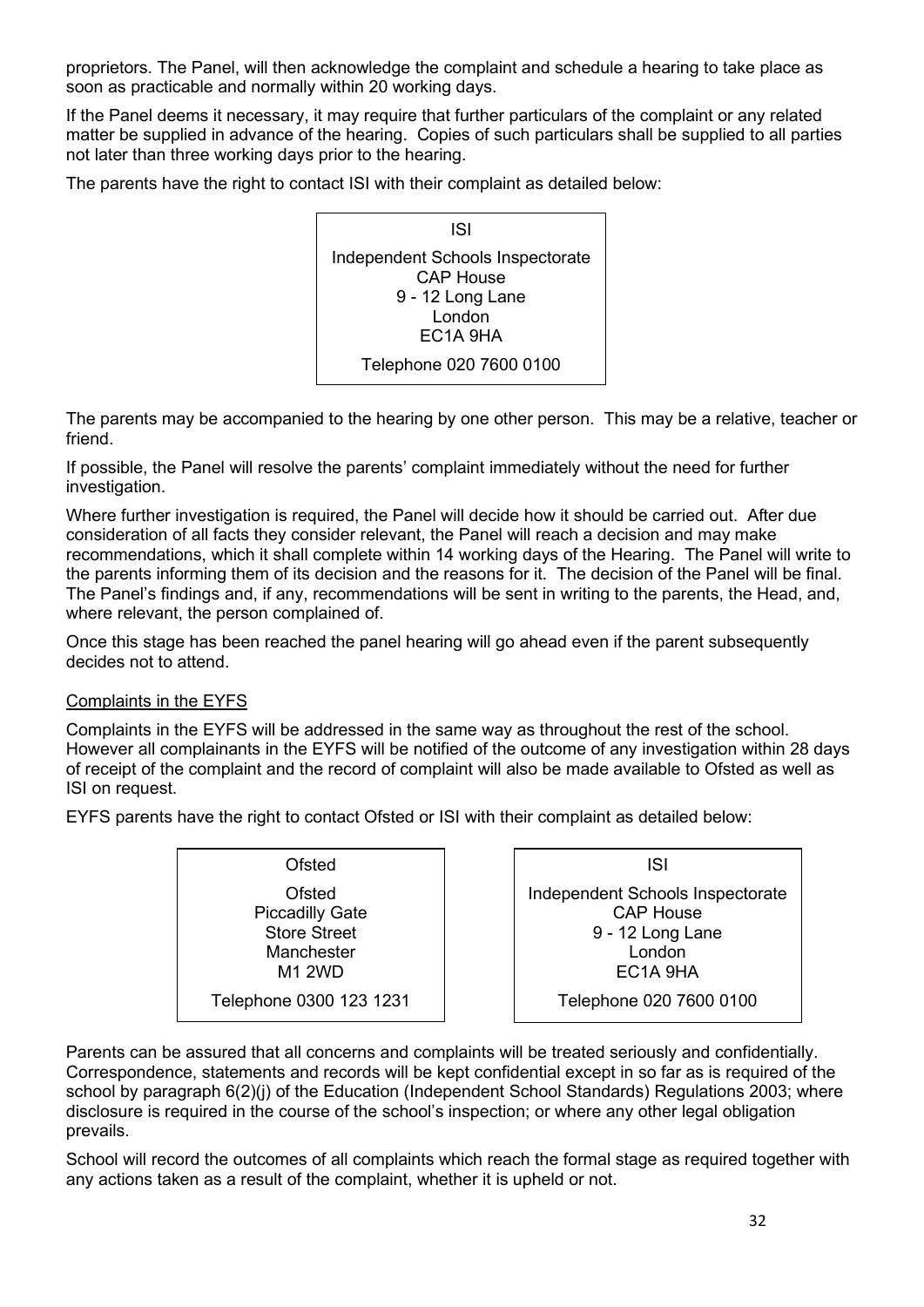A record of all complaints and actions is kept on file for three years.

The number of complaints made in the last academic year is made available to parents by request to the school office.

School will provide ISI (and Ofsted in the EYFS) details of any complaints and their outcome should it be requested.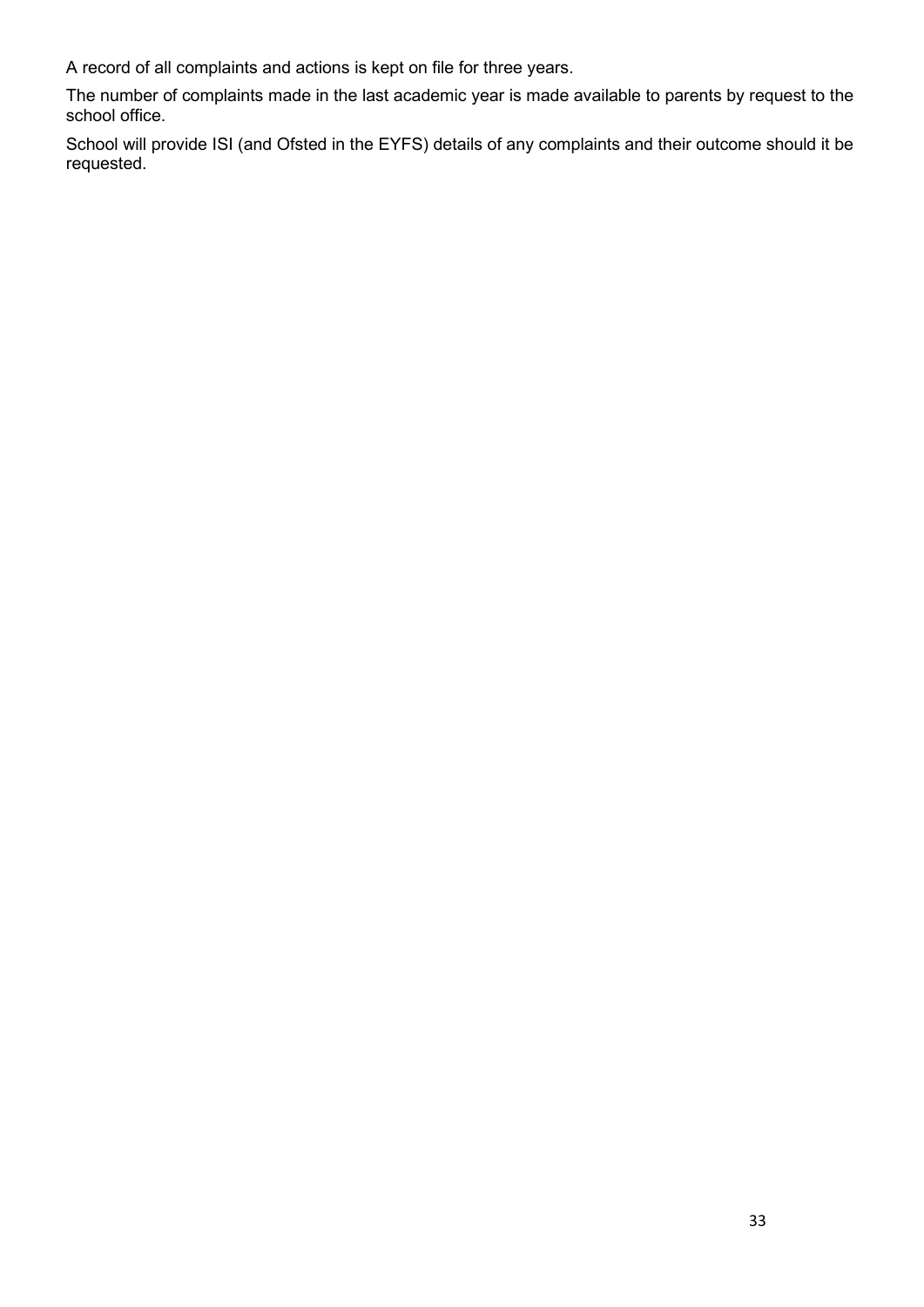Record of Complaint (for stage 2 and 3 complaints all original paperwork should be attached):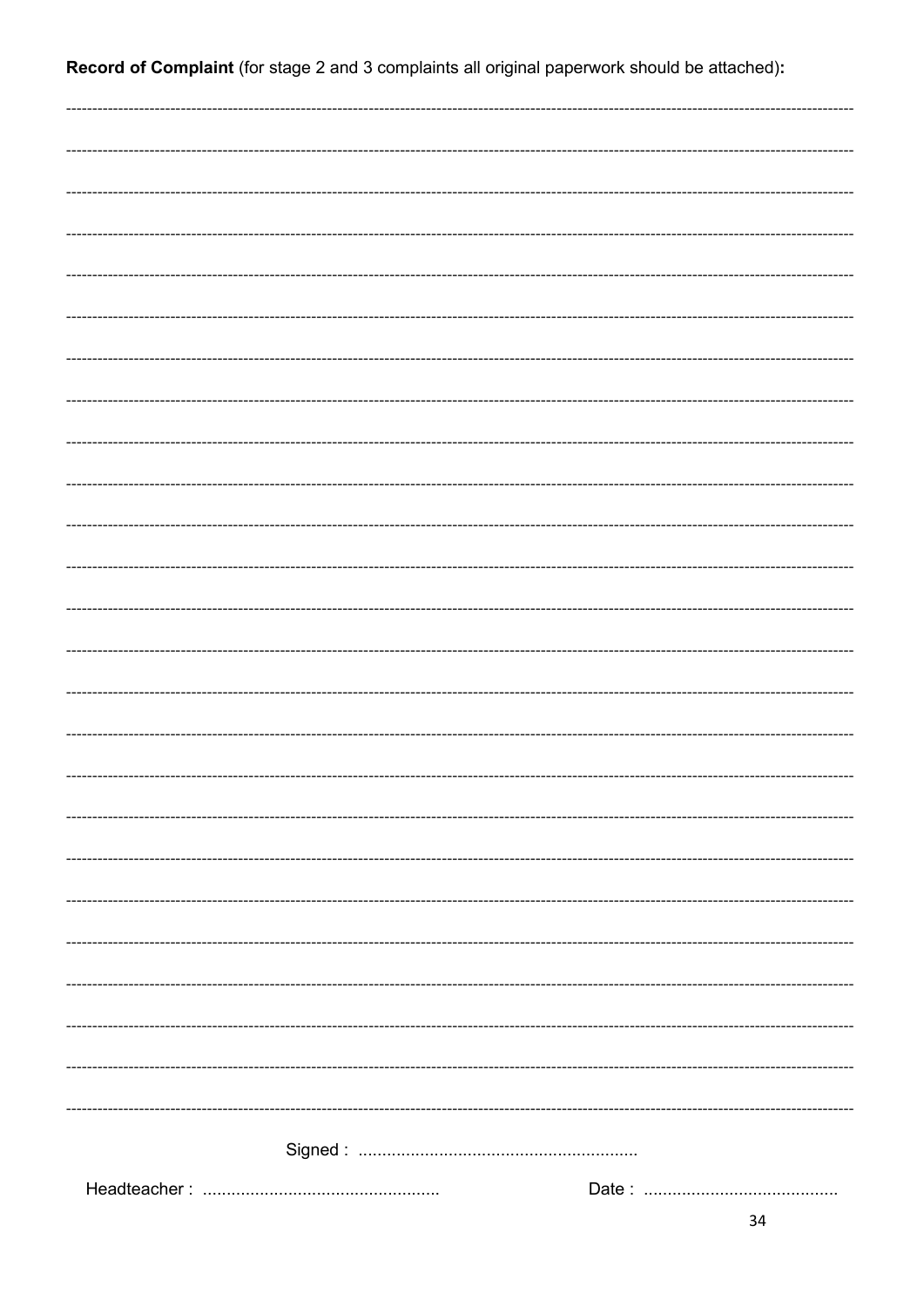# **Appendix 4**

# **Prenton Preparatory School Safer Recruitment Policy**

#### **Aims**

The safe recruitment of staff in schools is the first step to safeguarding and promoting the welfare of the children in education.

Prenton Preparatory School is committed to safeguarding and promoting the welfare of children and young people and expects all staff and volunteers to share this commitment.

It is recognised that this can only be achieved through sound procedures, good inter-agency co-operation and the recruitment and retention of competent, motivated employees who are suited to, and fulfilled in the roles they undertake.

This school recognises the value of, and seeks to achieve, a diverse workforce which includes people from different backgrounds with different skills and abilities.

The school is committed to ensuring that the recruitment and selection of all who work within the school is conducted in a manner that is systematic, efficient, effective and promotes equality of opportunity.

The school will uphold its obligations under law and national collective agreements to not discriminate against applicants for employment on the grounds of age, sex, sexual orientation, marital status, disability, race, colour, nationality, ethnic origin, religion or creed.

This document provides a good practice framework to comply with the principles set down in the school's Equality Opportunities Policy.

All posts within school are exempt from the Rehabilitation of Offenders Act 1974 and therefore all applicants will be required to declare spent and unspent convictions, cautions and bindovers, including those regarded as spent and have an Enhanced Disclosure and Barring Service check.

The school is committed to ensuring people who have been convicted are treated fairly and given every opportunity to establish their suitability for positions. Having a criminal record will not necessarily be a bar to obtaining a position.

#### **The school will:**

- ensure that appropriate staff who undertake recruitment have received safer recruitment training and successfully completed the safer recruitment training assessment
- work towards every appointment panel to include one member who has received safer recruitment training implement robust recruitment procedures and checks for appointing staff and volunteers to ensure that
- reasonable steps are taken not to appoint a person who is unsuitable to work with children, or who is disqualified from working with children, or does not have the suitable skills and experience for the intended role
- keep and maintain a single central record of recruitment and vetting checks in line with DFE requirements
- ensure that the terms of any contract with a contractor or agency requires them to adopt and implement measures described in this procedure. The school will monitor the compliance with these measures.
- require staff who are convicted or cautioned for any offence during their employment with the school to notify the school, in writing of the offence and the penalty.

#### **The following pre-employment checks will be undertaken:**

The Proprietors and the School comply fully with Safer Recruitment systems and procedures in compliance with the Independent Schools Standards Regulations and the school's Staff Recruitment Policy.

An offer of appointment to a successful candidate, including one who has lived or worked abroad, is always conditional upon satisfactory completion of pre-employment checks.

When appointing new staff, the following checks are completed:

• verification of a candidate's identity, from birth certificate, current photographic ID and proof of address;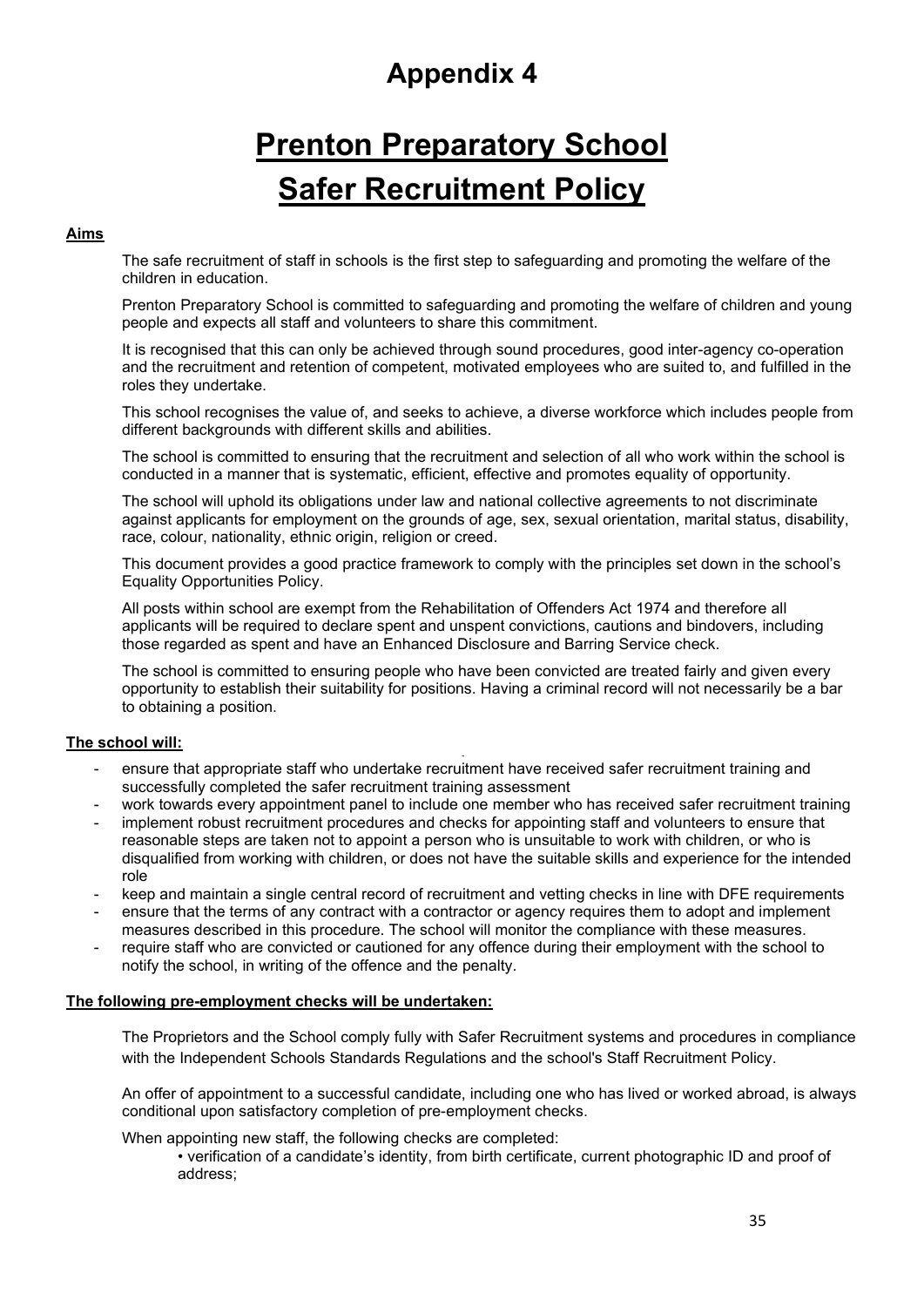• obtain a certificate for an enhanced DBS check with a barred list information where the person will be engaging in regulated activity (unless exempt – see below);

• obtain a separate barred list check if an individual will start work in regulated activity before the DBS certificate is available (unless exempt – see below);

• check that the candidate to be employed as a teacher is not subject to a prohibition order issued by the Secretary of State, using the Employer Access Online service; (this includes prohibition from management if appropriate);

• verification of the candidate's mental and physical fitness to carry out their work responsibilities. A job applicant can be asked relevant questions about disability and health in order to establish whether they have the physical and mental capacity for the specific role;

• verify the person's right to work in the UK. If there is uncertainty about whether an individual needs permission to work in the UK, then prospective employers, or volunteer managers, should follow advice on the GOV.UK website;

• if the person has lived or worked outside the UK, for three months or more in the last ten years, a DBS check is insufficient and further checks, including an EEA check, as considered appropriate will be made;

• verification of professional qualifications, as appropriate.

A DBS certificate must be obtained from the candidate before or as soon as practicable after appointment (except in the circumstances detailed below). Alternatively, if the applicant has subscribed to it and gives permission, the school or college may undertake an online update check through the DBS Update Service. Individuals can join the DBS Update Service when applying for a new DBS check; this will allow them to reuse this check when applying for similar jobs. With the individual's consent, their employer can go online and carry out a free, instant check to see if a new certificate is required: www.gov.uk/dbs-update-service.

There is **no requirement** to obtain an enhanced DBS check if, in the three months prior to beginning work in their new appointment, the applicant has worked:

• in a school in England in a post which brought them into regular contact with children or in any post in a school since 12 May 2006; or

• in a college in England in a position which involved the provision of education and regularly caring for, training, supervising

However a barred list check should still be conducted and school may request an enhanced DBS check with barred list information should there be concerns.

The school follows rigorous recruitment procedures to establish that adults are fit to work with children. These include a series of thorough checks made by the school on any potential employee: a minimum of two references are sought and one must be from the current or most recent employer, the PPS Application Form is required and any gaps in employment checked, further checks are used to confirm identity and medical checks statements are taken.

The Headteacher, Mr. M. T. R. Jones, has completed the NCSL training in safer recruitment and subsequently an EduCare qualification and his certificates are in the safequarding file. All other members of the school's SMT have undertaken the Educare Safer Recruitment training. This qualification is renewed at least every 5 years.

Appropriate child protection checks and procedures apply to any staff employed by another organisation and working with pupils within the school or on another site, e.g. extra-curricular clubs.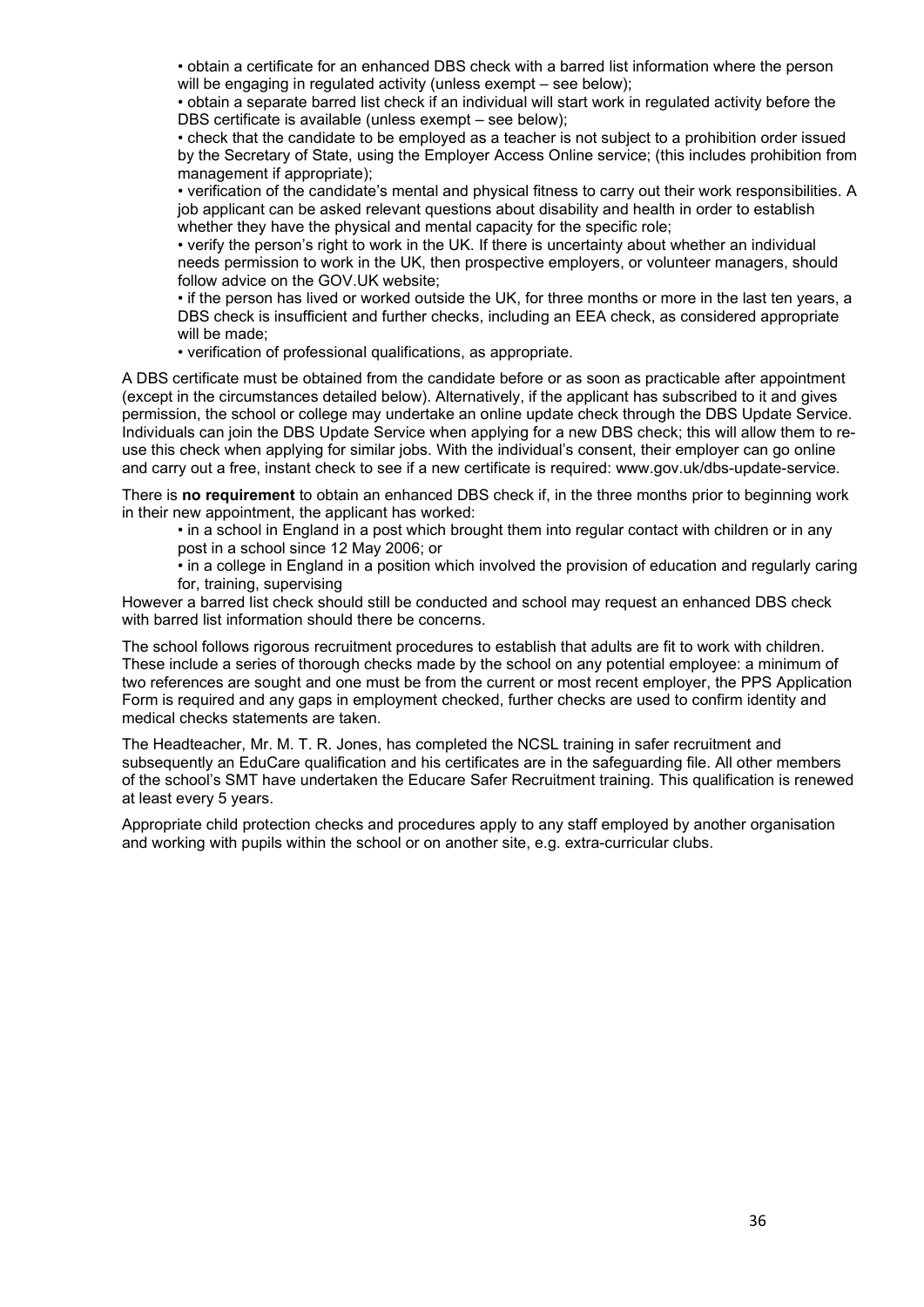

\* Activities listed under the guidance's definition of regulated activity and which are carried out 'frequently'

#### **Roles and responsibilities**

- It is the responsibility of the proprietors to:
	- o Ensure the school has effective policies and procedures in place for the recruitment of all staff and volunteers in accordance with DfE guidance and legal requirements
	- <sup>o</sup> Monitor the school's compliance with them-

It is the responsibility of the Headteacher and other managers involved in recruitment to:

- Ensure that the school operates safe recruitment procedures and makes sure all appropriate checks are carried out on all staff and volunteers who work at the school
- o To monitor contractors' and agencies' compliance with this document
- $\circ$  Promote welfare of children and young people at every stage of the procedure Deal with the administration of the disclosure system for the school
- $\circ$  Maintain an up-to-date Single Central Record of all staff and volunteers at the school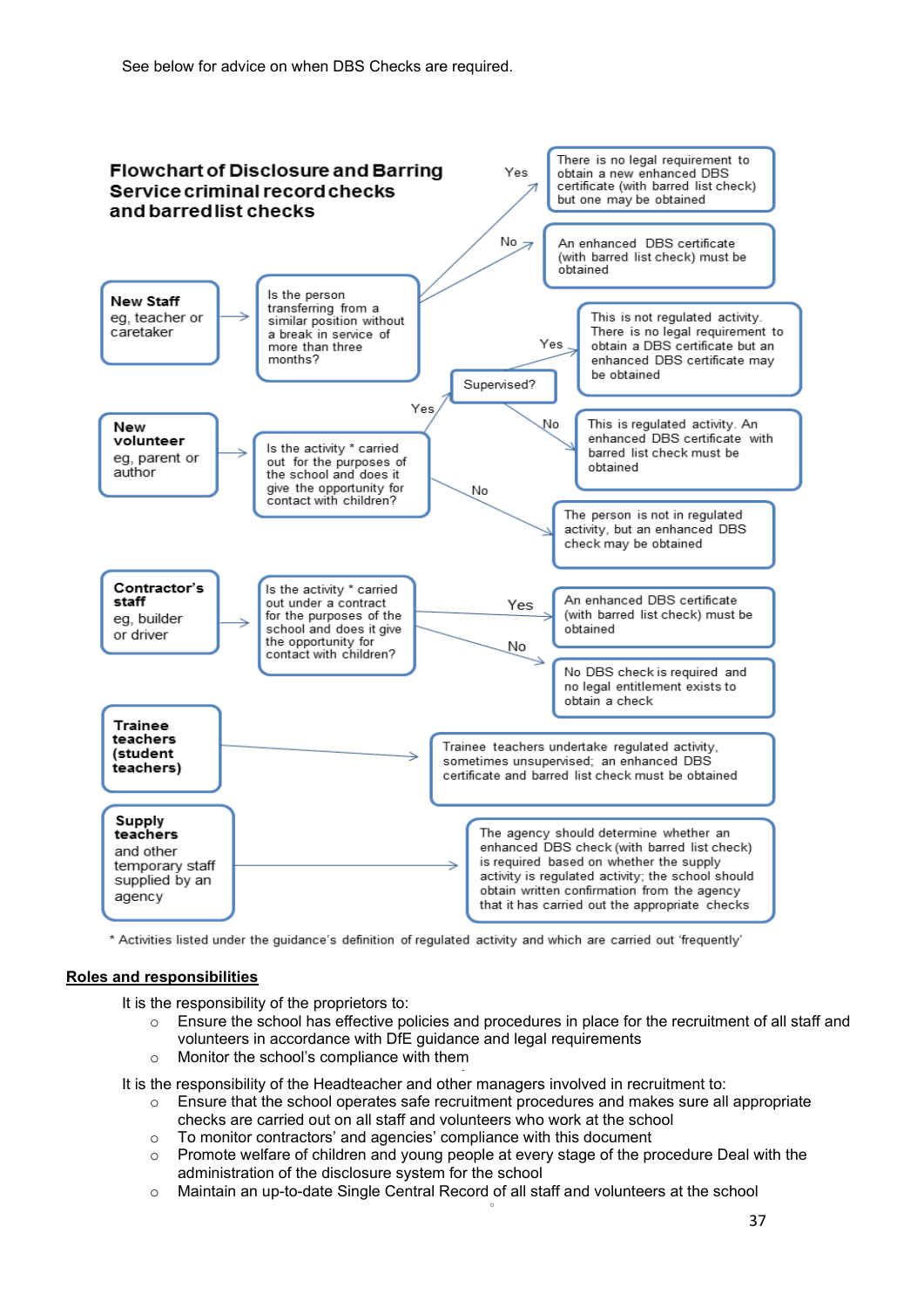The Proprietors have delegated responsibility to the Headteacher to lead in all appointments outside of the leadership group. The Proprietors will be involved in staff appointments but the process will be led by the Headteacher.

It is the responsibility of all potential and existing workers, including volunteers to comply with this document.

It is the responsibility of all contractors and agencies to comply with safer recruitment pre-employment checks.

#### **The Procedure**

#### **Advertising**

To ensure equality of opportunity, the school will advertise all vacant posts to encourage as wide a field of candidates as possible, normally this will entail an external advertisement. However, where there is a reasonable expectation that there are sufficient qualified internal candidates or where staff are at risk of redundancy, an internal advertisement may be considered appropriate. Volunteers in school are also welcome to apply to internally advertised posts.

The school also works in partnership with various universities. Trainees in the final year of their teaching practice or on professional graduate programmes who are placed in the school via these universities are welcome to apply for any vacant positions.

Absences due to short and long term sickness are usually covered using school staff initially followed by supply agencies until it is know how long the member of staff is likely to be absent. Temporary positions will then be advertised for long term absence positions.

#### **Applications:**

#### **The form**

The school uses a standard application form (PPS Application Form). From January 2017 CVs will not be accepted.

The school requires candidates to account for any gaps or discrepancies in employment history on this application form. Where an applicant is shortlisted, these gaps will be discussed at interview.

Applicants should be aware that providing false information is an offence and could result in the application being rejected or summary dismissal if the applicant has been selected, and possible referral to the police and other professional regulatory bodies (e.g. General Teaching Council for England).

#### **References**

Reference requests for shortlisted candidates will be sent immediately after shortlisting.

References must be in writing and be specific to the job for which the candidate has applied - open references or testimonials are not acceptable.

The school will not accept references from relatives or people writing solely in the capacity as a friend. Only references from a trusted authoritative source will be acceptable.

Reference requests will specifically ask:

- About the referee's relationship with the candidate
- Whether the referee is completely satisfied that the candidate is suitable to work with children and, if not, for specific details of the concerns and the reasons why the referee believes that the person might be unsuitable.

-

Referees will also be asked to confirm details of:

- The applicant's current post, salary and attendance record
- Performance history and conduct
- Any disciplinary procedures in which the sanction is current
- Any disciplinary procedures involving issues related to the safety and welfare of children, including any in which the sanction has expired and the outcome of those details of any allegations or concerns that have been raised that relate to the safety and welfare of children or behaviour towards children and the outcome of these concerns.

-

References will be compared to the application form to ensure that the information provided is consistent. Any discrepancies will be taken up with the applicant at interview. All references will be verified.

Any information about past disciplinary action or allegations will be considered in the circumstances of the individual case. Cases in which an issue was satisfactorily resolved some time ago, or an allegation was determined to be unfounded or did not require formal disciplinary sanctions, and which no further issues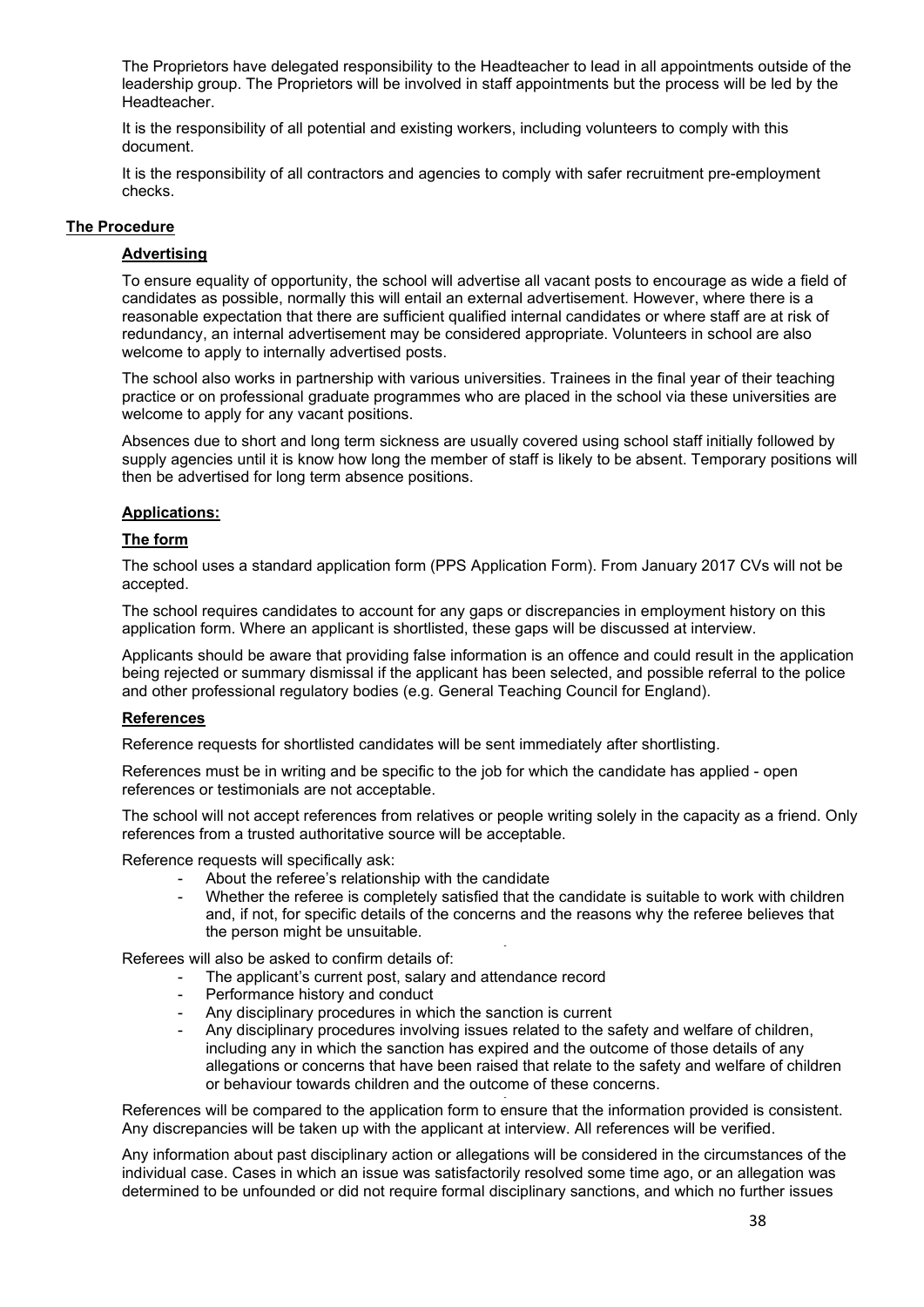have been raised, are not likely to cause concern. More serious or recent concerns or issues are more likely to cause concern. A history of repeated concerns or allegations over time is also likely to give cause for concern.

#### **Self-declaration of convictions by job applicants**

The school's policy is to require shortlisted applicants for all posts (including volunteers) to declare all criminal convictions whether "spent" or "unspent" and include any cautions and pending prosecution. Such declarations will be made on an appropriate form and should be submitted in a sealed envelope, marked strictly private and confidential to the chair of the selection panel / Headteacher, prior to the interview. The chair of the panel / Headteacher will discuss relevant, positive declarations confidentially with the applicant at interview.

The disclosure of convictions, cautions or pending cases will not necessarily prevent employment but will be considered in the same way as positive DBS disclosures.

#### **Interviews**

The selection process will always include the following:

- Face to face interview / professional interview,
- Young people panel / activity
- Proof of Identity and Right to Work in the UK & Verification of Qualifications and/or Professional Status.
- Shortlisted applicants for all posts will be required to provide proof of identity by producing documents on the day of interview in line with those set out in The Immigration, Asylum and Nationality Act 2006. Similar information is also required to undertake a Disclosure and Barring Service check on the preferred candidate.
- Short-listed candidates will also be required to provide proof of their qualifications and professional status by producing documentation on the day of interview. The school will verify that candidates have actually obtained any qualifications legally required or deemed essential for the job and claimed in their application by asking to see the relevant certificate, or a letter of confirmation from the awarding body / institution. If the original documents are not available, the school will require sight of a properly certified copy. Where candidates have obtained qualifications abroad, a certified comparability check will also be required.
- Proof of identity and other documentation will be verified by the chair of the panel / Headteacher Commencement of Employment prior to DBS check being received In unusual circumstances it is permitted to commence employment prior to receiving a cleared DBS check. However a Barring List check and risk assessment must be completed

-

#### **Employment Offer**

An offer of appointment to a successful candidate, including one who has lived or worked abroad, is always conditional upon satisfactory completion of pre-employment checks.

It may be possible to negotiate a provisional start date with the preferred candidate, however, with the exception of DBS disclosures (in extra-ordinary circumstances), the checks detailed above must all be completed BEFORE a person's appointment is confirmed.

In the case of DBS disclosures, the certificate must be obtained before or as soon as practicable after appointment. It the DBS certificate is not received prior to the appointment a risk assessment will be completed and supervision will be arranged until the certificate is received.

Once all pre-employment checks have been satisfactorily completed / received, an offer of employment will be made.

#### **Record Retention / Data Protection**

The school will retain all interview notes on all applicants for a 6-month period, after which time the notes will be destroyed (ie: shredded).

The 6-month retention period will allow the school to deal with any data access requests, recruitment complaints or respond to any complaints made to the Employment tribunal.

Under the Data Protection Act 1998, applicants have a right to request access to notes written about them during the recruitment process. Applicants who wish to access their interview notes must make a subject access request in writing to the chair of the panel / Head Teacher within 6 months of the interview date.

#### **Personal file records**

For the successful candidate, the school will retain the following information which will make up part of their personal file:

Application form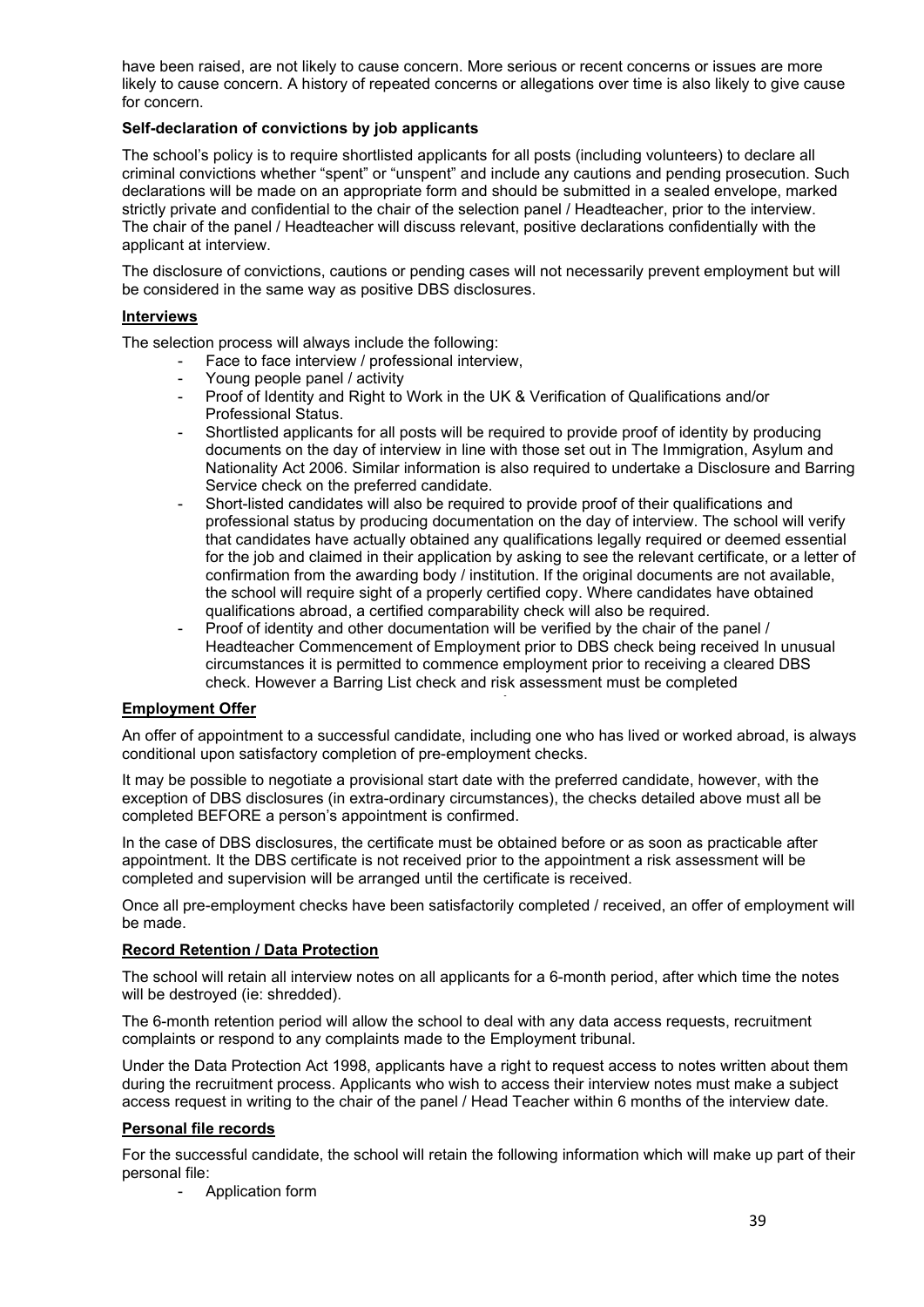- **References**
- Disclosure of convictions form
- Proof of identification
- Proof of academic qualifications
- Certificate of Good Conduct (where applicable)
- Medical declaration form
- Evidence of the DBS clearance

#### **Single Central Record of Recruitment Vetting Checks In line with DFE requirements,**

The school will keep and maintain a single central record of recruitment and vetting checks. The central list will record all staff who are employed at the school, including casual staff, supply agency staff whether employed directly or through an agency, volunteers, governors who also work as volunteers, and those who provide additional teaching or instruction for pupils but who are not staff members, e.g. specialist sports coach or artist.

The central record will indicate whether or not the following have been completed:

- Identity checks
- Qualification checks for any qualifications legally required for the job
- Checks of right to work in the United Kingdom
- Start date of commencement of employment
- Barring List checks
- Prohibition List checks
- DBS Enhanced Disclosure
- Further overseas records where appropriate
- Medical statement date.

#### **Agency supply staff**

In order to record supply staff provided through an agency on the record, the school will require written confirmation from the supply agency that it has satisfactorily completed the checks described above.

The school does not need to carry out checks itself except where there is information contained within the disclosure.

However identity checks must be carried out by the school to check the person arriving is the person the agency intends to refer to them.

#### **Probation periods**

Newly appointed teachers who are new to the employment of the governing body will be subject to the school's probationary period. All appointments are for an initial twelve-month period.

School staff will be given a copy of the school's Safeguarding and Child Protection policies, part 1 of KCSiE 2021, Working Together to Safeguard Children 2018 and the Staff Code of Conduct and asked to sign a declaration that they have read and understood the documents and will follow the guidelines required to maintain professional boundaries at all times.

The school has a specific safeguarding related whistle blowing policy, contained withing the Staff Code of Conduct, which has been disseminated to all staff and volunteers.

The school adopts a culture of vigilance where all concerns are listened to and taken seriously.

The school will follow DFE and Wirral LA Safeguarding Children Board allegations procedures and refer any allegation for initial consultation with the Local Authority Designated Officer.

#### **Induction**

All newly appointed staff will, either prior to or at the point of taking up the post, undergo a programme of induction appropriate for their post. The induction will specifically address issues concerning the safeguarding of children and young people as well as matters directly related to the operation of the post.

#### **Rehabilitation of Offenders Disclosure**

All posts are exempt from the Rehabilitation of Offenders Act 1974. Applicants will be required to declare spent and unspent convictions, cautions and bind-overs, including those regarded as spent and have an Enhanced Criminal Records Disclosure unless transferring from another educational establishment within three months.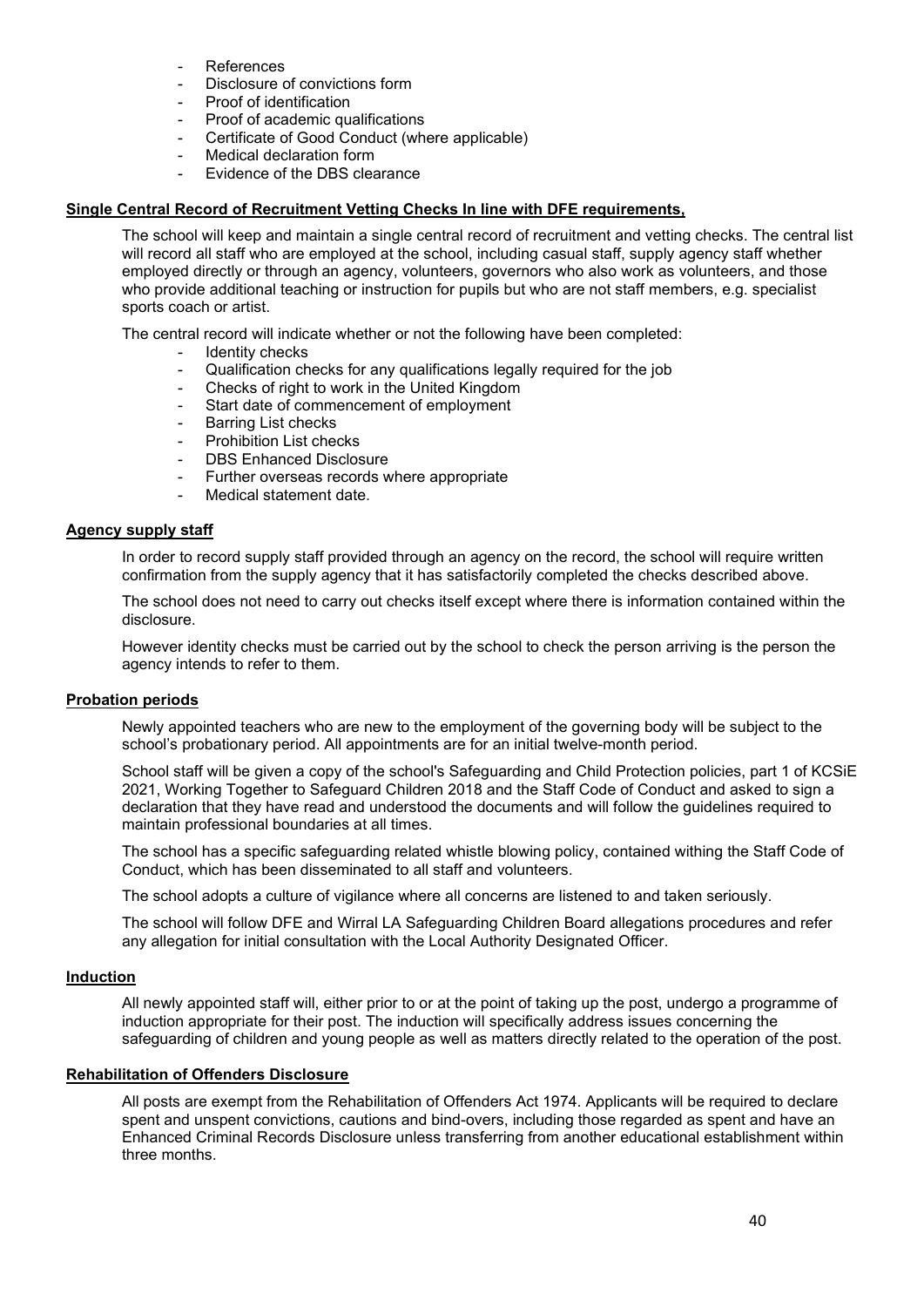# **Appendix 5**

# **7 MINUTE BRIEFINGS**

A series of 7 minute briefings have been created as a learning aid for use in supervision, team meetings, or just as a reminder of the key issues around a particular theme or current issue.

These are available on the WSCP website through the following link: <https://www.wirralsafeguarding.co.uk/7-minute-briefings/>

Please check the link regularly as this suite of briefings will be added to every month (with the newest at the bottom).

Currently available are:

**[7 Minute](https://www.wirralsafeguarding.co.uk/wp-content/uploads/2016/10/Forced-Marriage-and-FGM-Protection-Orders-7-Minute-Briefing.pdf) Briefing Forced [Marriage and](https://www.wirralsafeguarding.co.uk/wp-content/uploads/2016/10/Forced-Marriage-and-FGM-Protection-Orders-7-Minute-Briefing.pdf) [FGM](https://www.wirralsafeguarding.co.uk/wp-content/uploads/2016/10/Forced-Marriage-and-FGM-Protection-Orders-7-Minute-Briefing.pdf) [Protection](https://www.wirralsafeguarding.co.uk/wp-content/uploads/2016/10/Forced-Marriage-and-FGM-Protection-Orders-7-Minute-Briefing.pdf) [Orders](https://www.wirralsafeguarding.co.uk/wp-content/uploads/2016/10/Forced-Marriage-and-FGM-Protection-Orders-7-Minute-Briefing.pdf) [7 Minute](https://www.wirralsafeguarding.co.uk/wp-content/uploads/2021/02/CSE-7minute-briefing.pdf) Briefing CSE [7 Minute](https://www.wirralsafeguarding.co.uk/wp-content/uploads/2021/02/Neglect-7-Minute-Briefing-1.pdf) Briefing Neglect 7 Minute Briefing Private [Fostering](https://www.wirralsafeguarding.co.uk/wp-content/uploads/2019/05/7-min-Briefing-Private-Fostering.pdf) [7 Minute](https://www.wirralsafeguarding.co.uk/wp-content/uploads/2021/02/Toxic-Trio-7minutebriefing.pdf) Briefing Toxic Trio 7 Minute Briefing [Thresholds](https://www.wirralsafeguarding.co.uk/wp-content/uploads/2016/10/Thresholds-7minutebriefing.pdf) 7 Minute Briefing [Domestic](https://www.wirralsafeguarding.co.uk/wp-content/uploads/2016/10/Domestic-abuse7minutebriefing.pdf) Abuse [7 Minute](https://www.wirralsafeguarding.co.uk/wp-content/uploads/2016/10/Dark-Net-7minute-briefing-1.pdf) Briefing Dark Net [7 Minute](https://www.wirralsafeguarding.co.uk/wp-content/uploads/2016/10/SFEF-7-min-Briefing-1.pdf) Briefing SFEF 7 Minute Briefing [SFEF – Lived](https://www.wirralsafeguarding.co.uk/wp-content/uploads/2018/04/Lived-experience-of-the-Child-7-minute-briefing.pdf) experience of the Child 7 Minute Briefing Harmful Sexual [Behaviour](https://www.wirralsafeguarding.co.uk/wp-content/uploads/2018/05/Harmful-Sexual-Behaviour-7-minute-briefing.pdf) 7 Minute Briefing [Adolescents](https://www.wirralsafeguarding.co.uk/wp-content/uploads/2018/09/Adolescents-and-Neglect-7-minute-briefing.pdf) and Neglect 7 Minute Briefing Contextual [Safeguarding](https://www.wirralsafeguarding.co.uk/wp-content/uploads/2018/09/Contextual-Safeguarding-7-minute-briefing.pdf) [7 Minute](https://www.wirralsafeguarding.co.uk/wp-content/uploads/2018/10/County-Lines-7-Minute-Briefing.pdf) Briefing County Lines  [7 Minute](https://www.wirralsafeguarding.co.uk/wp-content/uploads/2019/02/ACEs-7-minute-briefing.pdf) Briefing ACES 7 Minute Briefing [Coercive](https://www.wirralsafeguarding.co.uk/wp-content/uploads/2019/02/Coercive-Control-7-minute-Briefing.pdf) Control 7 Minute Briefing [Graded Care](https://www.wirralsafeguarding.co.uk/wp-content/uploads/2019/04/Graded-Care-Profile-2-7-Minute-Briefing.pdf) Profile 2 [7 Minute](https://www.wirralsafeguarding.co.uk/wp-content/uploads/2020/05/7-min-Briefing-Early-Help-Offer.pdf) Briefing Early Help Offer [7 Minute](https://www.wirralsafeguarding.co.uk/wp-content/uploads/2019/08/7-minute-briefing.pdf) Briefing MCA 7-Minute [Briefing-Escalation](https://www.wirralsafeguarding.co.uk/wp-content/uploads/2020/03/7-min-Briefing-Escalation.pdf) [7 Minute](https://www.wirralsafeguarding.co.uk/wp-content/uploads/2020/03/7-min-Briefing-WSCP.pdf) Briefing WSCP [7 Minute](https://www.wirralsafeguarding.co.uk/wp-content/uploads/2020/03/7-min-Briefing-Missing.pdf) Briefing Missing [7 Minute](https://www.wirralsafeguarding.co.uk/wp-content/uploads/2020/05/7-min-Briefing-CE-Audit-WSCP.pdf) Briefing CE Audit WSCP [7 Minute](https://www.wirralsafeguarding.co.uk/wp-content/uploads/2020/03/7-min-Briefing-Liam-SCR-A4.pdf) Briefing Liam SCR 7 Minute Briefing [Anderson](https://www.wirralsafeguarding.co.uk/wp-content/uploads/2020/04/7-minute-briefing-Anderson-children.pdf) children 7 Minute Briefing [Safeguarding](https://www.wirralsafeguarding.co.uk/wp-content/uploads/2020/04/7-minute-briefing-Safeguarding-Children.pdf) Children 7 Minute Briefing [Planning](https://www.wirralsafeguarding.co.uk/wp-content/uploads/2020/04/Planning-7-minute-briefing-final-version.pdf) for Children [7 Minute](https://www.wirralsafeguarding.co.uk/wp-content/uploads/2020/04/7-minute-briefing-social-media-and-mental-health.pdf) Briefing Social Media and Mental Health [7 Minute](https://www.wirralsafeguarding.co.uk/wp-content/uploads/2020/05/7-minute-briefing-sexting.pdf) Briefing Sexting [7 Minute](https://www.wirralsafeguarding.co.uk/wp-content/uploads/2020/08/7-min-Briefing-SUDI-Review.pdf) Briefing SUDI Review [7 Minute](https://www.wirralsafeguarding.co.uk/wp-content/uploads/2020/08/7-min-Briefing-It-was-hard-to-escape.pdf) Briefing It was hard to escape [7 Minute](https://www.wirralsafeguarding.co.uk/wp-content/uploads/2020/10/7-min-Briefing-Babies-Cry-You-Can-Cope.pdf) Briefing Babies Cry You Can Cope [7 Minute](https://www.wirralsafeguarding.co.uk/wp-content/uploads/2021/01/ACES-7-min-Briefing-WSCP.pdf) Briefing ACES [7 Minute](https://www.wirralsafeguarding.co.uk/wp-content/uploads/2021/04/7-Minute-Briefing-Peer-Sexual-Abuse.pdf) Briefing Peer Sexual Abuse [7 Minute](https://www.wirralsafeguarding.co.uk/wp-content/uploads/2021/05/7-min-Briefing-CE-Audit-WSCP.pdf) Briefing CE Audit 7 Minute Briefing Safer [Adolescence](https://www.wirralsafeguarding.co.uk/wp-content/uploads/2021/05/Safer-Adolescence-Strategy-7-Minute-Briefing-1.pdf) Strategy 7 Minute Briefing [Domestic](https://www.wirralsafeguarding.co.uk/wp-content/uploads/2021/05/7-Minute-Briefing-Domestic-Abuse-Act-2021.pdf) Abuse Act 2021**

# **Wirral Safeguarding Children Partnership – Further Guidance**

Further guidance on safeguarding procedures is available on the WSCP website via the following link: <https://www.wirralsafeguarding.co.uk/procedures/>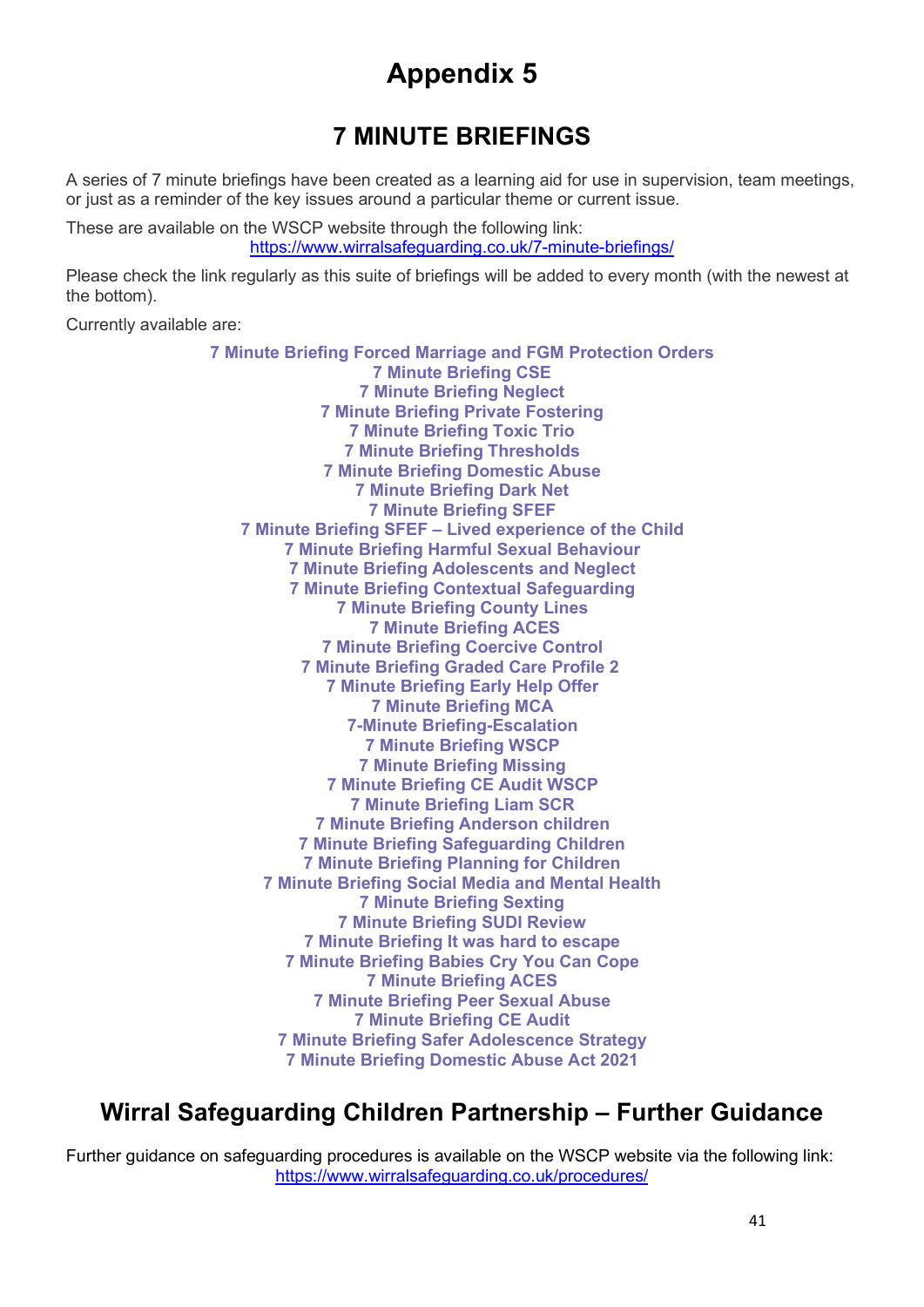With specific details for schools and professional at the following links: <https://www.wirralsafeguarding.co.uk/schools-2/> <https://www.wirralsafeguarding.co.uk/professionals/>

Local training courses on a variety of safeguarding topics can be found at: <https://www.wirralsafeguarding.co.uk/training/>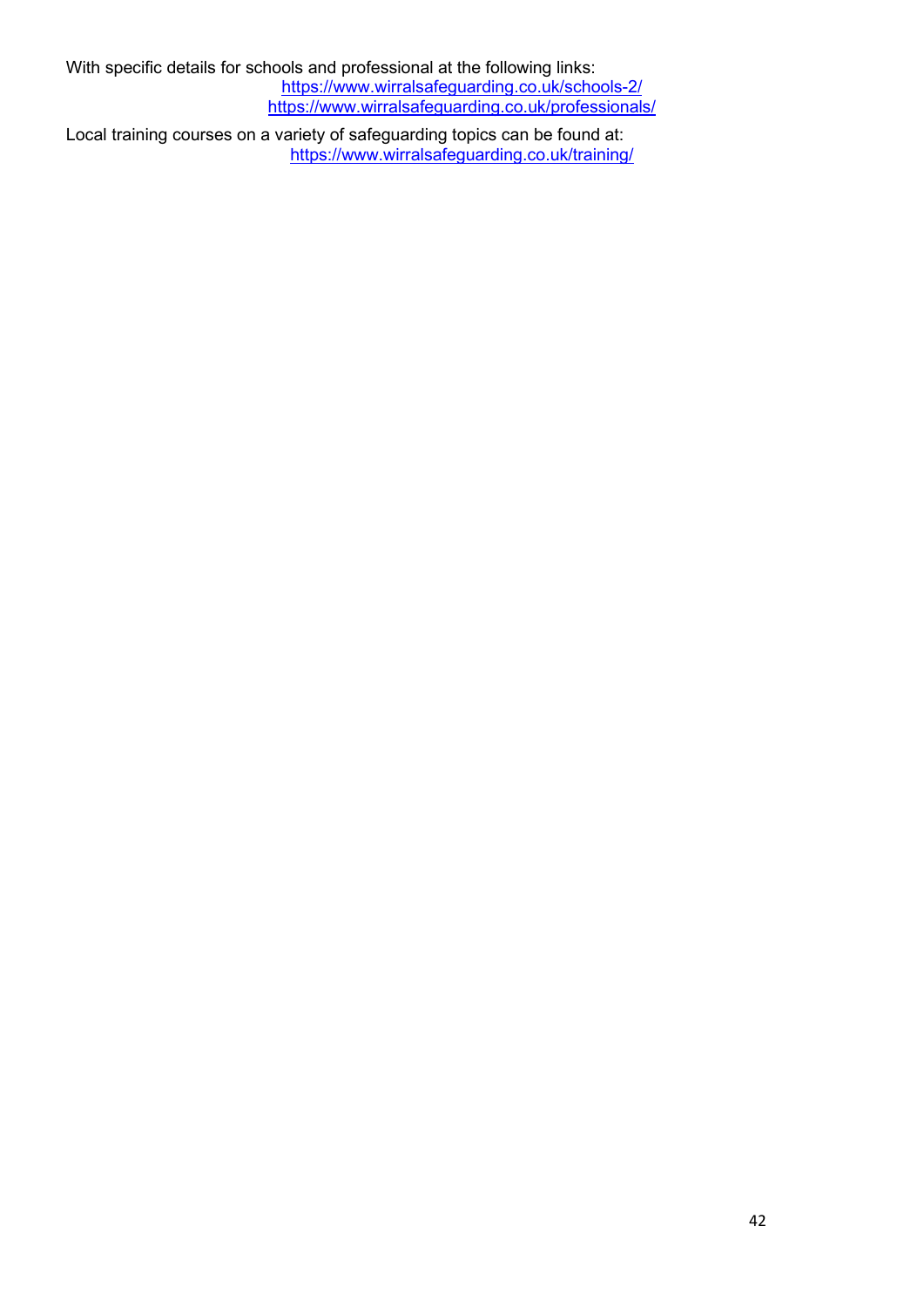# **Appendix 6**

# **WIRRAL COUNCIL: PRIVATE FOSTERING PROCEDURE - JUNE 2019**

# **SCOPE OF THIS DOCUMENT**

This procedure applies to children who are cared for by people other than their parent or close relative for 28 days or more and who are NOT subject to any order or arrangement that would place them in the care of the local authority.

# **INTRODUCTION**

Private Fostering Arrangements can be a positive response from within the community to difficulties experienced by families. Nonetheless, privately fostered children remain a diverse andpotentially vulnerable group.

Overarching responsibility for safeguarding and promoting the welfare of the privately fosteredchild remains with the parent or other person with Parental Responsibility.

Local Authorities do not formally approve or register Private Foster Carers. However, it is the duty ofLocal Authorities to satisfy themselves that the welfare of children who are, or will be, privately fostered within their area is being, or will be, satisfactorily safeguarded and promoted.

Wirral Council has developed a procedure to ensure that it complies with statutory requirements and guidance about private fostering. This procedure is intended to ensure that all stakeholders have clear and practice guidance about how to consider, support and meet the needs of children in privatefostering arrangements.

# **DEFINITION OF PRIVATE FOSTERING**

A privately fostered child is a child under the age of 16 (under 18, if disabled) who is cared for by an adult who is not a parent, grandparent, aunt, uncle, stepparent (including civil partnerships), sister, brother, where the child is to be cared for by that person in their own home for 28 days or more.

A private fostering arrangement is made privately without the involvement of a Local Authority.

A child who is Looked After or placed in any residential home, hospital or school (where they are receiving full-time education) is excluded from the definition. In a private fostering arrangement, theparent retains Parental Responsibility.

Note: Children under 16 who spend more than 2 weeks in residence during holiday time in a school where they are a pupil, they become privately fostered children for the purposes of the legislation during that holiday period - unless they have exemption from the local authority from giving writtennotice (either for a specified period or indefinitely);

Note: If the arrangement is for less than 28 days but is one of a series that all add up to 28 days or more then this may count as a Private Fostering Arrangement. The continuity of an arrangement is not broken by the occasional short break. For example, if a child returned home one weekend in four,it would constitute a Private Fostering Arrangement.

# **NOTIFICATION – PROPOSED FOSTERING ARRANGEMENT**

The local authority must be informed of any proposal for a child to be privately fostered;

At least six weeks before the private fostering arrangement is to begin; or immediately if the private fostering arrangement is to begin within 6 weeks.

Notification must also be given to the local authority within 48 hours from the start of the arrangement. [This includes either the person who is involved in arranging the child to be privatelyfostered or the person with parental responsibility who knows that the arrangement is taking place.]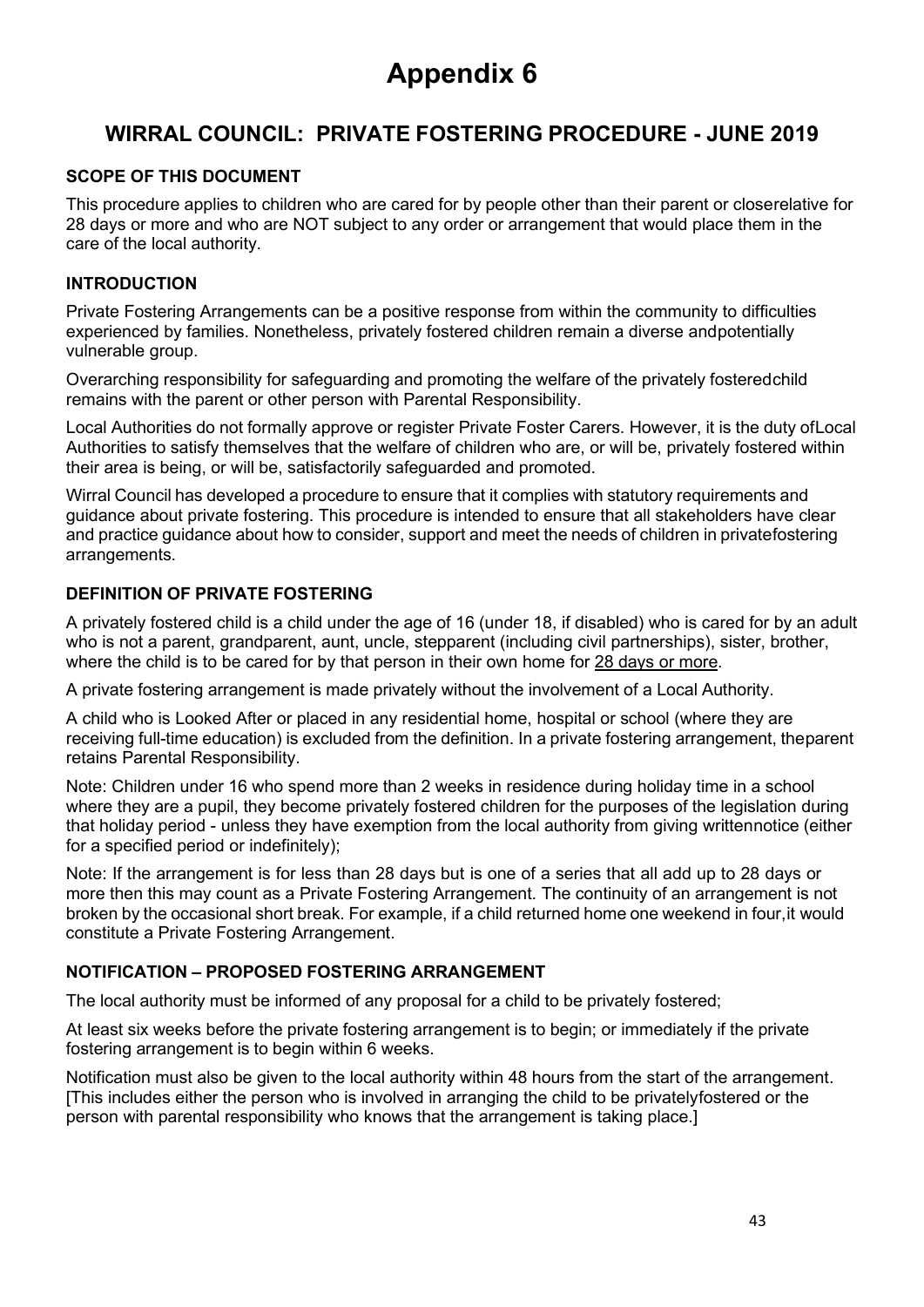# **NOTIFICATION – EXISTING PRIVATE FOSTERING ARRANGEMENT**

Where it is known that a private fostering arrangement has already started, the private fosterermust provide notification to the local authority immediately.

# **ACTION TO BE TAKEN ON RECEIPT OF NOTIFICATION**

When notification is given of a proposed or current Private Fostering Arrangement for a child and the child is or will be resident within Wirral, a referral must be made to Integrated Front Door (IFD) 0151 606 2008.

The IFD will enter details onto Liquidlogic and obtain further details from the person making the notification. In accordance with Schedule 1 Private Fostering Regulations 2005, the person shouldbe asked to provide:

- The name, gender, date and place of birth and address of the child
- The racial origin, cultural and linguistic background and religion of the child
- The names and address of the person giving the notice and any previous address within the last five years
- The name and address of the proposed or current private foster carer and any previous addresses within the last 5 years
- The names and addresses of the child's parents and any previous addresses within the last 5 years
- The name and addresses of any of the child's sibling and arrangements for their care
- The name and address of any other person who is involved in making the arrangement
- The date on which it is intended that the private fostering arrangement will start, or on which it did start
- The intended duration of the private fostering arrangement

In relation to notifications given by the private foster carer or proposed private foster carer, the following additional information should also be obtained:

- Any offence of which he/she or any other member of the household has been convicted
- Any disqualification or prohibition placed on him/her or any other member of the household
- Any order of any kind made in relation to the child to be in care
- Any other rights or power with respect to the child

• This information should be logged in Liquidlogic before the referral can be progressed.

# **INITIAL VISIT - THIS APPLIES TO BOTH EXISTING AND NEW PRIVATE FOSTERING ARRANGEMENTS**

On receipt of notification the IFD will trigger the Private Fostering pathway on Liquidlogic and transfer to the appropriate Assessment and Intervention Team. The Safeguarding Unit and the LeadHead of Service for Private Fostering should also be notified.

The Social Worker will undertake an initial visit within 7 days to the premises where the child will live and carry out the following tasks:

- speak to the private foster carer and other members of the household:
- speak to the child, along unless the officer considers it inappropriate; and,
- speak to and if possible, visit the parents
- ensure that the purpose and likely duration of the private fostering arrangement is understoodby and agreed between the parents and the private foster carers
- understand the wishes and feelings of the child, the suitability of other members of the private foster carer's household
- ensure that the parents are involved in planning for the child and explore whether the child's needs may be more appropriately met by providing services to the child and parent at home
- consider the suitability of the proposed accommodation
- consider the capacity of the proposed private foster carer to look after the child
- consider the suitability of other members of the proposed private foster carer's household
- check that the financial matters are in order and the contact arrangements are working (where the child is already placed)
- ensure that relevant health and education arrangements are in place for the child
- understand how decisions about the care of the child will be taken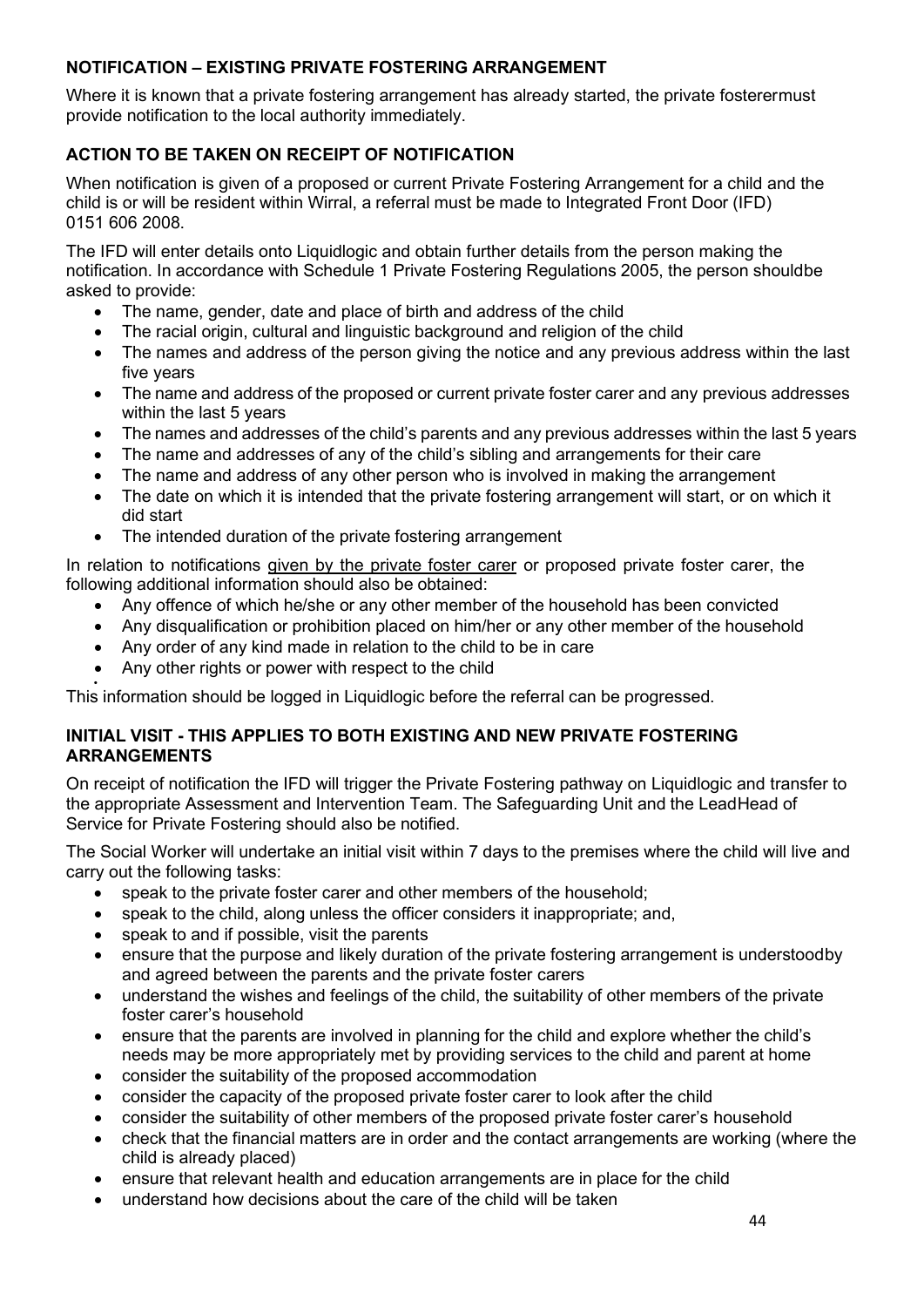- ensure that the private foster carer, the parents of the child and any other person concernedwith the child are being given such advice as deemed necessary
- ensure the child's physical, intellectual, emotional, social and behavioural development is appropriate and satisfactory;
- ensure the child's religious, racial, cultural and linguistic needs are being met;
- ensure the financial arrangements for the care and maintenance are working;
- ensure the child is receiving appropriate health care;
- ensure the standards of care that the child is given.

The Social Worker will write a report on the visit and add this to Liquidlogic in the designated form. Please select 'initial private fostering visit report' from drop down. This must be completed within 5 working days of the visit.

The Social Worker will also need to record the visit within the first 7 days as a Reg 8 visit in the private fostering pathway. Following which, the visiting rule frequency must be adhered to.

The Social Worker will review the report with the Team Manager to consider the private fostering arrangement.

# **ASSESSMENTS**

The Social Worker must complete a **private fostering assessment** and **single assessment** within **42 days of notification.**

The purpose of the **private fostering assessment** is to assess the capacity of the proposed or actual private foster carer to look after the child and suitability of accommodation.

The purpose of the **single assessment** is to assess whether the child is a 'child in need'.

# **SINGLE ASSESSMENT – DETERMINING WHETHER A CHILD IS A CHILD IN NEED**

Following the initial visit, the social worker will undertake an assessment to determine whether thechild is a child in need of service under section 17 of the Children Act 1989.

The assessment will determine whether the child's development needs are not being or will not be met.

The assessment will provide an opportunity to consider where support and services can be provided to increase capacity of the private foster carer to meet the child's needs.

In carrying out the assessment, the social worker will visit the premises where it is proposed that the child will be cared for and accommodated, speak directly (i.e. face to face) to the proposed Private Foster Carer and to all members of his household and speak directly (i.e. face to face) to thechild whom it is proposed will be privately fostered, alone unless the officer considers it inappropriate.

(An interpreter who is independent of the child's parents and of the Private Foster Carer should always be used where the child's preferred language is not English);

As part of the Single Assessment, consideration must be given to the overall development needs of a disabled child who is privately fostered and the additional support that may be required. This will be done in conjunction with the children with disabilities team and with appropriate services.

Where a privately fostered child has been assessed as a child in need, a 'Child in Need' Plan will need to be put in place.

# **PRIVATE FOSTERING ARRANGEMENT ASSESSMENT (PFAA)**

The PFA assessment will consider the following:

- the suitability of the private foster carers and all members of the household to respond to child's needs
- the suitability of the accommodation

The private fostering arrangements assessment will be carried out by a social worker from the Assessment and Intervention Service. However, the social worker may be supported with advice ora joint visit from a Supervising Social Worker from the Fostering Service, if this is considered necessary.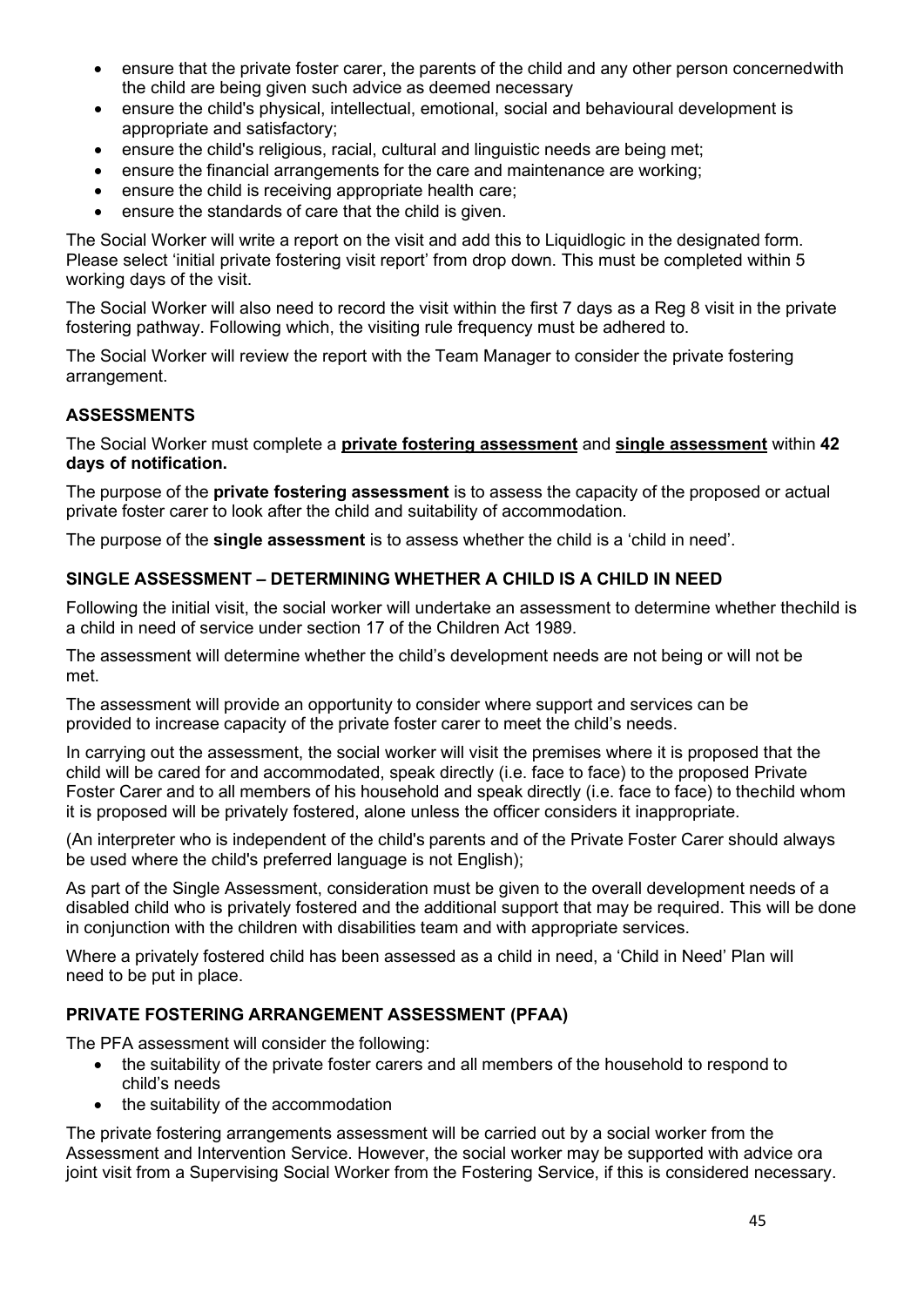In carrying out the assessment of the private foster carer suitability to respond to the child's needs, the social worker should consider:

- the capacity of the private foster carer to look after the child and suitability of the household
- the capacity of the private foster carers to respond to the child's developmental needs

In order to do this, the social worker should consider:

- the child's wishes and feelings about the arrangements
- the child's developmental needs
- specific health care needs of the child or any health conditions
- understand private foster carer attitude to education and proposed education arrangements

The following specific areas should also be assessed in order to inform the overall decision about the suitability of the private fostering arrangement:

- ascertain the private foster carer's views on discipline and ensure there is an understanding of the positive approaches to discipline
- assess the standard of living and lifestyle of the private foster carer
- consider the extent to which other members of the household may participate in the daily care of a privately fostered child or make demands on the private foster carer
- arrange for DBS checks to be carried out for someone who is privately fostering a child and all members of the household who are aged over 16

In assessing the suitability of accommodation, the social worker should:

- inspect premises where a privately fostered child is being, or is proposed to be accommodated
- assess whether the home and immediate environment are free from avoidable hazards and have safety barriers and equipment appropriate to the child's age
- consider conditions within the premises which may have impact on child's health e.g. dampness
- assess the nature of living and sleeping facilities and the effect of possible overcrowding
- ensure that the privately fostered child will have their own bed
- check whether the accommodation arrangements reflect the child's need for privacy and space and any need resulting from disability

If there is refusal to co-operate from any person in making of the necessary checks, the Social Worker should advise the private foster carer that they cannot be recommended as suitable and advise the parents of the reason why alternative arrangements will have to be made for the child.Any further action should be undertaken to ensure the child's safety and legal advice sought if necessary.

In carrying out the assessment, the social worker should also consider the financial arrangementsthat have been or will be put in place between parents and the private foster carer.

Once the full assessment has been completed, the Team Manager of the Assessment and Intervention Service should quality assure the assessment and agree/amend proposed recommendations made. The assessment, with clear recommendations, will be presented to the Lead Officer for Private Fostering (Head of Assessment and Intervention) for authorisation. Wherethere are concerns regarding the information presented, the Team Manager will present the case to Legal Gateway (which is held weekly).

Written notice of the decision must be sent to the private foster carer and the parents, includingany requirements, exemptions or prohibitions imposed within 5 working days.

# **CHECKS**

The Social Worker undertaking the assessment must arrange for DBS checks to be completed on;

- the private foster carer
- all members of the household; and, frequent visitors over 16

The private foster carer and each member of the household should be asked to provide written consent for such a check to be carried out.

The social worker should also check Liquidlogic to see whether the private foster carer or any member of the household is known to social services and/or speak to other authorities if the carerhas only been present in the area for a short period of time.

DBS checks will be undertaken every 3 years.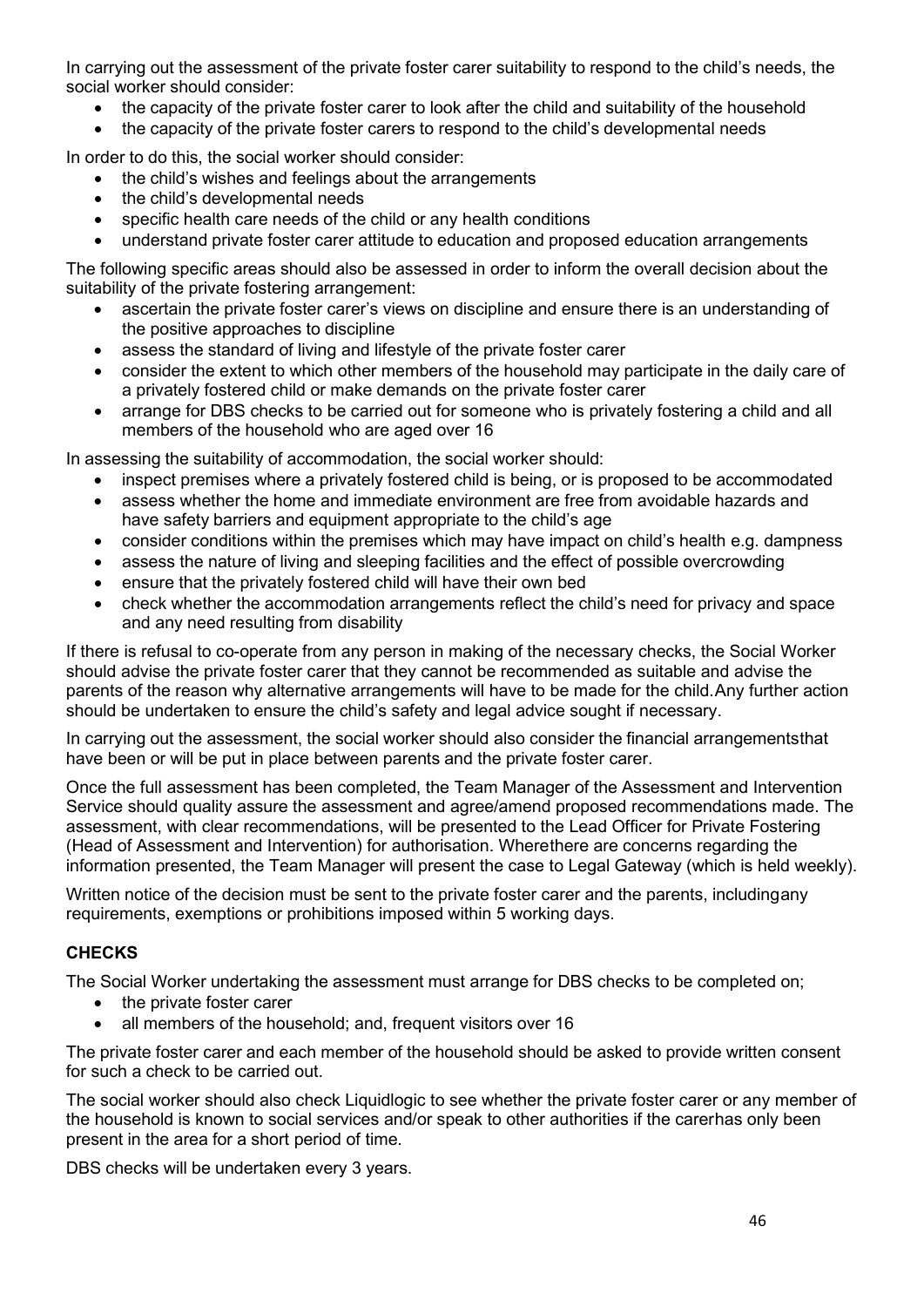# **IMMIGRATION STATUS**

The Social Worker should check a privately fostered child's passport to clarify the child'simmigration status and that the child is lawfully present in the UK.

Where there is in any doubt about a child's immigration or nationality status the [UK Visas and](https://www.gov.uk/government/organisations/uk-visas-and-immigration) [Immigration](https://www.gov.uk/government/organisations/uk-visas-and-immigration) must be consulted.

### **AGREEMENT BETWEEN PARENTS AND CARERS**

The Social Worker should encourage the parents or person(s) with Parental Responsibility to complete a written agreement with the carer(s). Please see appendix A for a copy of the templateof the Private Fostering Agreement.

As part of the written agreement, parents or person(s) with Parental Responsibility should also be encouraged to address (in writing) issues of medical consent, clear expectation of the Private Foster Carer's role, the parent's role, the role of the Local Authority, contact arrangements and any payments by the parents for maintenance of the child. This can be set out in a delegated authority form.

Both the agreement and the delegated authority must be recorded on LiquidLogic by the SocialWorker.

#### **VISITS**

The social worker will undertake a Regulation 8 visit to the child every 6 weeks in the first year andthen every 12 weeks after that. The requirement to undertaken Regulation 8 visits commences from the point of notification.

This visit will be recorded in the Private Fostering workspace on liquid logic and should be recordedas either a 6 week visit or 12-week visit (after the first year). Each visit completed under Regulation8 will be recorded using the relevant template.

The social worker must visit the child when requested to do so by the child, private foster carer orparent.

The social worker should speak to the child alone during the visit and undertake the tasks (where relevant) as identified in **section 7.2** of this procedure.

A note of the visit must be recorded in the child's case file on Liquidlogic.

Where a child is also subject to a child in need process, then those children must also be seen a minimum of every 20 working days and their views sought and recorded. These visits are additionalto Regulation 8 visits and must be clearly recorded as a CIN visit on liquid logic.

#### **REVIEWS**

The reviews of the child will be chaired by a Lead IRO and the Social Worker will invite attendees.

The first will take place 3 months after the agreed suitability of the arrangement and every 6 months thereafter.

Where the child is about to reach 16 years a final review will take place to address any concerns regarding end of the arrangement and future plans.

A copy of the review will be provided to the carer and parent.

The review must be recorded on Liquid Logic by the IRO.

Barnardos are available to support the child during the review meeting and provide feedback onthe review of the Private Foster Carer review.

Children subject to the Child in Need process must also have a CIN plan and CIN meetings every 8 weeks as set out Child in Need procedure. This is additional to the reviews chaired by a Lead IRO.

# **FINANCIAL SUPPORT FOR PRIVATE FOSTER CARERS**

It is the responsibility of the parent or person with Parental Responsibility to provide financially for Private Fostering Arrangements.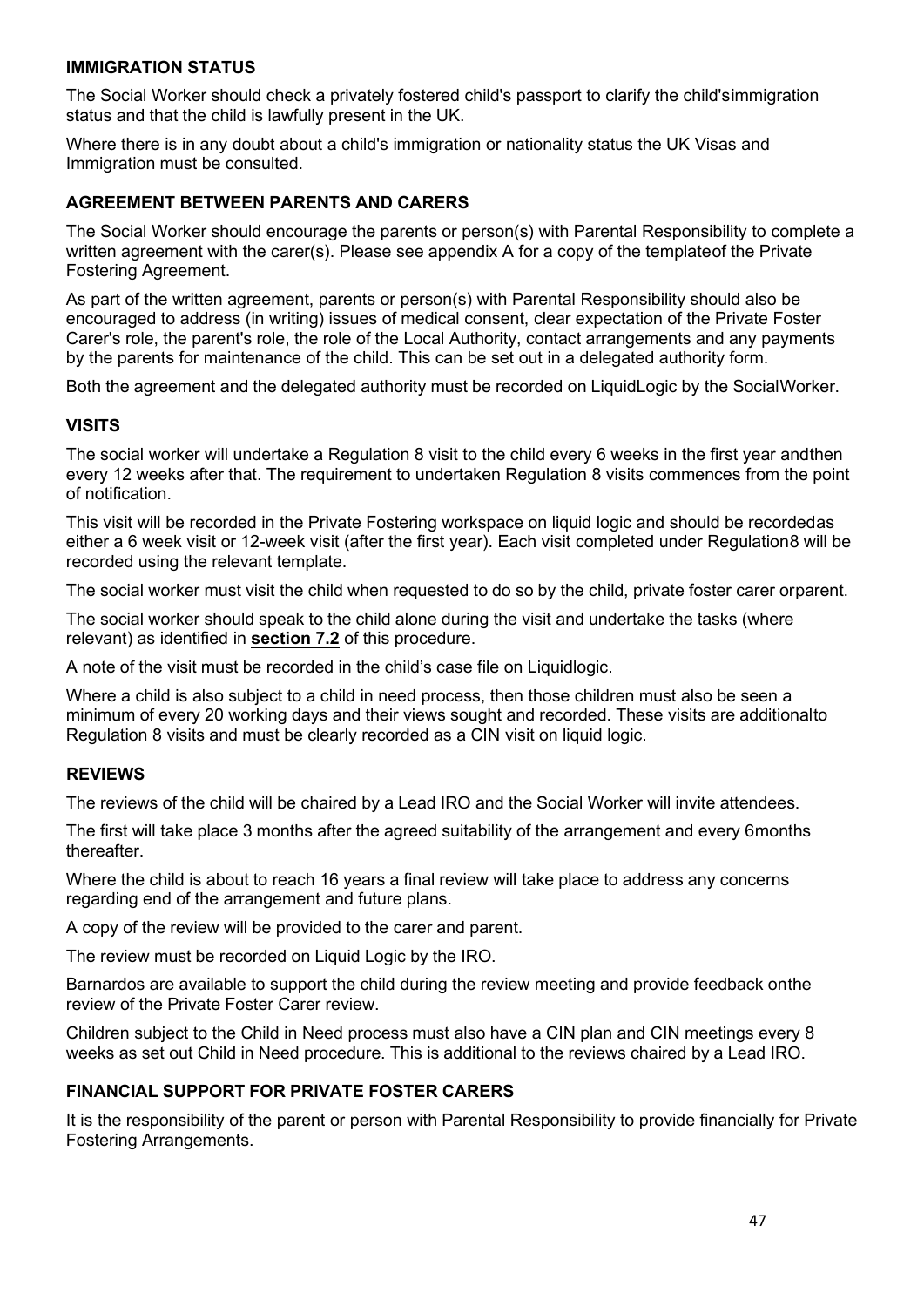In very exceptional circumstances time limited or one-off payments can be made available foridentified need where there are no funds being provided by the parents, or while benefit entitlements are clarified (Child Benefits and child tax credit).

These need to be clearly recorded within Liquidlogic as required under a Private Fostering Arrangement

# **LIMIT ON THE NUMBER OF FOSTER CHILDREN**

In cases where a person is privately fostering, or proposes to foster privately, more than three children who are not siblings at any one time, then that person needs an exemption from the localauthority.

If a private foster carer exceeds the usual fostering limit or, where exempted, privately fosters achild not named in the exemption and in so doing exceeds the usual fostering limit he shall be treated as carrying on a children's home. Any person who carries on a children's home without being registered in respect of the home under the Care Standards Act 2000 is guilty of an offence (see section 11 of that Act).

# **REQUIREMENTS PLACED ON PRIVATE FOSTER CARERS**

Requirements can be imposed on Private Foster Carers as to:

- The number, age and sex of the children who may be privately fostered;
- The standard of accommodation and equipment to be provided for them;
- The arrangements to be made with respect to their health and safety; and

Particular arrangements which must be made with respect to the provision of care for them asrequired by Private Fostering National Minimum Standards.

Requirements can relate to an individual child or a category of children, e.g. those over a certain age.

The imposition of a requirement must be notified in writing with the reasons for the requirement and the notification must inform the person of his right to appeal and the time limit for doing so.

Any imposition of requirements must be recorded in Liquidlogic by the Social Worker.

# **PROHIBITIONS**

A prohibition can be imposed on persons who propose to foster privately, as well as to persons who are actually fostering a child privately.

A decision to impose a prohibition will be made by the Lead Office for Private Fostering.

The Lead Officer will notify the DfE of any prohibitions.

- The prohibition can be applied if it is the opinion of the Local Authority that:
	- The person is not suitable to privately foster a child;
	- The premises are not suitable for private fostering; or
	- It would be prejudicial to the welfare of the child for them to be, or continue to be, accommodated by that person in those premises.

• A prohibition can be applied to:

- A person fostering privately any child in any premises; or
- A child in specified premises; or
- A particular child in specified premises.

• A prohibition must be sent in writing to the person on whom it is being imposed, specify reasons, and contain information about the right of the person to appeal and the time in which s/he may do so.

In circumstances where a prohibition is imposed on a Private Foster Carer who already has a child living with them under a Private Fostering Arrangement, the department will exercise its duty under section 67(5) of the Children Act 1989 to consider securing care and accommodation of the child with one of the following (unless it is not in the child's best interest):

- a parent;
- any person who is not a parent of his but who has Parental Responsibility for him; or
- a relative. •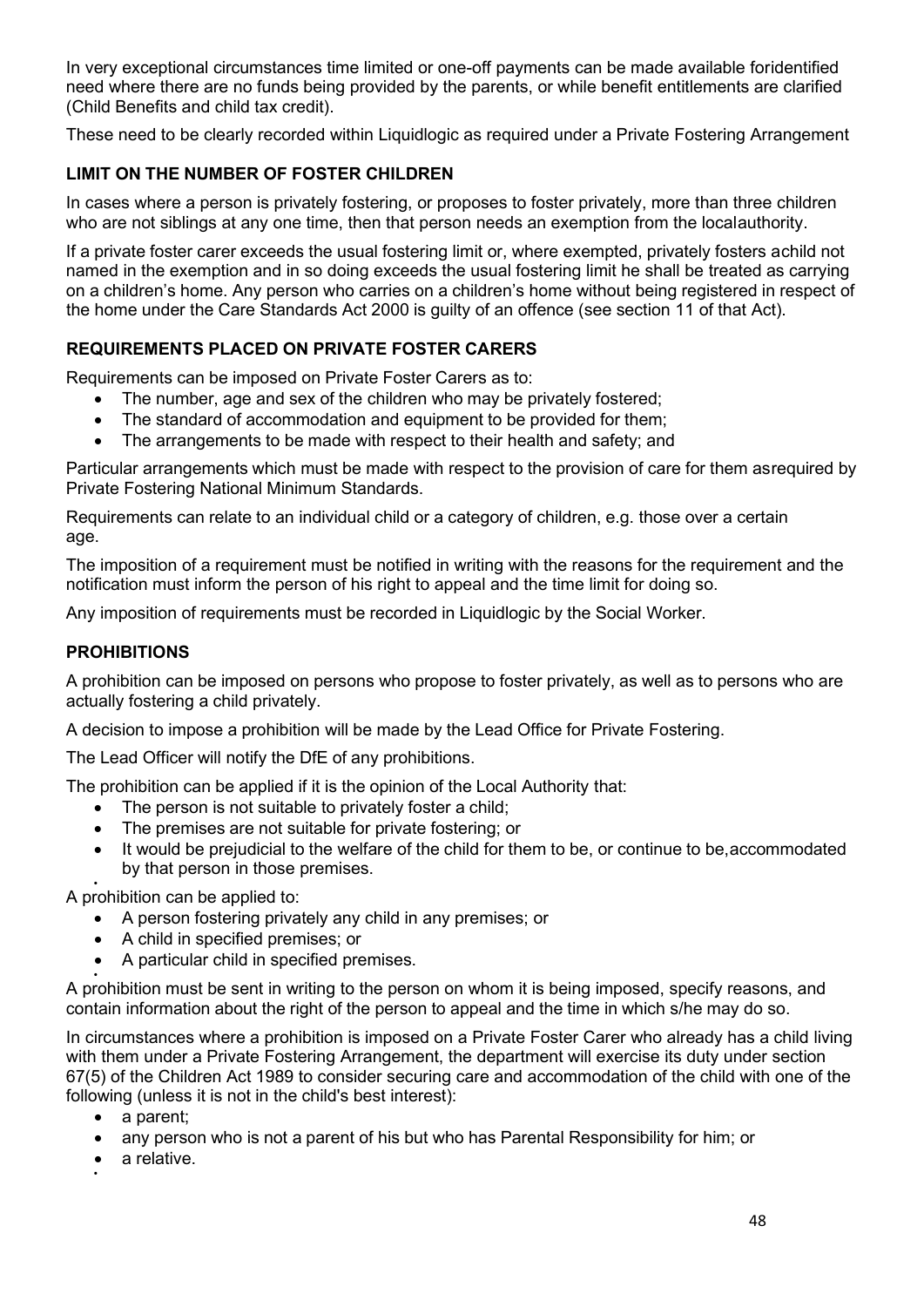Where a prohibition is being considered and the Private Foster Carer has their own or other children living with them, consideration may need to be given to assessing their needs and whether they are risk of [Significant](http://trixresources.proceduresonline.com/nat_key/keywords/significant_harm.html) Harm.

Persons on whom a prohibition has been imposed under Section 69 are disqualified from private fostering and from carrying on or being employed in a children's home, voluntary home, day care or childminding.

# **APPEAL PROCESS FOR PRIVATE FOSTER CARERS**

Private Foster Carers may appeal to the Family Proceedings Court within 14 days of notification of a decision to impose a requirement or prohibition, refuse to cancel a prohibition, refuse to exempt a person from the fostering limit of 3 under Schedule 7 (or impose a condition on an exemption or a variation or cancellation of such an exemption) or refuse to consent to allow a person who is disqualified to privately foster a child. Legal Services must be involved in all appeals.

# **OTHER REQUIREMENTS TO NOTIFY**

Written notification must also be made to the local authority by the private foster carer within 48 hours of any change in circumstances e.g. a change of address, a change in the household, a criminal conviction/disqualification or prohibition (see section 18 Prohibition) in relation to any person in the household or any intention to foster another child privately.

Where notification is that the private foster carers have moved to live in an area in another authority, the Social Worker must immediately pass to the new authority: the name and address of the privatefoster carer, the name of the child being privately fostered, the name and address of the child's parents.

Notification that a private fostering arrangement has ended must be made by the private foster carerand/or the parent within 48 hours and the Social Worker should ascertain the name and address of the person now caring for the child and his or her relationship with the child.

Any agency, such as school, health service, police become aware of a private fostering arrangement must immediately notify the local authority in writing of the arrangement and must inform the parentand private foster carer of their intention to do so.

All notifications must be made in writing.

# **NOTIFICATION OF CHILD DEATH**

Notification that a private fostering arrangement has ended due to death of a child must includethe reason for the child's death. The social worker or Team Manager must notify the parents immediately.

If a child dies in private foster care and there are concerns about abuse/ neglect/ suspicious death, investigations will take place within existing Safeguarding Procedures with the procedure for [Serious](http://trixresources.proceduresonline.com/nat_key/keywords/serious_case_review.html) Case [Reviews](http://trixresources.proceduresonline.com/nat_key/keywords/serious_case_review.html) followed, if appropriate.

# **NOTIFICATION OF END OF PLACEMENT**

Parents have a duty to notify the local authority of the ending of the arrangement including thename and address of the person into whose care the child has moved.

Unless a young person has a disability, private fostering ends at 16. Children's Social Care Services will review the young person's circumstances and future plans as they approach 16. Where a young person remains with the private foster carers after the age of 16, but requires continuing support, he or she should be assisted as a Child In Need.

Where a young person requests help from the Care Leavers Team, they are entitled to leaving care support in line with leaving care offer.

# **RECORD MANAGEMENT**

The Case must be recorded as Private Fostering on Liquid Logic and all communications with the child, parents, carer etc must be recorded clearly and in accordance with the policies and practices of the Department.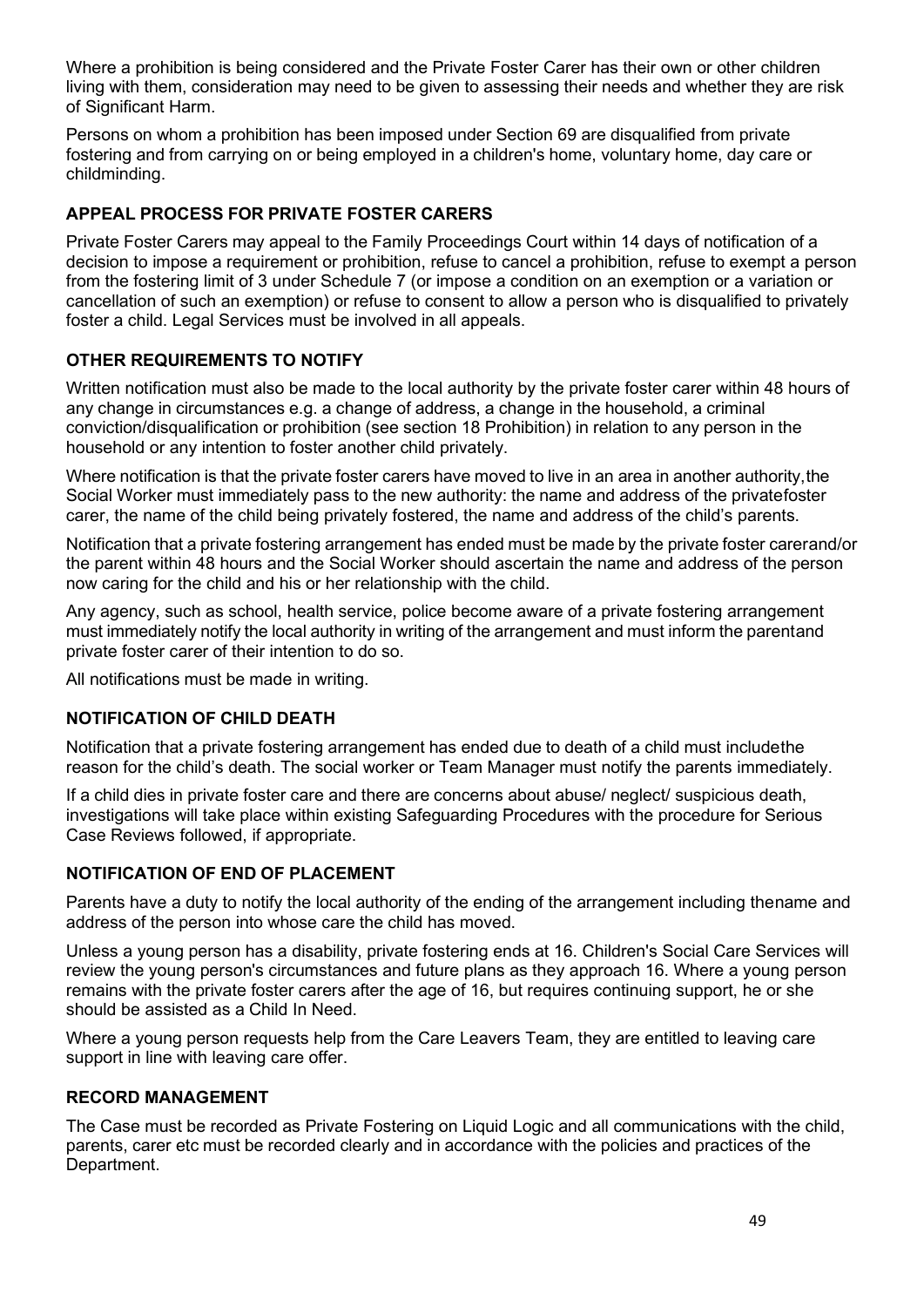The social worker must record all visits in the Private Fostering module and the completedassessment must be accessible in the pathway.

The IRO must ensure that review minutes are recorded in the Private Fostering module within 20working days.

Case file records for children that have been privately fostered will be retained for 25 years from date of birth, unless they have been subject to a child protection investigation or been Looked After, when the retention period for these categories will be applied.

The records in relation to the assessment of Private Foster Carers will be retained for 20 years after they have ceased to foster or 3 years if their suitability was not approved or withdrawn, or 75 years if there have been any allegations made against the Private Foster Carer.

# **LEAD OFFICER FOR PRIVATE FOSTERING**

The local authority has appointed the Head of Service for Assessment and Intervention as the lead officer for private fostering.

The lead officer is responsible for monitoring the way in which the local authority meets itsresponsibilities in relation to private fostering. The Lead Officer will:

- ensure the Council is promoting and raising awareness of the requirements to notify the local authority of a private fostering arrangement, including with other agencies and with local authority staff;
- monitor how the Council responds appropriately to notifications received and within required timescales;
- ensure effective handling of disqualifications
- maintain oversight of policy and process for prohibiting private fostering arrangements and imposing requirements where appropriate;
- ensure that a child can be looked after by parent or relative where there is concern that the welfare of a privately fostered child is being, or would be, satisfactorily safeguarded or promoted
- deal with appeals against relevant decisions, including to refuse to consent to a disqualified person privately fostering a child, and to impose requirements and prohibitions;
- monitor how the local authority deals with situations where a private fostering arrangement has come to their attention but has not been notified in accordance with the regulations
- determine the suitability of all aspects of a private fostering arrangement in accordance with the regulations;
- assess the capacity of a proposed or actual private foster carer to look after a child and the suitability of household members
- determine whether the child who is, or is proposed to be, privately fostered poses any risk ofharm to children already living in the private foster carer's household, and whether those children pose a risk of harm
- ensure that single assessments are carried out
- ensure that decisions about the overall suitability of arrangements are taken within required timescales and are signed-off at managerial level;
- ensure the local authority complies with the required timescales for subsequent visits and additional visits, as requested
- ensure that privately fostered children are seen alone at each visit, unless it is considered inappropriate, and an interpreter who is independent of the child's parents and of the private foster carer is used where the child's preferred language is not English;
- check that written reports are made on case files
- provide advice and support to private foster carer, proposed private foster carers and/or parents/carers of the child
- ensure that information and support is provided to children who are privately fostered

# **MONITORING AND REPORTING**

In order to ensure that Wirral is meeting requirements of regulations, the local authority will:

- carry out dip sample audits of case files and records in order to check:
	- $\circ$  compliance with statutory timescales for action taken on receipt of notification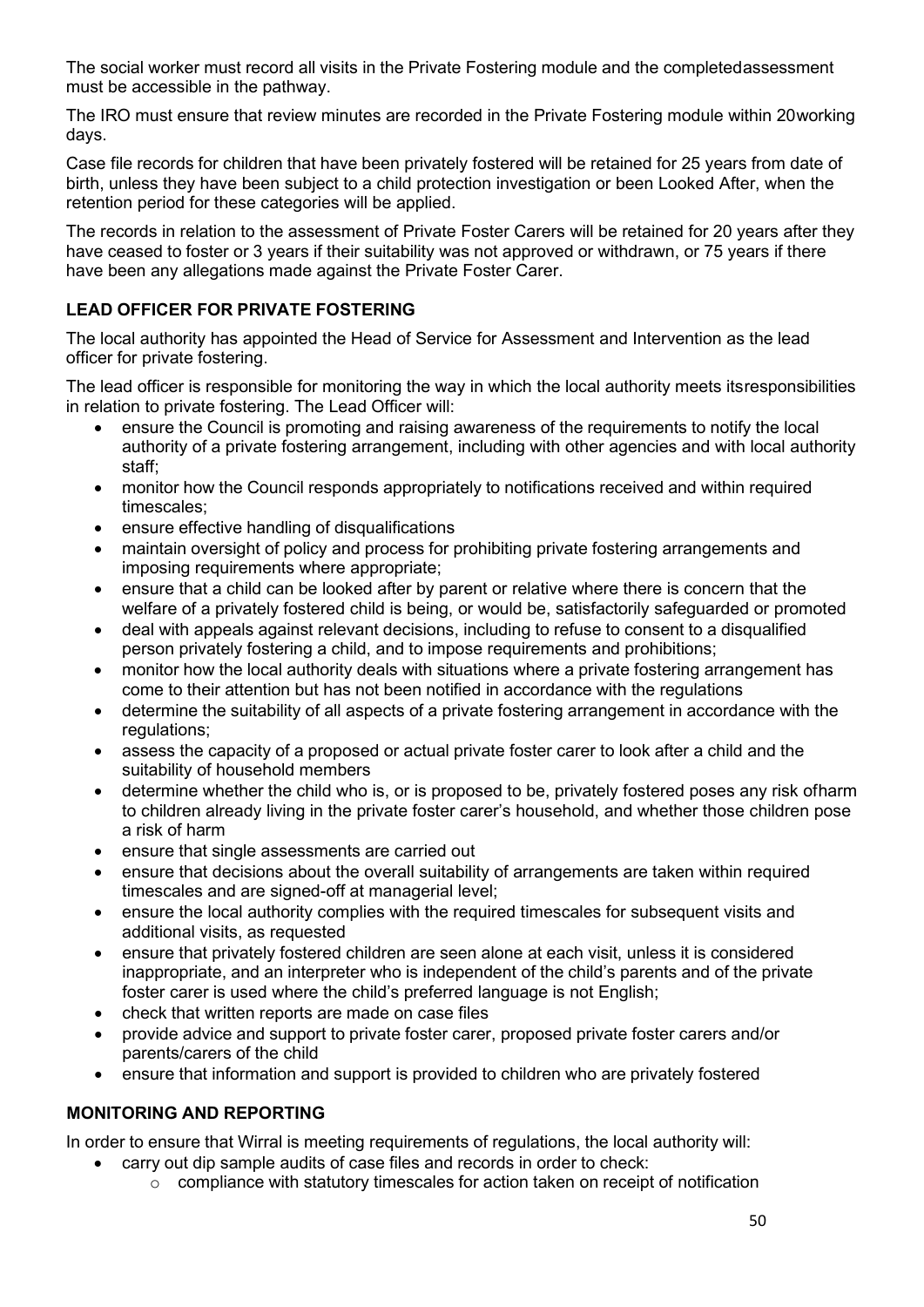- o decision making about suitability
- o whether additional visits are made when requested
- o whether children are seen alone
- o that written reports are made
- o that decisions are signed off
- o that concerns raised by children are addressed
- o operation and procedures are effective and actions appropriate
- Maintain oversight and monitoring to investigate patterns of concerns raised by privately fostered children.
- The Safeguarding Unit Lead IRO will produce an annual report to the Director for Children's Services which evaluates the outcome of the work carried out with privately fostered children.
- Report annually to the Wirral Safeguarding Children Board about how the welfare of privately fostered children is safeguarded and promoted.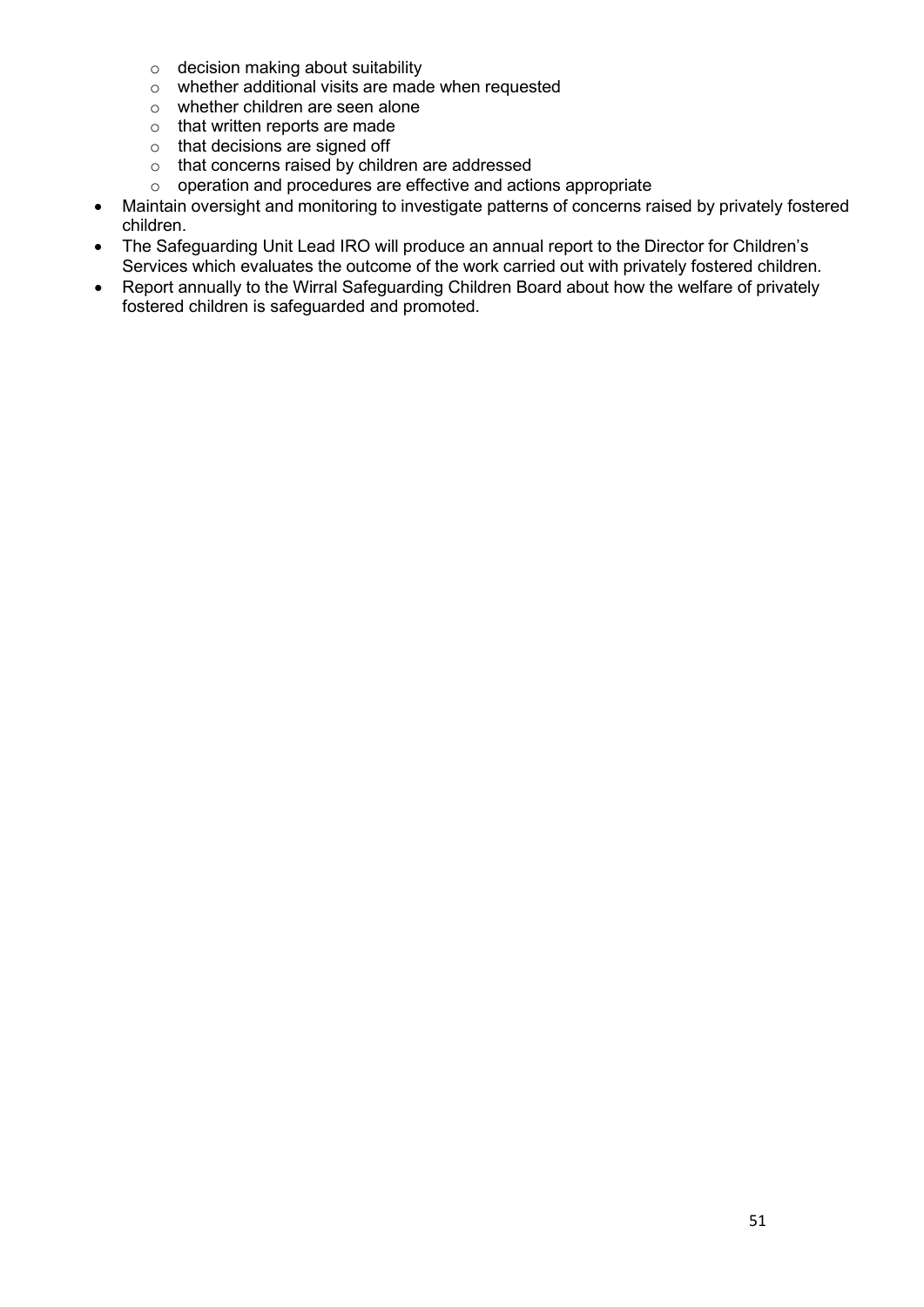# **Appendix 7**

# **Supporting Families Enhancing Futures Practice Framework**

The Wirral Safeguarding Children Partnership (WSCP) developed a Practice Framework for working with children, young people and their families across levels 3 and 4 (Team Around the Family, Child in Need, Child Protection, and Children Looked After) of the Wirral Continuum of Need.

The framework has a focus on understanding how issues affect the child's lived daily experience.

The resources below are all available on the WSCP website at the following link: <https://www.wirralsafeguarding.co.uk/professionals/supporting-families-enhancing-futures/>

# **Online Training Resources**

Click here [to access the](https://www.wirralsafeguarding.co.uk/sfef-online-training-resources/) new online training resources including: [Effective](https://www.wirralsafeguarding.co.uk/sfef-online-training-resources/) and Smart Plans **(Page opens in a new tab)**

# **Daily Lived Experience Resources**

Click **[here](https://www.wirralsafeguarding.co.uk/sfef-daily-lived-experience/)** to access the new daily lived experience resources including guidance and case studies for professionals, and a powerpoint presentation.

# **SFEF Framework Guidance Documents**

To support professionals and agencies with the introduction of the SFEF model the WSCP has introduced a programme of multi-agency training and has published a detailed Practice Guidance document and numerous other support, guidance and at-a-glance factsheets.

# **1. Practice Guidance for [Professionals](https://www.wirralsafeguarding.co.uk/wp-content/uploads/2016/05/SFEF-Multi-agency-Guidance.pdf)**

The Multi-agency Guidance documents details the SFEF model and how it supports professionals working with families in the Early Help, Child in Need and Child Protection frameworks.

**2. [Beginners](https://www.wirralsafeguarding.co.uk/wp-content/uploads/2016/05/The-Beginners-Guide-to-SFEF-A4-booklet.pdf) Guide to SFEF**

Resource Documents for Professionals

3. **Prompt Sheets for [Practitionersv2](https://www.wirralsafeguarding.co.uk/wp-content/uploads/2019/06/Prompt-Sheets-for-Practitionersv2.pdf)**

The prompt sheets document includes an overview of the principles of the SFEF model and provides guidance for working with children, parents and carers and families.

**[Conversation](https://www.wirralsafeguarding.co.uk/wp-content/uploads/2020/04/Conversation-starters-for-child.pdf) starters for child**

**[Conversation](https://www.wirralsafeguarding.co.uk/wp-content/uploads/2020/04/Conversation-starters-for-parents-and-carers.pdf) starters for parents and carers**

**[Conversation](https://www.wirralsafeguarding.co.uk/wp-content/uploads/2020/04/Conversation-starters-to-explore-parent-or-carers-readiness-to-change.pdf) starters to explore parent or carers readiness to change**

**[Conversation](https://www.wirralsafeguarding.co.uk/wp-content/uploads/2020/04/Conversation-starters-to-explore-changes-made-or-still-to-make.pdf) starters to explore changes made or still to make**

**4. SFEF [on a Page](https://www.wirralsafeguarding.co.uk/wp-content/uploads/2016/05/SFEF-on-a-Page-1.pdf)**

This A3 colour poster summarises the SFEF model and is designed for easy reference.

**5. SFEF [Frequently](https://www.wirralsafeguarding.co.uk/wp-content/uploads/2016/05/SFEF-Frequently-Asked-Questions.pdf) Asked Questions**

**6. SFEF Help [Sheet – Strategy](https://www.wirralsafeguarding.co.uk/wp-content/uploads/2016/05/SFEF-Help-Sheet-Strategy-Meetings.pdf) Meetings**

**7. SFEF Help [Sheet – Section](https://www.wirralsafeguarding.co.uk/wp-content/uploads/2016/05/SFEF-Help-Sheet-Section-47-Enquiries.pdf) 47 Enquiries**

**8. SFEF Help [Sheet – Process](https://www.wirralsafeguarding.co.uk/wp-content/uploads/2016/05/SFEF-Help-Sheet-Process-to-ICPC.pdf) to ICPC**

**9. SFEF Help [Sheet – Initial](https://www.wirralsafeguarding.co.uk/wp-content/uploads/2016/05/SFEF-Help-Sheet-Initial-Child-Protection-Conferences.pdf) Child Protection Conferences**

**10. SFEF Help [Sheet – Core](https://www.wirralsafeguarding.co.uk/wp-content/uploads/2016/05/SFEF-Help-Sheet-Core-Group-Meetings.pdf) Group Meetings**

**11. SFEF Help [Sheet – Child](https://www.wirralsafeguarding.co.uk/wp-content/uploads/2016/05/SFEF-Help-Sheet-Child-in-Need-Timescales-and-Process.pdf) in Need Timescales and Process**

**12. SFEF Help Sheet – Early [Help Assessment](https://www.wirralsafeguarding.co.uk/wp-content/uploads/2016/05/SFEF-Help-Sheet-Early-Help-Assessment-Tool.pdf) Tool**

**13. SFEF Help Sheet – Role of the Lead [Professional](https://www.wirralsafeguarding.co.uk/wp-content/uploads/2016/05/SFEF-Help-Sheet-Role-of-the-Lead-Professional.pdf)**

**14. SFEF Help [Sheet – The](https://www.wirralsafeguarding.co.uk/wp-content/uploads/2016/05/SFEF-Help-Sheet-The-TAF-Meeting.pdf) TAF Meeting**

**15. SFEF Help [Sheet -The](https://www.wirralsafeguarding.co.uk/wp-content/uploads/2016/05/SFEF-Help-Sheet-The-TAF-Plan.pdf) TAF Plan**

**16. SFEF and [Children](https://www.wirralsafeguarding.co.uk/wp-content/uploads/2018/05/SFEF-and-Children-Looked-After.pdf) Looked After**

**17. Single Multi-Agency [Assessment – Information](https://www.wirralsafeguarding.co.uk/wp-content/uploads/2019/01/Single-Multi-Agency-Assessment-Information-for-Partner-Services-1.docx) for Partner Services**

**18. SFEF headings for health [professionals](https://www.wirralsafeguarding.co.uk/wp-content/uploads/2020/01/Protected-Template-for-information-required-from-health-professionals-for-single-multi-003.docx) to contribute to single assessment**

**19. SFEF headings for education settings [contributing](https://www.wirralsafeguarding.co.uk/wp-content/uploads/2020/07/Protected-Information-required-from-professionals-in-education-for-a-single-multi-agency-assessment-v2-003-002.docx) to single assessment**

**20. Capturing the Daily Lived Experience of a child and [adult – Information](https://www.wirralsafeguarding.co.uk/wp-content/uploads/2019/01/Capturing-the-Daily-Lived-Experience-of-a-child-and-adult-Information-for-Partner-Agencies-1.docx) for Partner Agencies**

**21. Single [Assessment](https://www.wirralsafeguarding.co.uk/wp-content/uploads/2019/03/assessment-good-practice.pdf) Best Practice Document**

**22. Best [Practice](https://www.wirralsafeguarding.co.uk/wp-content/uploads/2019/03/SFEF-Outline-Plan-good-practice.pdf) SFEF Plan**

Below is an example of a plan from an ICPC. At the first Core Group clear timescales and responsibility for actions should be clarified.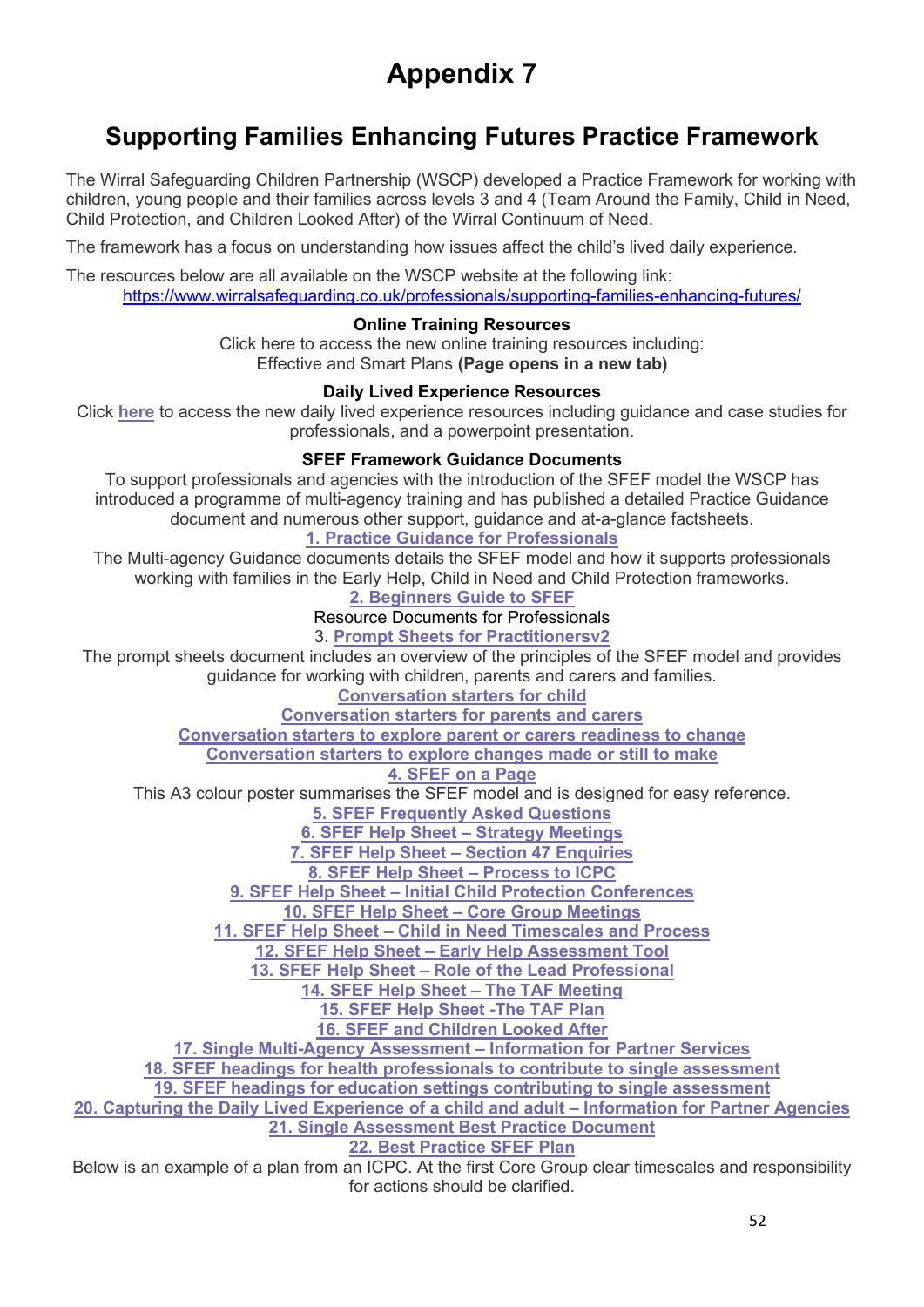**23. My [role in communicating](https://www.wirralsafeguarding.co.uk/wp-content/uploads/2019/06/My-role-in-communicating-with-a-child-and-adult.pdf) with a child and adult 24. Information Request from [Professionals](https://www.wirralsafeguarding.co.uk/wp-content/uploads/2020/07/Pro-Infor-EHAT-1.docx) to Help inform EHAT**

# **Leaflets for Families**

**CP [Conference](https://www.wirralsafeguarding.co.uk/wp-content/uploads/2021/03/CP-Conference-Parent-Carers-Guide.pdf) Parent Carer's Guide CP [Enquiries](https://www.wirralsafeguarding.co.uk/wp-content/uploads/2021/03/CP-Enquiries-Parent-Carers-Guide-v2.pdf) Parent Carer's Guide CP Young People's Guide [\(younger\)](https://www.wirralsafeguarding.co.uk/wp-content/uploads/2021/03/CP-Young-Peoples-Guide-2.pdf) CP Young [People's](https://www.wirralsafeguarding.co.uk/wp-content/uploads/2021/03/CP-Young-Peoples-Guide.pdf) Guide (older)**

# **Multi-agency Training**

The WSCP has developed multi-agency training for professionals. The multi-agency training introduces the SFEF framework, detailing the principles and how the model will work 'in practice' with children, young people and families. The training also practically explores how the model will influence key multiagency meetings such as Child Protection Conferences and Core Groups. Training courses run regularly. Places can be booked

here: **<https://www.wirralsafeguarding.co.uk/courses/>**

# **Useful tools and videos for professionals**

The WSCP publishes copies of and links to common tools for practitioners to use when working with families to support an assessment of need:

**<https://www.wirralsafeguarding.co.uk/tools-for-professionals/>**

**Guidance for using the Portal to share information for assessments** can be found **[here](https://www.wirralsafeguarding.co.uk/using-the-portal-to-share-information-for-assessments/)** (page opens in a new tab).

# **Useful Links**

**<http://www.socialworkerstoolbox.com/>** includes a diverse range of free resources particularly useful for discussing parental drug and alcohol misuse, domestic violence and sexual exploitation. **<http://www.genopro.com/genogram/symbols/>** includes information regarding symbols and how to construct a genogram

**Please note all Supporting Families Enhancing Futures and SFEF materials are copyright to the Wirral Safeguarding Children Partnership and may only be used by professionals in WSCP partner agencies.**